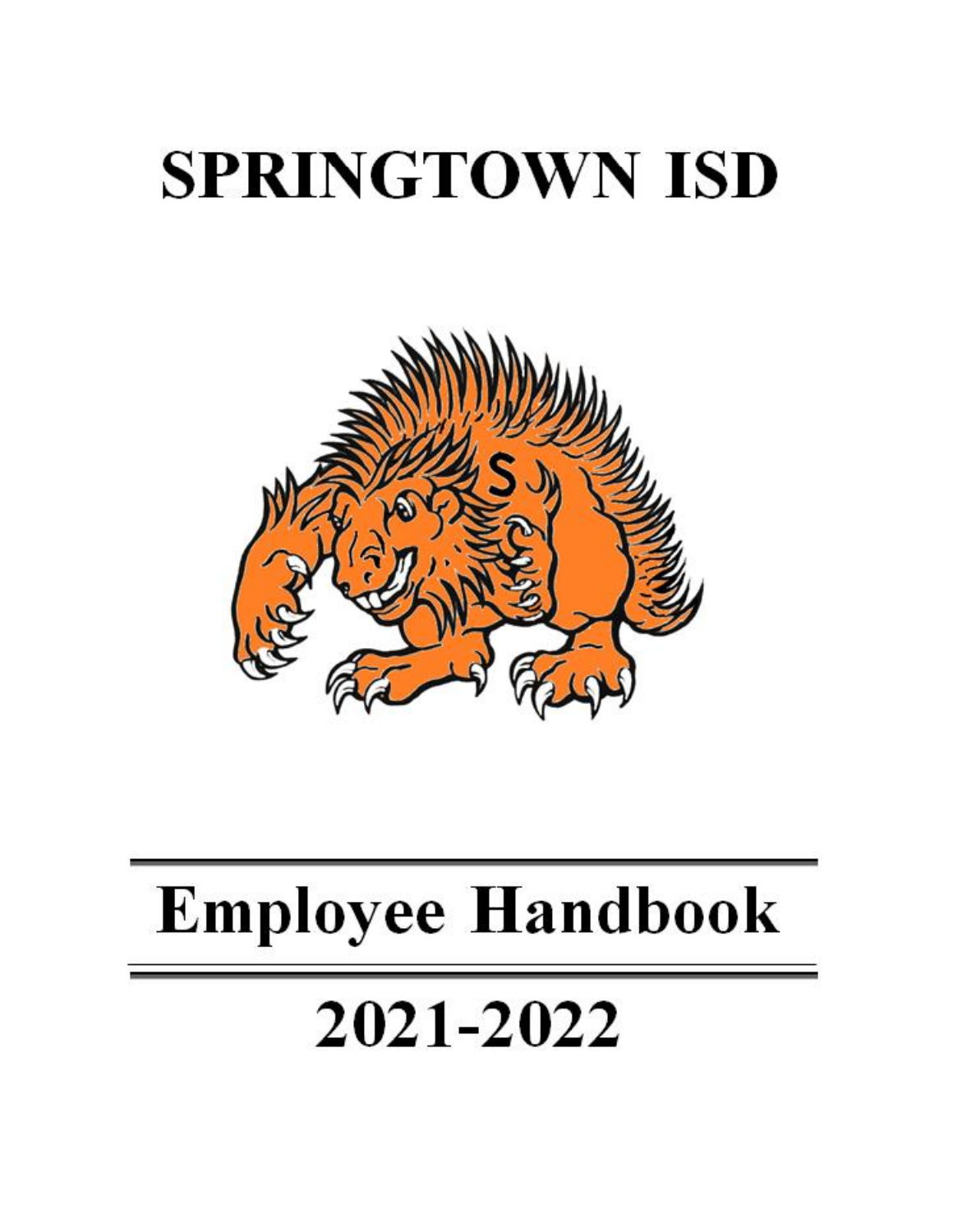# **Table of Contents**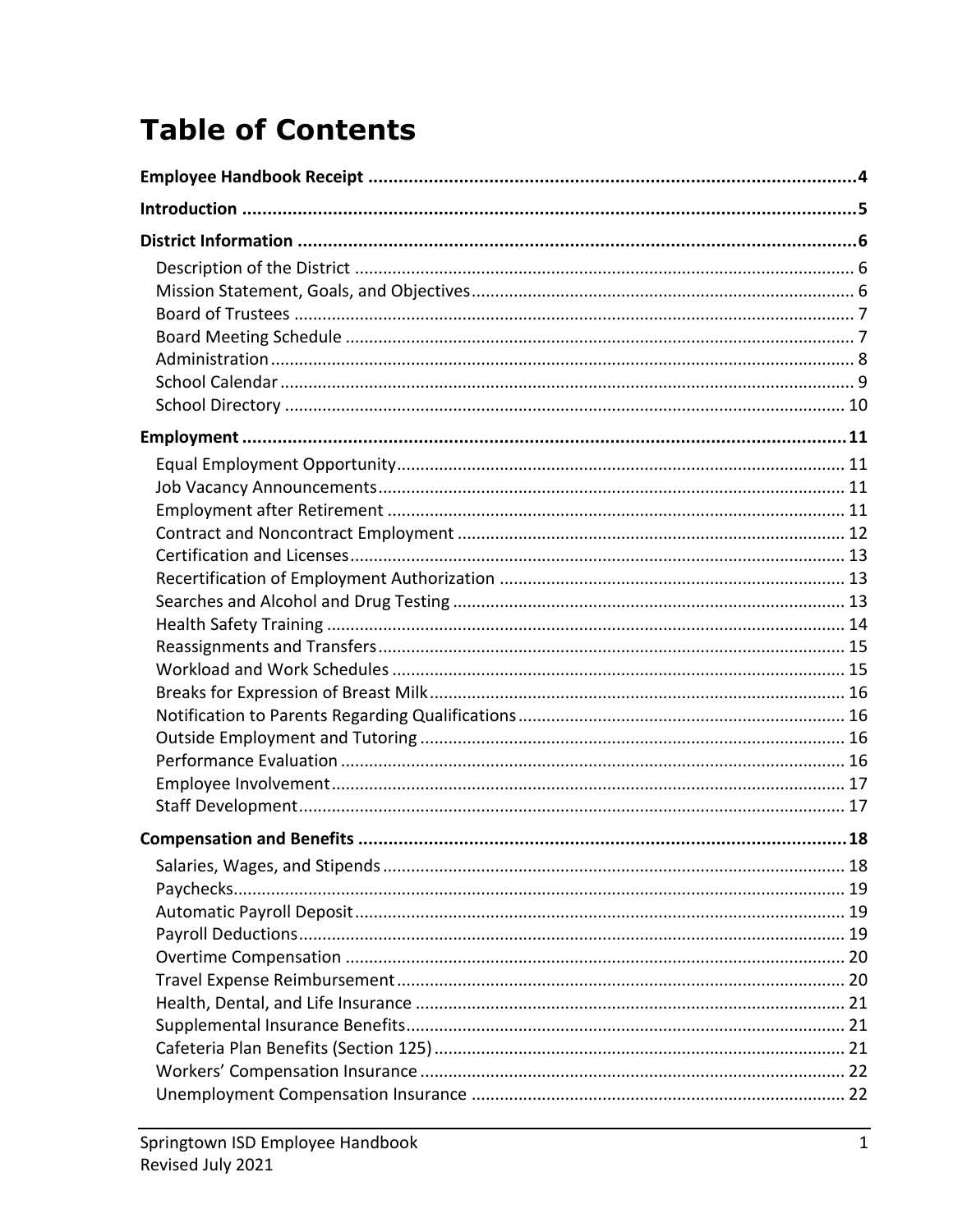| Electronic Communications between Employees, Students, and Parents  42 |  |
|------------------------------------------------------------------------|--|
|                                                                        |  |
|                                                                        |  |
|                                                                        |  |
|                                                                        |  |
|                                                                        |  |
|                                                                        |  |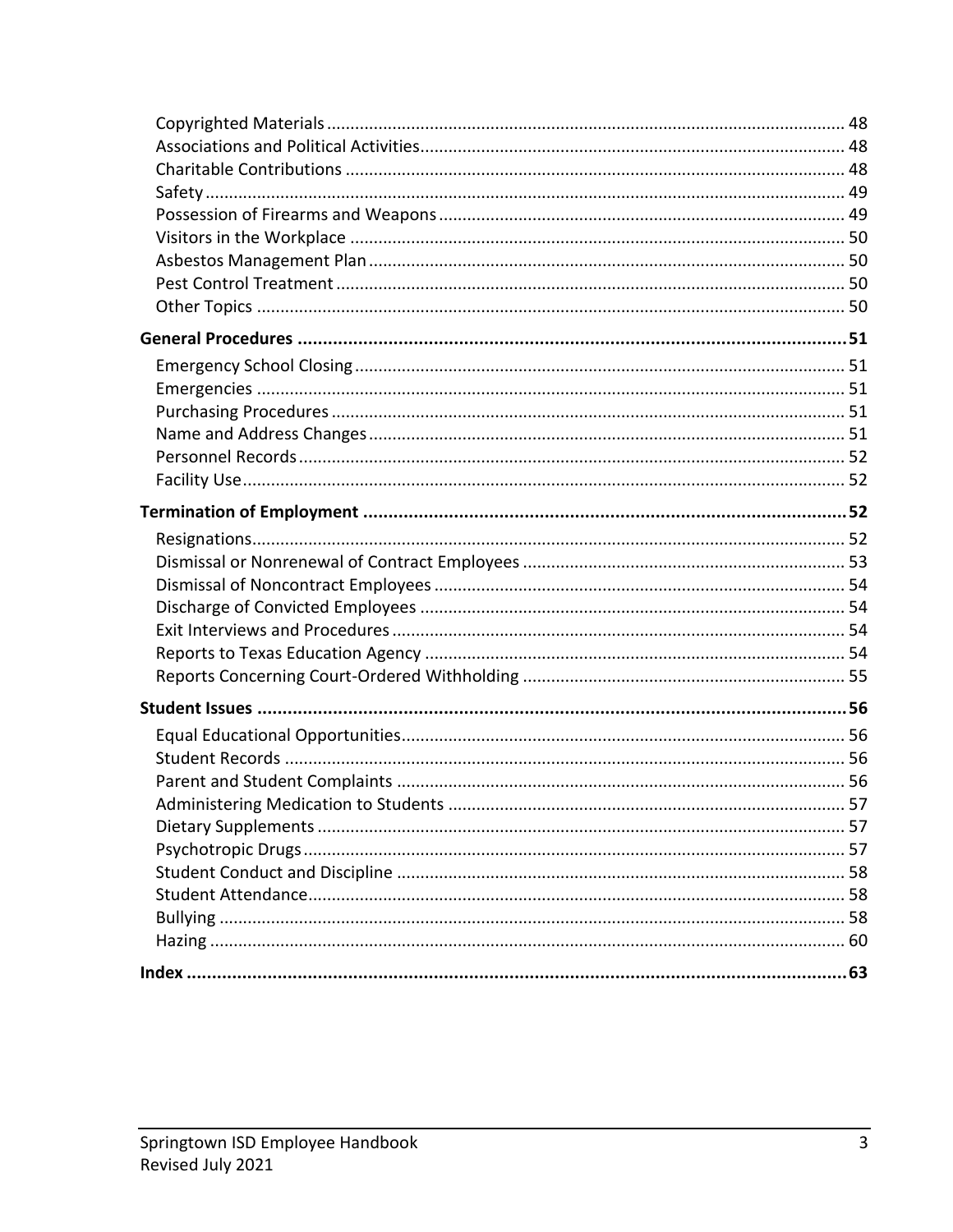## **Employee Handbook Receipt**

| <b>Name</b> |  |  |  |  |
|-------------|--|--|--|--|
|             |  |  |  |  |

### **Campus/Department \_\_\_\_\_\_\_\_\_\_\_\_\_\_\_\_\_\_\_\_\_\_\_\_\_\_\_**

I hereby acknowledge receipt of a copy of the Springtown ISD Employee Handbook. I agree to read the handbook and abide by the standards, policies, and procedures defined or referenced in this document.

Employees have the option of receiving the handbook in electronic format or hard copy.

*You may access the electronic format at<https://www.springtownisd.net/Domain/35>*

Please indicate your choice by checking the appropriate box below:

- $\Box$  I choose to receive the employee handbook in electronic format and accept responsibility for accessing it according to the instructions provided.
- $\Box$  I choose to receive a hard copy of the employee handbook and understand I am required to contact \_\_\_\_\_\_\_\_\_\_\_\_\_\_\_\_\_\_\_\_ to obtain a hard copy.

The information in this handbook is subject to change. I understand that changes in district policies may supersede, modify, or render obsolete the information summarized in this document. As the district provides updated policy information, I accept responsibility for reading and abiding by the changes.

I understand that no modifications to contractual relationships or alterations of at-will employment relationships are intended by this handbook.

I understand that I have an obligation to inform my supervisor or department head of any changes in personal information such as phone number, address, etc. I also accept responsibility for contacting my supervisor or the Human Resource Department if I have questions or concerns or need further explanation.

Signature Date

Please sign and date this receipt and forward it to your immediate supervisor.

\_\_\_\_\_\_\_\_\_\_\_\_\_\_\_\_\_\_\_\_\_\_\_\_\_\_\_\_\_\_\_\_ \_\_\_\_\_\_\_\_\_\_\_\_\_\_\_\_\_\_\_\_\_\_\_\_\_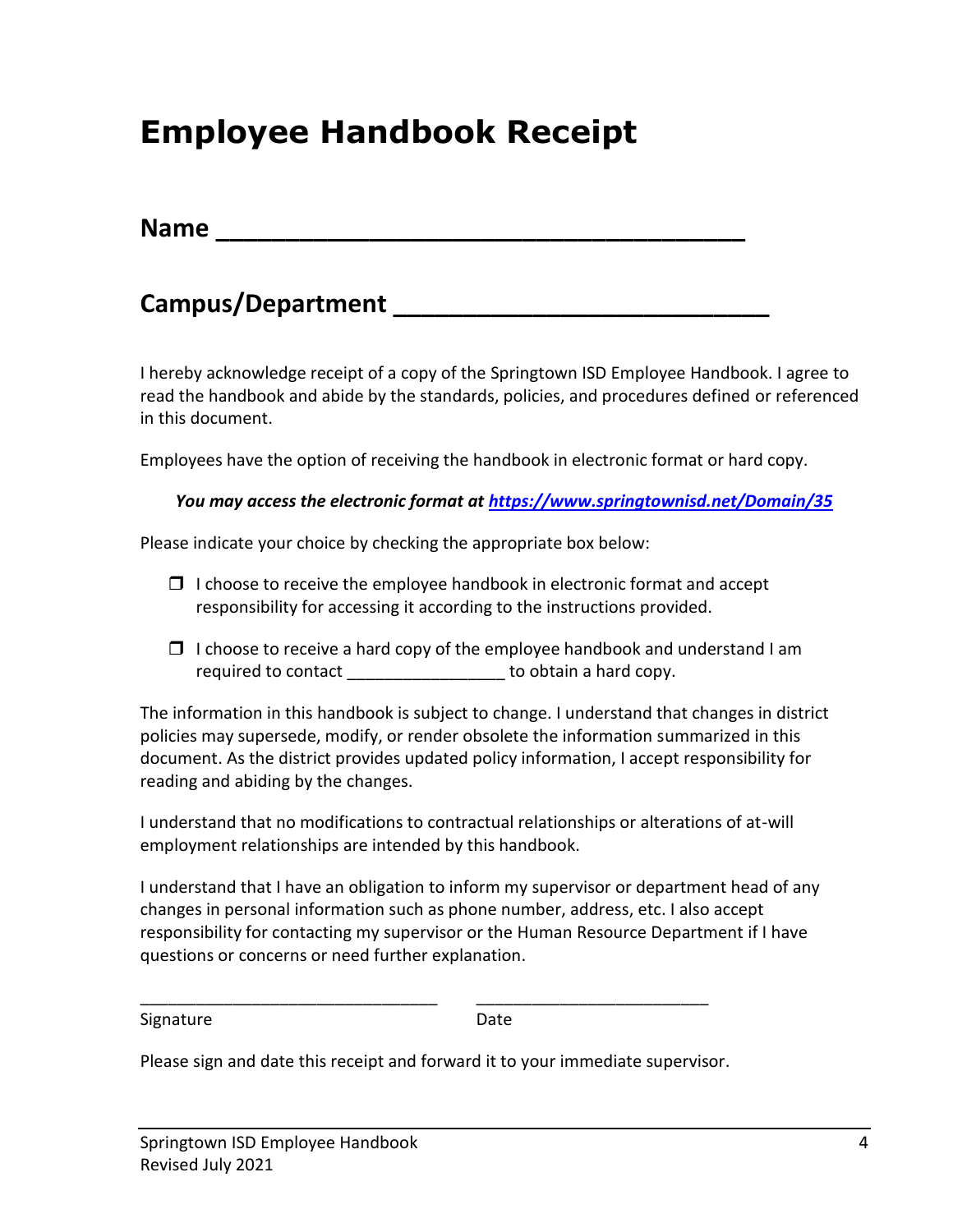# **Introduction**

The purpose of this handbook is to provide information that will help with questions and pave the way for a successful year. Not all district policies and procedures are included. Those that are, have been summarized. Suggestions for additions and improvements to this handbook are welcome and may be sent to Shane Strickland, Deputy Superintendent.

This handbook is neither a contract nor a substitute for the official district policy manual. Nor is it intended to alter the at-will status of noncontract employees in any way. Rather, it is a guide to and a brief explanation of district policies and procedures related to employment. These policies and procedures can change at any time; these changes shall supersede any handbook provisions that are not compatible with the change. For more information, employees may refer to the policy codes that are associated with handbook topics, confer with their supervisor, or call the appropriate district office. District policies can be accessed online at [https://pol.tasb.org/Home/Index/983.](https://pol.tasb.org/Home/Index/983)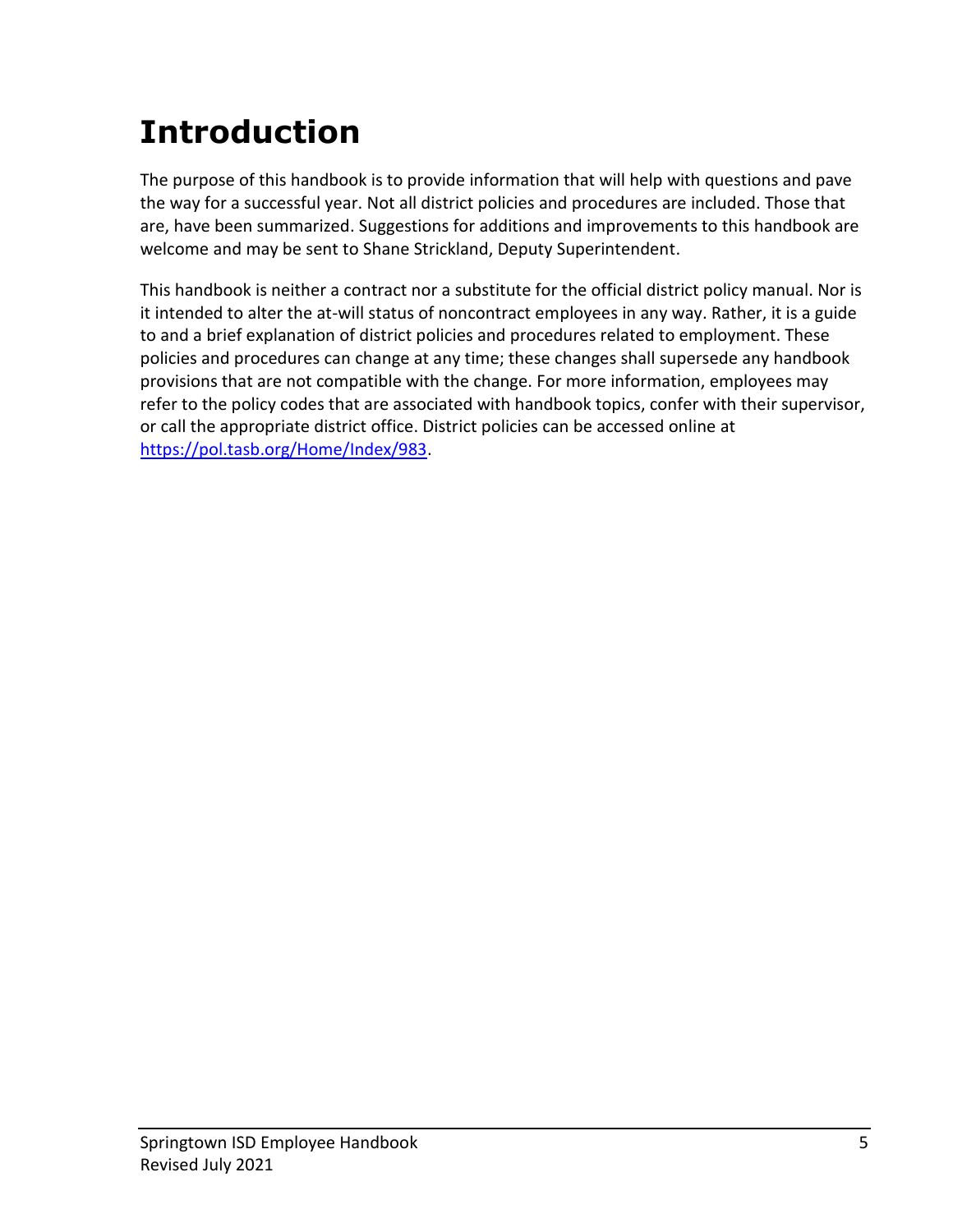# **District Information**

### **Description of the District**

Springtown I.S.D. is located 25 miles northwest of Downtown Fort Worth. The area is close to Eagle Mountain Lake to the east and Lake Bridgeport to the north, within commuting distance to area restaurants, shopping malls, and theaters. Springtown I.S.D. is well known in the North Central Texas area for its academic and extracurricular programs. Approximately 23 percent of the SISD teachers have 10 plus years teaching experience and 20 percent have over 20 years' experience. 13.7 percent of the teachers have a Masters' degree. The student/teacher ratio in the district is approximately 14.6 to 1. The ethnic mix of the student population is 77 percent white, 18.7 percent Hispanic, and 4 percent other.

### **Mission Statement, Goals, and Objectives**

*Policy AE*

The mission of Springtown I.S.D. is to provide all students with an educational program that will allow them to develop to their potential, to be well adjusted, and able to make positive contributions to a free enterprise society.

#### **District Motto:**

Students in Springtown Schools will be Safe, Secure, and Successful. Indicators of the SISD Motto: **Students will be Safe**  Be Environmentally Safe Be Physically Safe Be Free from Drugs & Harmful Influences **Students will be Secure** Have a positive Self-Image Have Self-Confidence Have Motivation to Learn & Succeed **Students will be Successful**  In Academics In Personal Growth In Social Skills and Interactions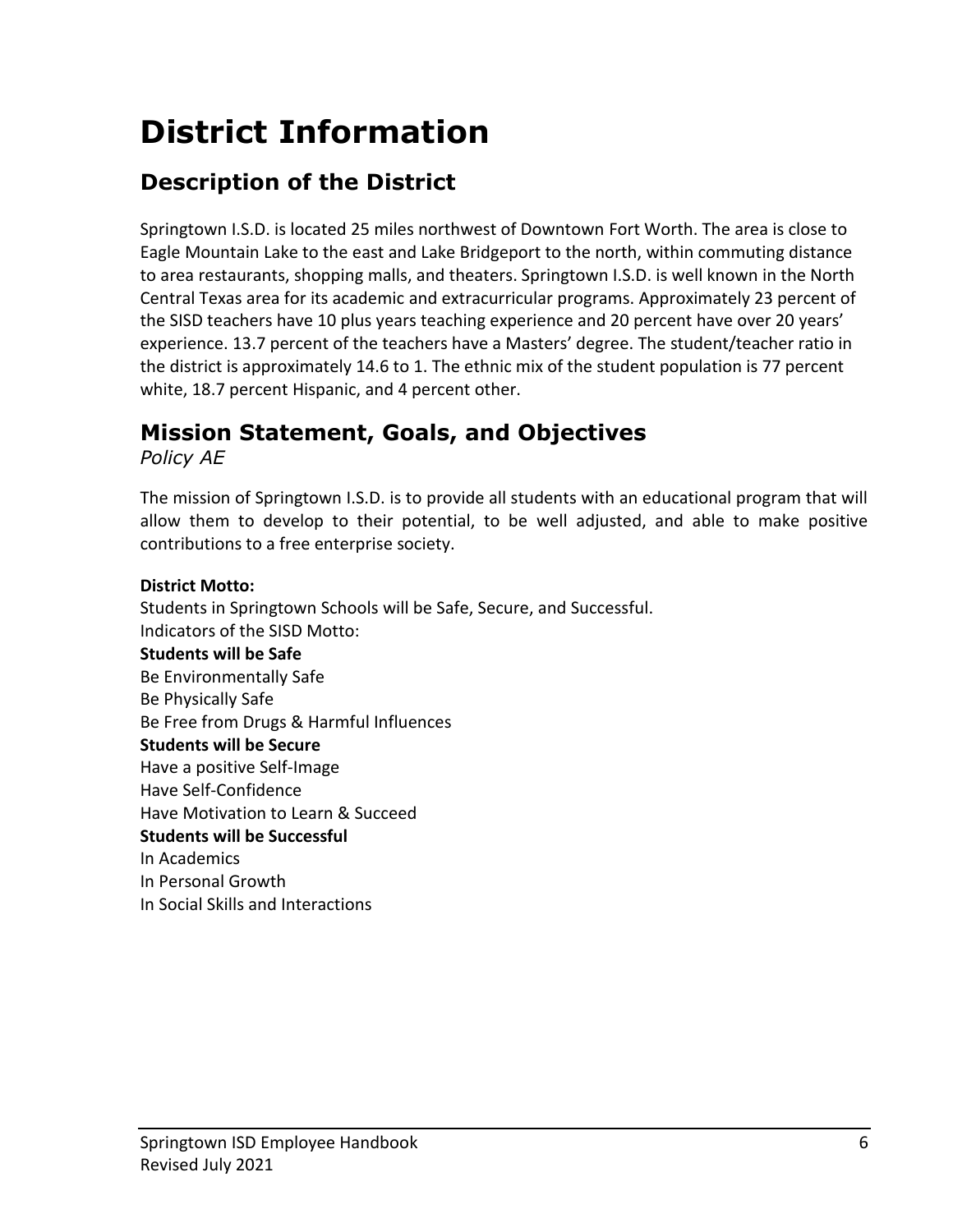### **Board of Trustees**

*Policies BA, BB series, BD series, and BE series*

Texas law grants the board of trustees the power to govern and oversee the management of the district's schools. The board is the policy-making body within the district and has overall responsibility for the curriculum, school taxes, annual budget, employment of the superintendent and other professional staff, and facilities. The board has complete and final control over school matters within limits established by state and federal laws and regulations.

The board of trustees is elected by the citizens of the district to represent the community's commitment to a strong educational program for the district's children. Board members are elected by place and serve three-year terms. Board members serve without compensation, must be qualified voters, and must reside in the district.

Current board members include:

- Rick Beall, President
- Amy Walker, Vice President
- Chris Gilley, Secretary
- Damon Liles
- Elizabeth "Tootie" Hall
- Gary Veazey
- Mark Bryant

The board usually meets every fourth Monday at 7:00 p.m. at 301 East 5<sup>th</sup> Street. Special meetings may be called when necessary. A written notice of regular and special meetings will be posted on the district website and the District Administration Office at least 72 hours before the scheduled meeting time. The written notice will show the date, time, place, and subjects of each meeting. In emergencies, a meeting may be held with a one-hour notice.

All meetings are open to the public. In certain circumstances, Texas law permits the board to go into a closed session from which the public and others are excluded. Closed session may occur for such things as discussing prospective gifts or donations, real-property acquisition, certain personnel matters including employee complaints, security matters, student discipline, or consulting with attorneys regarding pending litigation.

### **Board Meeting Schedule**

June 28, 2021 December 13, 2021 July 26, 2021 January 24, 2022 August 23, 2021 **February 28, 2022** September 27, 2021 March 28, 2022 October 25, 2021 **April 25, 2022** November 15, 2021 May 23, 2022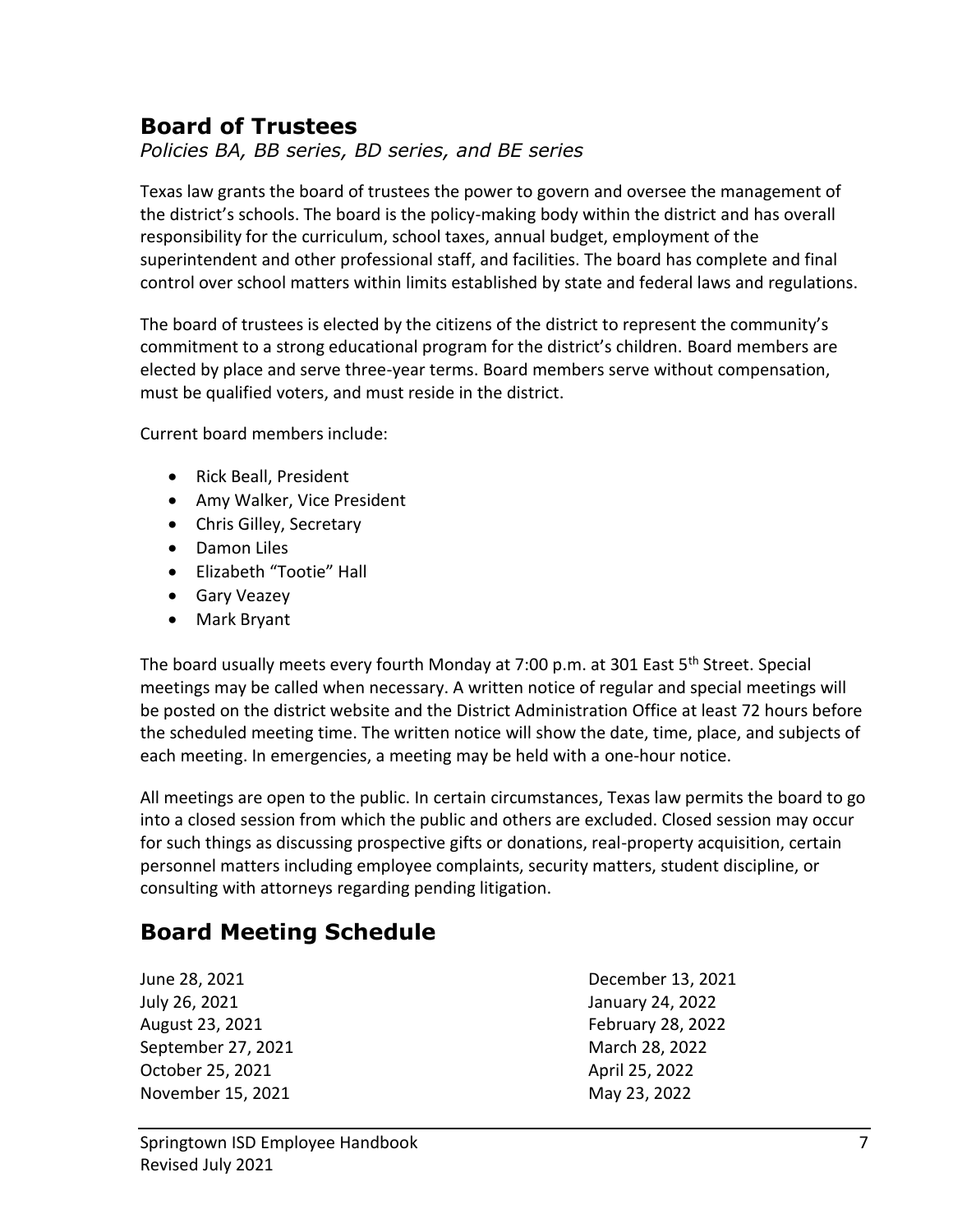### **Administration**

| Mike Kelley, Superintendent                       | Shane Strickland, Deputy Superintendent                  |
|---------------------------------------------------|----------------------------------------------------------|
| Gary Shaw, Chief Financial Officer                | Dr. Lisa Kirkpatrick<br>Director of Secondary Curriculum |
| Meredith Hill, Director of Finance                | <b>Tiffany Cano</b><br>Director of Elementary Curriculum |
| Michael Chavez, Director of Student Services      | Stacy Johnson, Director of Special Education             |
| Robert McHenry, Chief Technology Officer          | Wes Thomas, Director of Assessment                       |
| Brian Hulett, Athletic Director                   | Scot McPhetrige, Director of Bands                       |
| Robin Hidrogo, Director of Fine Arts              | Jerrell Rutherford, Maintenance Director                 |
| Rita South, Gilley Early Learning Center Director | Kim Nash, Child Nutrition Director                       |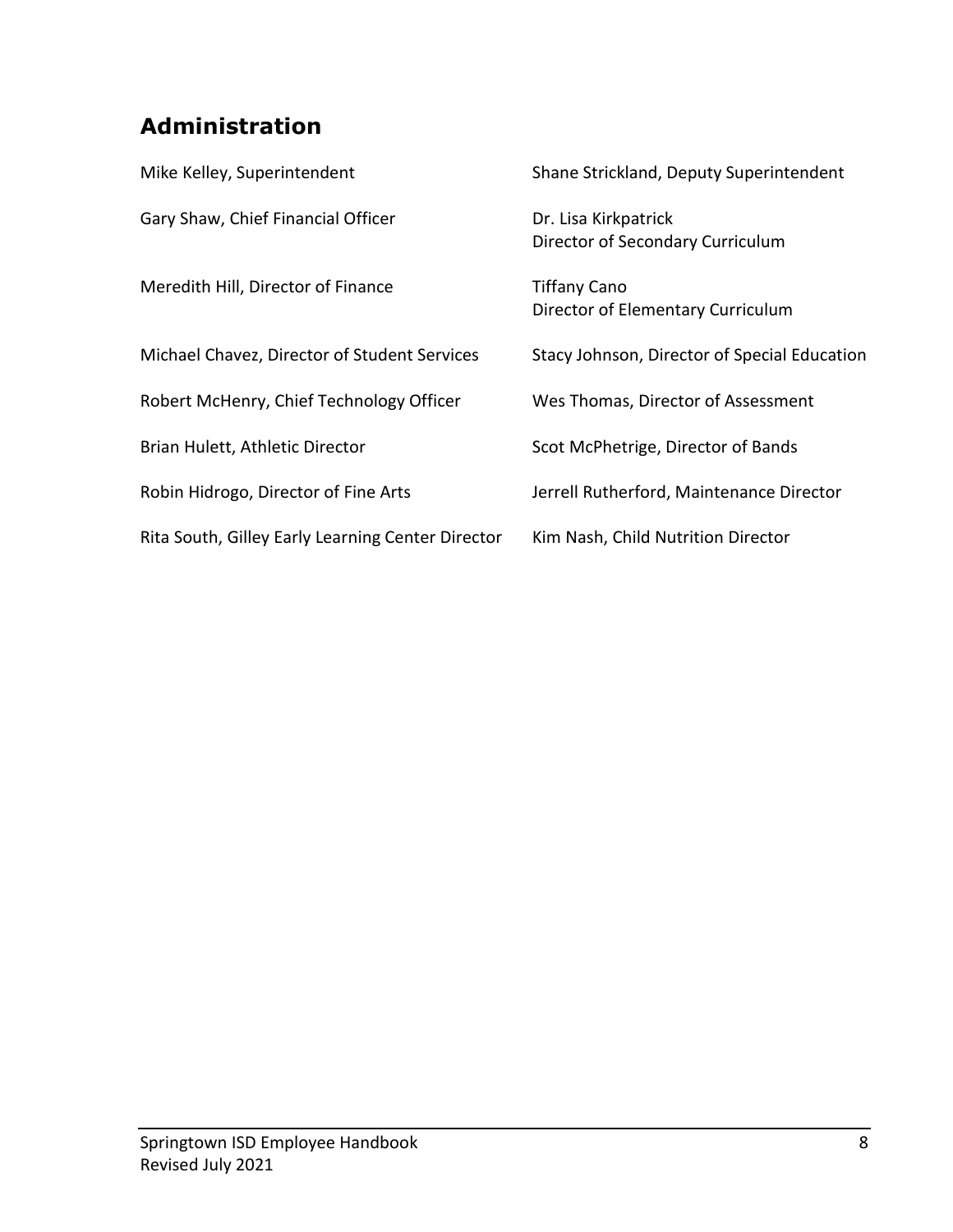### **School Calendar**

|                                               | 2021-2022 SPRINGTOWN ISD                                                                                       | New Teacher Inservice<br><b>NT</b><br>First Day of Class<br>Last Day of Class                                |                                        |
|-----------------------------------------------|----------------------------------------------------------------------------------------------------------------|--------------------------------------------------------------------------------------------------------------|----------------------------------------|
| <b>August 21</b>                              | <b>CALENDAR</b>                                                                                                | <b>September 21</b>                                                                                          | Inservice Day/Student Holiday          |
| Su M Tu W Th F<br>Sa                          |                                                                                                                | Su M Tu W Th F<br>Sa                                                                                         | "Bad Weather"/Teacher Make-Up Day      |
| $\overline{7}$<br>$\overline{2}$<br><b>NT</b> |                                                                                                                | $\overline{2}$<br>3<br>1<br>$\overline{4}$                                                                   | Holiday - No Classes                   |
| 11 12 13 14<br>8<br>9<br>10                   |                                                                                                                | 8 <sup>1</sup><br>9<br>10 11<br>5 <sup>1</sup><br>$\overline{7}$                                             | Early Release 12/17 & 5/26             |
| 15 16 17 18 19 20 21                          |                                                                                                                | 12 13 14 15 16 17 18                                                                                         | <b>State Assessment</b>                |
| 22 23 24 25 26 27 28                          |                                                                                                                | 19 20 21 22 23 24 25                                                                                         | Student Holiday / Teacher Comp Day     |
| 29 30 31                                      |                                                                                                                | 26 27 28 29 30                                                                                               | Begin Six Weeks Grading Period         |
|                                               |                                                                                                                |                                                                                                              | End Six Weeks Grading Period           |
|                                               |                                                                                                                |                                                                                                              | Student Holiday / Parent Conferences   |
| October 21                                    | December 21<br><b>November</b>                                                                                 | <b>January 22</b>                                                                                            | Begin Nine Weeks Grading Period        |
| Su M Tu W Th F<br>Sa                          | Su M Tu<br>$Su$ M<br>Tu W<br>F<br>W<br>Th<br>Sa<br>Th                                                          | Su M Tu W Th F Sa<br>Sa<br>F                                                                                 | End Nine Weeks Grading Period          |
| $\overline{2}$<br>$\mathbf{1}$                | 5<br>$\overline{2}$<br>3<br>4 <sup>1</sup><br> 6<br>$\overline{2}$<br>1<br>$\mathbf{1}$                        | 3<br>$\overline{4}$<br>$\mathbf{1}$                                                                          |                                        |
| 5<br>7<br>8<br>$\overline{9}$<br>6<br>3<br>4  | $\overline{8}$<br>7 <sup>1</sup><br>9 10 11 12 13<br>6<br>5 <sup>1</sup><br>$\overline{7}$                     | $\boxed{5}$<br>8 9 10 11<br>$\overline{4}$<br>6 <sup>1</sup><br>2 <sup>1</sup><br>$\overline{7}$<br>. .<br>8 | Sept 6 Labor Day                       |
| 11 12 13 14 15 16<br>10                       | 12 13 14 15 16 17 18<br>14 15 16 17 18 19 20                                                                   | 9 10 11 12 13 14 15                                                                                          | Oct 11 Columbus Day                    |
| 18 19 20 21 22 23<br>17 <sup>1</sup>          | 21<br>26 27<br>19<br>24125                                                                                     | 16 17 18 19 20 21 22<br>25                                                                                   | Jan 17 Martin Luther King Day          |
| 25 26 27 28 29 30<br>24                       | 28 29 30<br>26                                                                                                 | 23 24 25 26 27 28 29                                                                                         | Feb 21 President's Day                 |
| 31                                            |                                                                                                                | 30 31                                                                                                        | Good Friday<br>Apr 15                  |
|                                               |                                                                                                                |                                                                                                              | May 27 Graduation                      |
| <b>February 22</b>                            | March 22<br><b>April 22</b>                                                                                    | <b>May 22</b>                                                                                                | <b>Elementary Grading Periods</b>      |
| Su M Tu W Th<br>F<br>Sa                       | Su M Tu W Th F Sa<br>Su M Tu W Th F<br>Sa                                                                      | Su M<br>Tu W Th F Sa                                                                                         | <b>First Nine Weeks</b><br>42 days     |
| $\overline{2}$<br>3<br>4<br>5<br>$\mathbf{1}$ | $\overline{2}$<br>3<br>$\overline{4}$<br>5<br>1                                                                | 5<br>$\overline{2}$<br>3<br>$\bullet$<br>$6 \mid 7$<br>1<br>$\overline{2}$<br>1                              | <b>Second Nine Weeks</b><br>39 days    |
| 8<br>9 10 11 12<br>$\overline{7}$<br>6        | $\overline{L}$<br>8<br>9 10<br>11 12<br>3 <sup>1</sup><br>$\overline{4}$<br>5 <sup>1</sup><br>6<br>6<br>$\tau$ | 89<br>8 <sup>1</sup><br>9 10 11 12 13 14                                                                     | <b>Third Nine Weeks</b><br>44 days     |
| 13 14 15 16 17 18 19                          | 10 11 12 13 14<br>13<br>  19                                                                                   | 15 16 17 18 19 20 21<br>15 16                                                                                | 46 days Fourth Nine Weeks              |
| 22 23 24 25 26<br>20 <sup>1</sup>             | 17 18 19 20 21 22 23<br>20 21 22 23 24 25 26                                                                   | 22 23 24 25 26 G 28                                                                                          | <b>Secondary Grading Periods</b>       |
| $27 \ 28$                                     | 24 25 26 27 28 29 30<br>27 28 29 30 31                                                                         | 29 30 31                                                                                                     | <b>First Six Weeks</b><br>28 days      |
|                                               |                                                                                                                |                                                                                                              | <b>Second Six Weeks</b><br>28 days     |
|                                               |                                                                                                                |                                                                                                              | Third Six Weeks<br>25 days             |
| June 22                                       | July 22<br><b>August 22</b>                                                                                    | <b>September 22</b>                                                                                          | <b>First Semester Total Days</b><br>81 |
| Su M Tu W<br>Th F Sa                          | F<br>Su M Tu W Th<br>Sa<br>Su M Tu<br>W Th F                                                                   | Su M Tu W Th F Sa<br>Sa                                                                                      | <b>Fourth Six Weeks</b><br>31 days     |
| $\overline{2}$<br>3<br>$\overline{4}$<br>1    | $\overline{2}$<br>$\overline{2}$<br>3<br>$\mathbf{1}$<br>1<br>4                                                | 5<br>6<br>$\overline{2}$<br>3<br>$\mathbf{1}$                                                                | <b>Fifth Six Weeks</b><br>28 days      |
| 9<br>$\overline{7}$<br>8<br>$10$ 11<br>6<br>5 | 5<br>6<br>$\overline{7}$<br>8<br>9<br>$\overline{7}$<br>8<br>9<br>3<br>$\overline{4}$                          | 10 11 12 13<br>5<br>6<br>$\overline{7}$<br>8<br>9<br>10<br>4                                                 | 31 days Sixth Six Weeks                |
| 12 13 14 15 16 17 18                          | 10 11 12 13 14 15 16<br>14 15 16 17 18 19 20                                                                   | 11 12 13 14 15 16 17                                                                                         | Second Semester Total Days<br>90       |
| 19 20<br>21 22 23 24 25                       | $21$ $22$<br>23<br>18<br>19 20<br>21<br>22<br>23<br> 24 <br>17                                                 | 25 26 27<br>19<br>20 21 <br>18<br>22<br>23 24                                                                | <b>Total Student Days</b><br>171       |
| 26 27 28 29 30                                | 24 25 26 27 28 29 30<br>28 29 30 31                                                                            | 25 26 27 28 29 30                                                                                            | <b>Total Teacher Days</b><br>187       |
|                                               | 31                                                                                                             |                                                                                                              |                                        |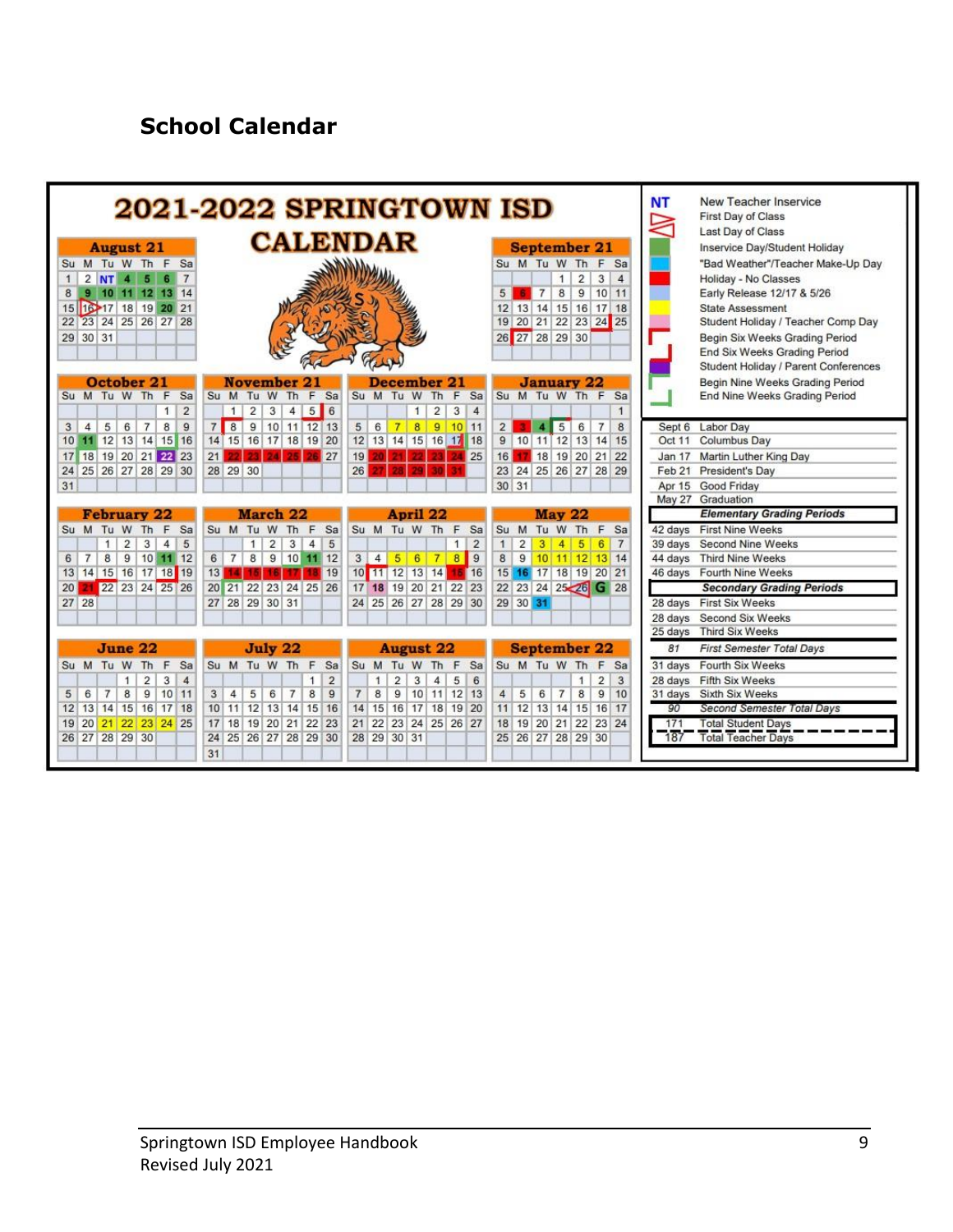### **School Directory**

Springtown High School Springtown Middle School 915 West Highway 199 **500 Polyon Contract Contract Automobile** 500 Pojo Drive 817-220-3888 817-220-7455 Melissa Hutchison, Principal Matthew Scott, Principal Brent Haugen, Associate Principal Sean Kenny, Assistant Principal Britteny Chavez, Assistant Principal Sarah Raj, Assistant Principal Andrew Horris, Assistant Principal

Springtown Intermediate School Springtown Elementary School 300 Pojo Drive 416 East Third 817-220-1219 817-220-2498 Joe Brown, Principal **Pearl Russell**, Principal Pearl Russell, Principal Kelley Walden, Assistant Principal

172 West Reno Road 172 West Reno Road 817-221-5001 817-220-0272 Jenna Showers, Principal Manuel Company Relly Jones, Principal

Jayne Highfill, Assistant Principal **Amberlie Thomas, Assistant Principal** 

Reno Elementary School Goshen Creek Elementary School Bert Moody, Assistant Principal Wendy Ashley, Assistant Principal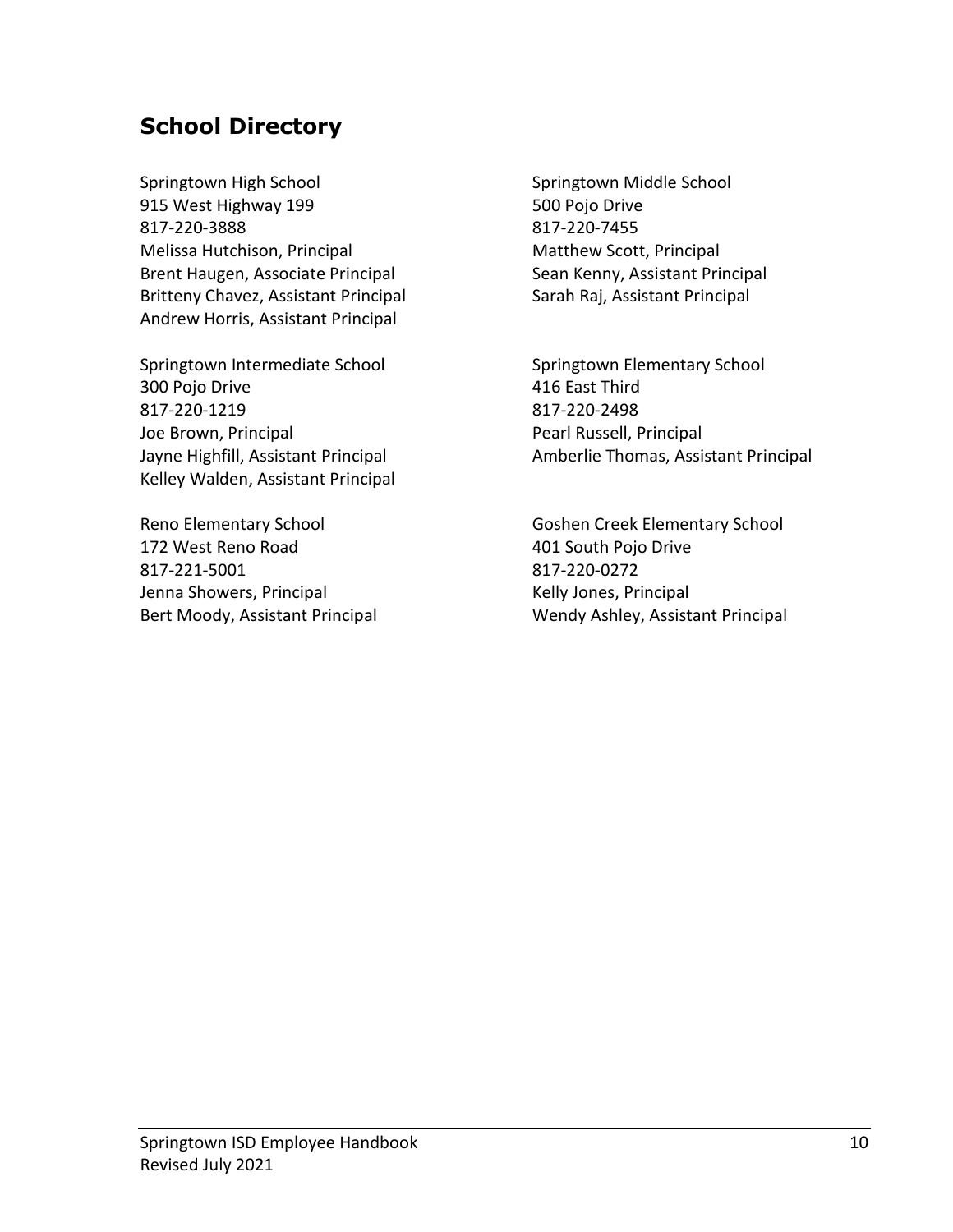# **Employment**

### **Equal Employment Opportunity**

*Policies DAA, DIA*

In its efforts to promote nondiscrimination and as required by law, Springtown ISD does not discriminate against any employee or applicant for employment because of race, color, religion, sex (including pregnancy, sexual orientation, or gender identity), national origin, age, disability, military status, genetic information, or on any other basis prohibited by law. Additionally, the district does not discriminate against an employee or applicant who acts to oppose such discrimination or participates in the investigation of a complaint related to a discriminatory employment practice. Employment decisions will be made on the basis of each applicant's job qualifications, experience, and abilities.

In accordance with Title IX, the district does not discriminate on the basis of sex and is required not to discriminate on the basis of sex in its educational programs or activities. The requirement not to discriminate extends to employment. Inquiries about the application of Title IX may be referred to the district's Title IX coordinator, to the Assistant Secretary for Civil Rights of the Department of Education, or both.

The district designates and authorizes the following employee as the Title IX coordinator for employees to address concerns or inquiries regarding discrimination based on sex, including sexual harassment: Shane Strickland, Deputy Superintendent, 301 East 5<sup>th</sup> Street, [sstrickland@springtownisd.net,](mailto:sstrickland@springtownisd.net) 817-220-1700. Reports can be made at any time and by any person, including during non-business hours, by mail, email, or phone. During district business hours, reports may also be made in person.

The district designates and authorizes the following employee as the ADA/Section 504 coordinator for employees for concerns regarding discrimination on the basis of a disability: Stacy Johnson, Director of Special Education, 314 East 5<sup>th</sup> Terrace, [sjohnson@springtownisd.net,](mailto:sjohnson@springtownisd.net) 817-523-0643.

Questions or concerns relating to discrimination for any other reason should be directed to the Superintendent.

### **Job Vacancy Announcements**

*Policy DC*

Announcements of job vacancies by position and location are posted on a regular basis to the district's website, the Region XI website, and at campuses. Employees applying for positions within the district are required to fill out an online application for the position in which they are interested.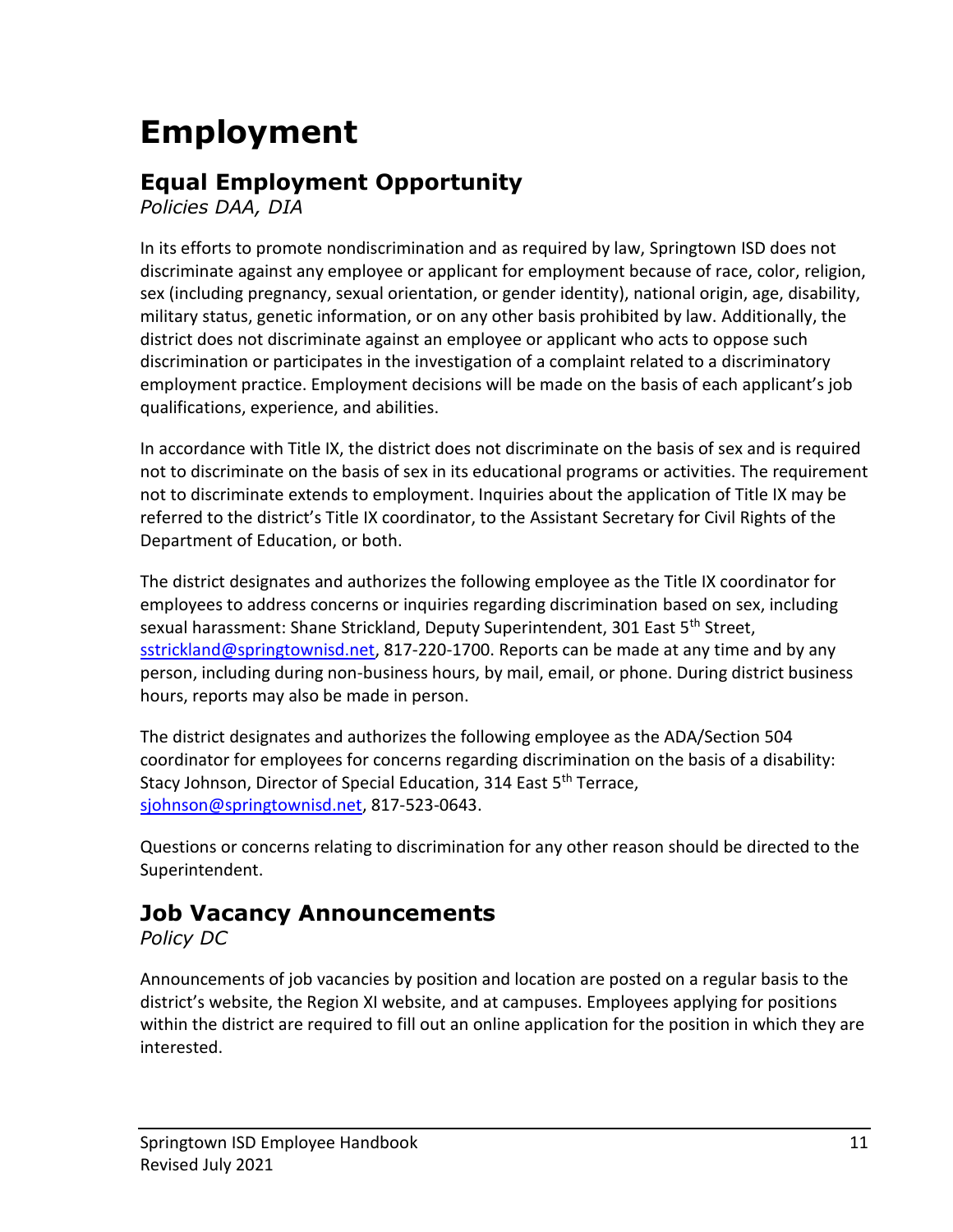### **Employment after Retirement**

*Policy DC*

Individuals receiving retirement benefits from the Teacher Retirement System (TRS) may be employed under certain circumstances on a full- or part-time basis without affecting their benefits, according to TRS rules and state law. Detailed information about employment after retirement is available in the TRS publication *Employment after Retirement*. Employees can contact TRS for additional information by calling 800-223-8778 or 512-542-6400. Information is also available on the TRS Website [\(www.trs.texas.gov\)](file:///C:/Users/sstrickland/Desktop/Folders/Handbooks/21-22/Employee/www.trs.texas.gov).

### **Contract and Noncontract Employment**

*Policy DC series*

State law requires the district to employ all full-time professional employees in positions requiring a certificate from the State Board for Educator Certification (SBEC) and nurses under probationary, term, or continuing contracts. Employees in all other positions are employed atwill or by a contract that is not subject to the procedures for nonrenewal or termination under Chapter 21 of the Texas Education Code. The paragraphs that follow provide a general description of the employment arrangements used by the district.

**Probationary Contracts.** Nurses and full-time professional employees new to the district and employed in positions requiring SBEC certification must receive a probationary contract during their first year of employment. Former employees who are hired after a two-year lapse in district employment or employees who move to a position requiring a new class of certification may also be employed by probationary contract. Probationary contracts are one-year contracts. The probationary period for those who have been employed as a teacher in public education for at least five of the eight years preceding employment with the district may not exceed one school year.

For those with less experience, the probationary period will be three school years (i.e., three one-year contracts) with an optional fourth school year if the board determines it is doubtful whether a term or continuing contract should be given.

**Term Contracts.** Full-time professionals employed in positions requiring certification and nurses will be employed by term contracts after they have successfully completed the probationary period. The terms and conditions of employment are detailed in the contract and employment policies. All employees will receive a copy of their contract. Employment policies can be accessed online or copies will be provided upon request.

**Noncertified Professional and Administrative Employees.** Employees in professional and administrative positions that do not require SBEC certification (such as noninstructional administrators) are employed by a one-year contract that is not subject to the provisions for nonrenewal or termination under the Texas Education Code.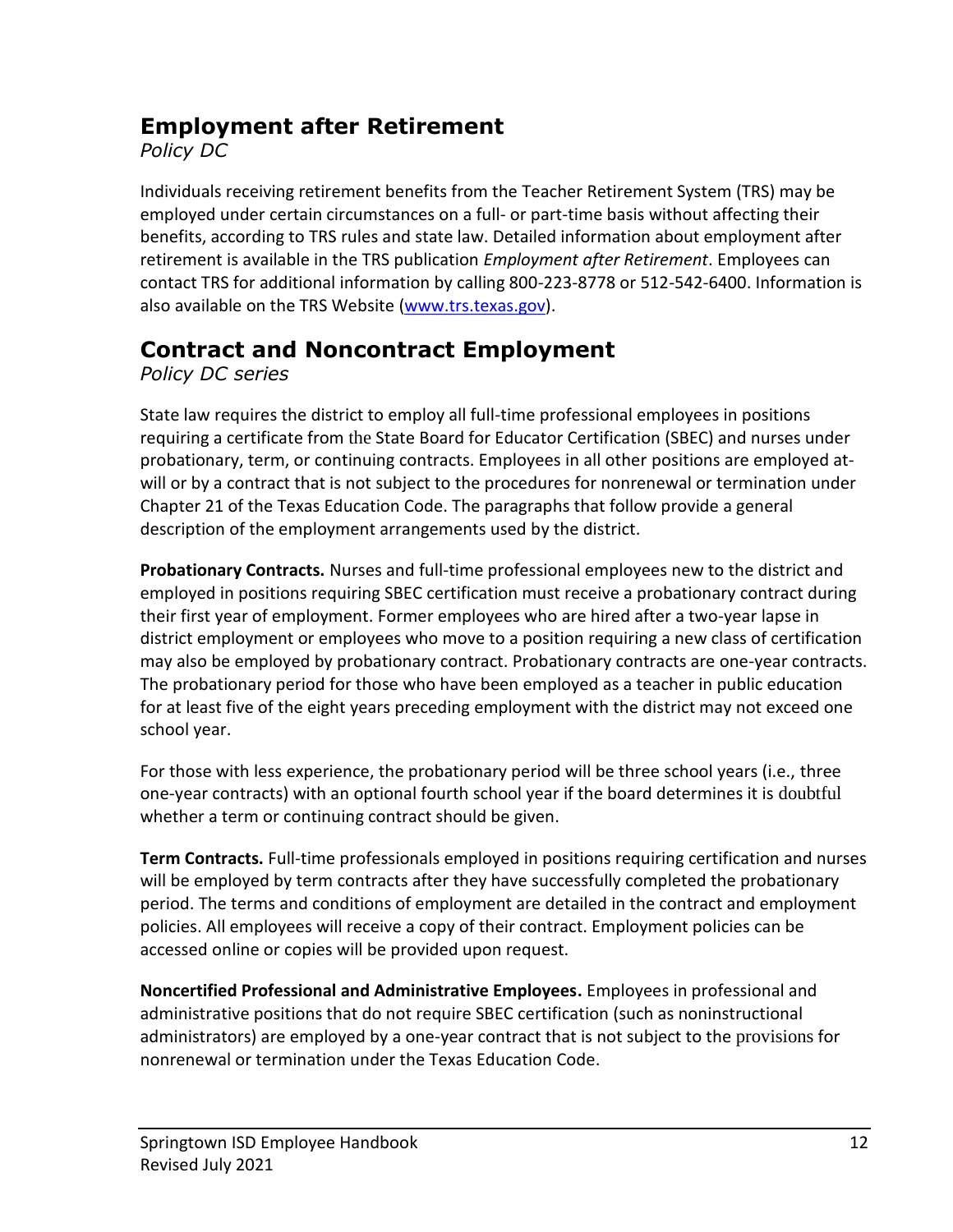**Paraprofessional and Auxiliary Employees.** All paraprofessional and auxiliary employees, regardless of certification, are employed at will and not by contract. Employment is not for any specified term and may be terminated at any time by either the employee or the district.

### **Certification and Licenses**

*Policies DBA, DF*

Professional employees whose positions require SBEC certification or a professional license are responsible for taking actions to ensure their credentials do not lapse. Employees must submit documentation that they have passed the required certification exam and/or obtained or renewed their credentials to Human Resources in a timely manner. Employees licensed by the Texas Department of Licensing and Regulations (TDLR) must notify Human Resources when there is action against, or revocation of, their license.

A certified employee's contract may be voided without Chapter 21 due process and employment terminated if the individual does not hold a valid certificate or fails to fulfill the requirements necessary to renew or extend a temporary certificate, emergency certificate, probationary certificate, or permit. A contract may also be voided if SBEC suspends or revokes certification because of an individual's failure to comply with criminal history background checks. Contact Human Resources if you have any questions regarding certification or licensure requirements.

### **Recertification of Employment Authorization**

*Policy DC*

At the time of hire all employees must complete the Employment Eligibility Verification Form (Form I-9) and present documents to verify identity and employment authorization.

Employees whose immigration status, employment authorization, or employment authorization documents have expired must present new documents that show current employment authorization. Employees should file the necessary application or petition sufficiently in advance to ensure that they maintain continuous employment authorization or valid employment authorization documents. Contact the Personnel Office if you have any questions regarding reverification of employment authorization.

### **Searches and Alcohol and Drug Testing**

*Policy CQ, DHE*

Noninvestigatory searches in the workplace including accessing an employee's desk, file cabinets, or work area to obtain information needed for usual business purposes may occur when an employee is unavailable. Therefore, employees are hereby notified that they have no legitimate expectation of privacy in those places. In addition, the district reserves the right to conduct searches when there is reasonable cause to believe a search will uncover evidence of work-related misconduct. Such an investigatory search may include drug and alcohol testing if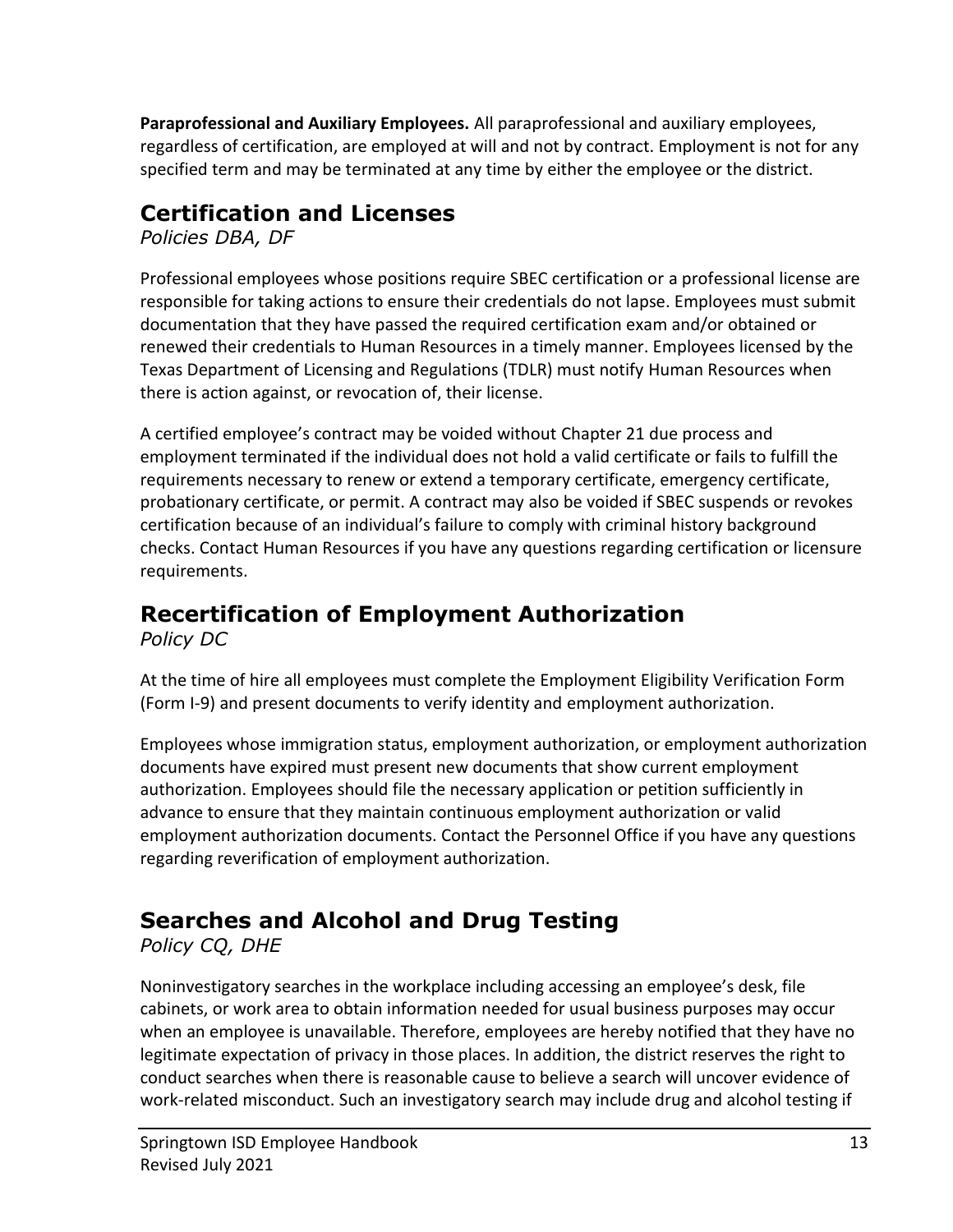the suspected violation relates to drug or alcohol use. The district may search the employee, the employee's personal items, and work areas including district-owned technology resources, lockers, and private vehicles parked on district premises or work sites or used in district business.

**Employees Required to Have a Commercial Driver's License.** Any employee whose duties require a commercial driver's license (CDL) is subject to drug and alcohol testing. This includes all drivers who operate a motor vehicle designed to transport 16 or more people counting the driver, drivers of large vehicles, or drivers of vehicles used in the transportation of hazardous materials. Teachers, coaches, or other employees who primarily perform duties other than driving are subject to testing requirements if their duties include driving a commercial motor vehicle.

Drug testing will be conducted before an individual assumes driving responsibilities. Alcohol and drug tests will be conducted when reasonable suspicion exists, at random, when an employee returns to duty after engaging in prohibited conduct, and as a follow-up measure. Testing may be conducted following accidents. Return-to-duty and follow-up testing will be conducted if an employee who has violated the prohibited alcohol conduct standards or tested positive for alcohol or drugs is allowed to return to duty.

All employees required to have a CDL or who otherwise are subject to alcohol and drug testing will receive a copy of the district's policy, the testing requirements, and detailed information on alcohol and drug abuse and the availability of assistance programs.

Employees with questions or concerns relating to alcohol and drug testing policies and related educational material should contact Shane Strickland, Deputy Superintendent at 817-220-1700.

### **Health Safety Training**

*Policies DBA, DMA*

Certain employees who are involved in physical activities for students must maintain and submit to the district proof of current certification or training in first aid, cardiopulmonary resuscitation (CPR), the use of an automated external defibrillator (AED), concussion, and extracurricular athletic activity safety. Certification or documentation of training must be issued by the American Red Cross, the American Heart Association, or another organization that provides equivalent training and certification. Employees subject to this requirement must submit their certification or documentation to their immediate supervisor by September 1 annually.

School nurses and employees with regular contact with students must complete a Texas Education Agency approved, online training regarding seizure disorder awareness, recognition, and related first aid.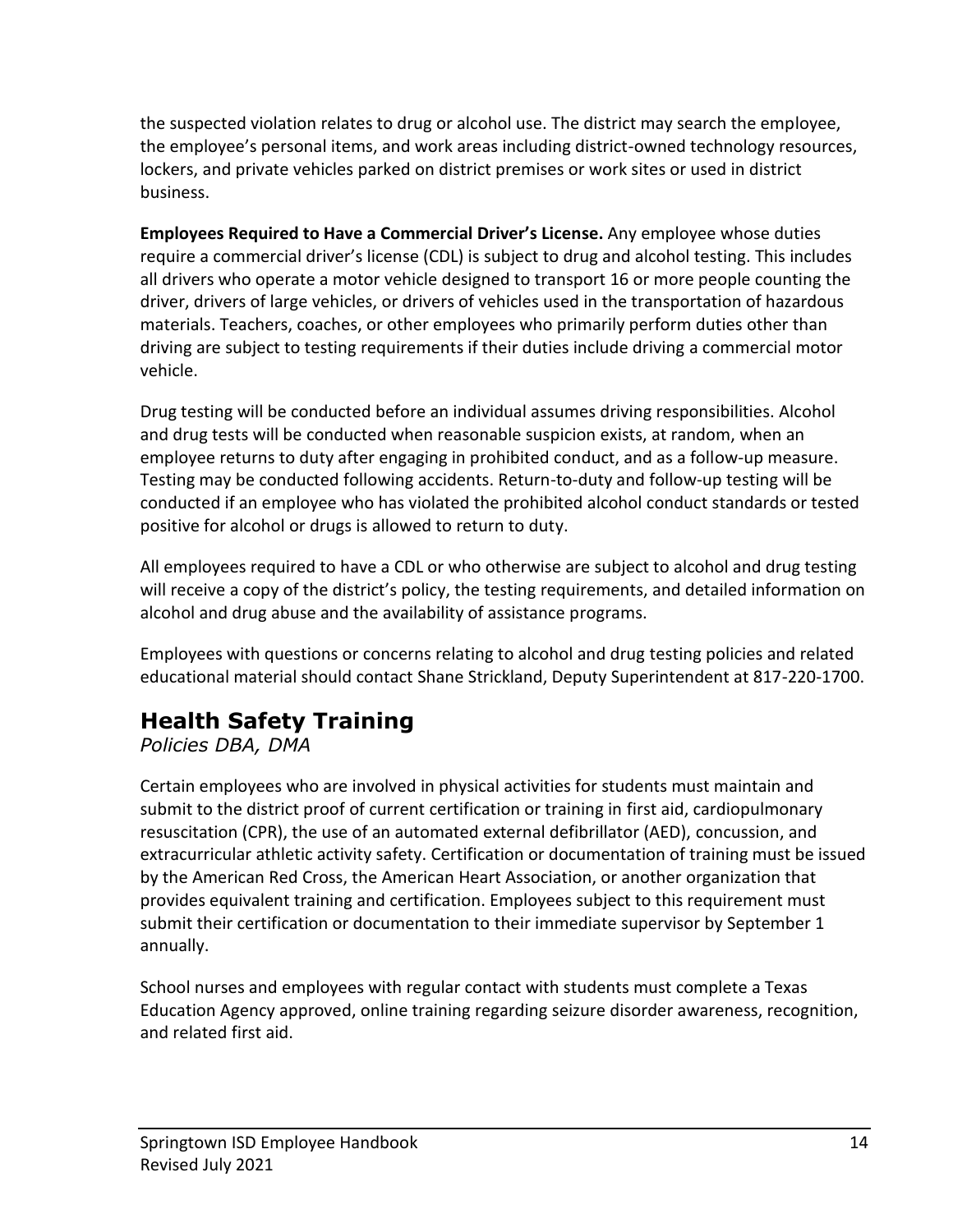### **Reassignments and Transfers**

*Policy DK*

All personnel are subject to assignment and reassignment by the superintendent or designee when the superintendent or designee determines that the assignment or reassignment is in the best interest of the district. Reassignment is a transfer to another position, department, or facility that does not necessitate a change in the employment contract. Campus reassignments must be approved by the principal at the receiving campus except when reassignments are due to enrollment shifts or program changes. Extracurricular or supplemental duty assignments may be reassigned at any time unless an extracurricular or supplemental duty assignment is part of a dual-assignment contract. Employees who object to a reassignment may follow the district process for employee complaints as outlined in this handbook and district policy DGBA (Local).

An employee with the required qualifications for a position may request a transfer to another campus or department. A written request for transfer must be completed and signed by the employee and the employee's supervisor. A teacher requesting a transfer to another campus before the school year begins must submit his or her request by May 1. Requests for transfer during the school year will be considered only when the change will not adversely affect students and after a replacement has been found. All transfer requests will be coordinated by the personnel office and must be approved by the receiving supervisor.

### **Workload and Work Schedules**

*Policies DEAB, DK, DL*

**Professional Employees.** Professional employees and academic administrators are exempt from overtime pay and are employed on a 10-, 11-, or 12-month basis, according to the work schedules set by the district. A school calendar is adopted each year designating the work schedule for teachers and all school holidays. Notice of work schedules including start and end dates and scheduled holidays will be distributed each school year.

Classroom teachers will have planning periods for instructional preparation including conferences. The schedule of planning periods is set at the campus level but must provide at least 450 minutes within each two-week period in blocks not less than 45 minutes within the instructional day. Teachers and librarians are entitled to a duty-free lunch period of at least 30 minutes. The district may require teachers to supervise students during lunch one day a week when no other personnel are available.

**Paraprofessional and Auxiliary Employees.** Support employees are employed at will and receive notification of the required duty days, holidays, and hours of work for their position on an annual basis. *Paraprofessional and auxiliary employees must be compensated for overtime and are not authorized to work in excess of their assigned schedule without prior approval from their supervisor*. See Overtime Compensation on page 20 for additional information.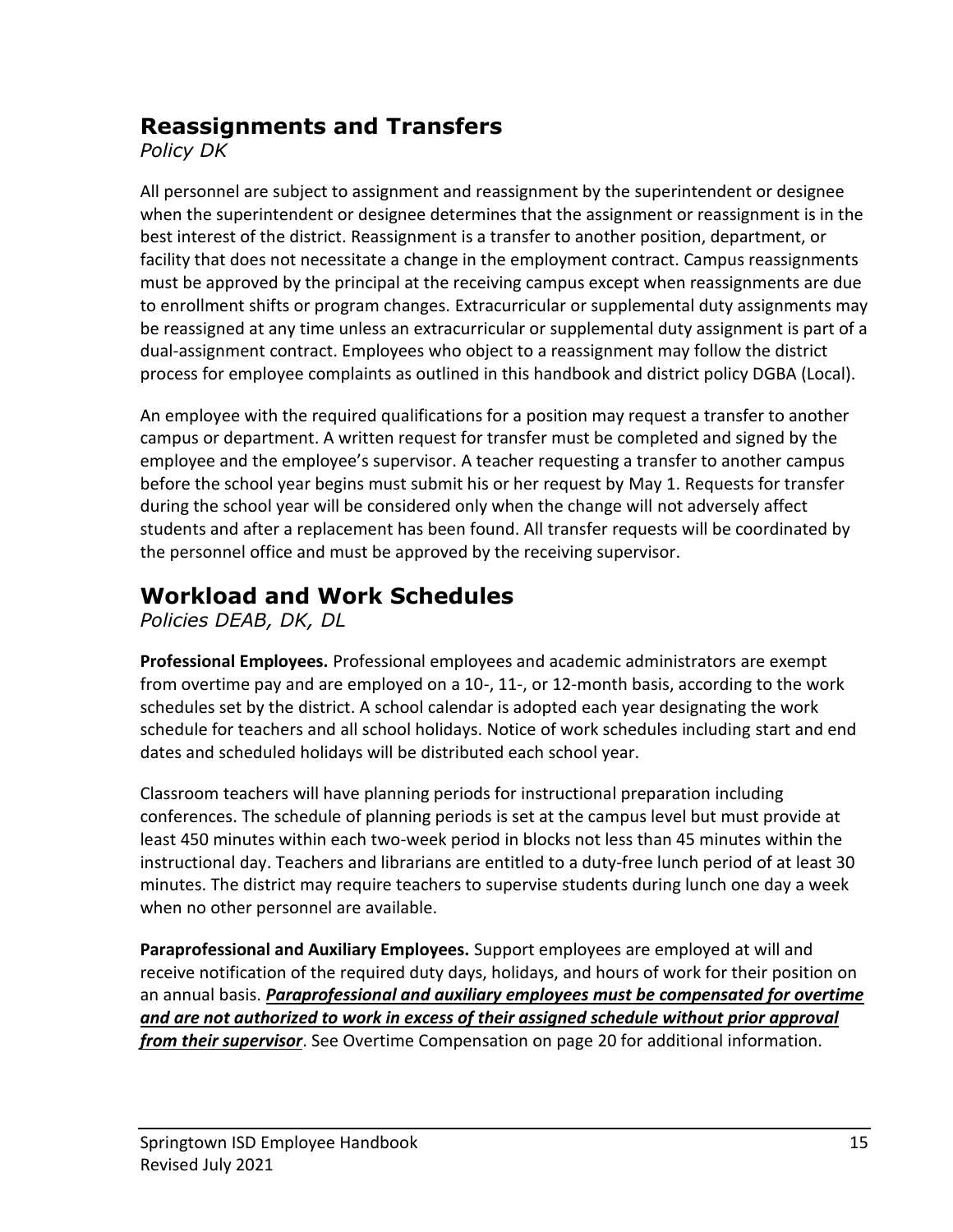### **Breaks for Expression of Breast Milk**

#### *Policies DEAB, DG*

The district supports the practice of expressing breast milk and makes reasonable accommodations for the needs of employees who express breast milk. A place, other than a multiple user bathroom, that is shielded from view and free from intrusion from other employees and the public where the employee can express breast milk will be provided.

A reasonable amount of break time will be provided when the employee has a need to express milk. For nonexempt employees, these breaks are unpaid and are not counted as hours worked. Employees should meet with their supervisor to discuss their needs and arrange break times.

### **Notification to Parents Regarding Qualifications**

*Policies DK, DBA*

In schools receiving Title I funds, the district is required by the Every Student Succeeds Act (ESSA) to notify parents at the beginning of each school year that they may request information regarding the professional qualifications of their child's teacher. ESSA also requires that parents be notified if their child has been assigned or taught for four or more consecutive weeks by a teacher who does not meet applicable state certification or licensure requirements.

Texas law requires that parents be notified if their child is assigned for more than 30 consecutive instructional days to a teacher who does not hold an appropriate teaching certificate. This notice is not required if parental notice under ESSA is sent. Inappropriately certified or uncertified teachers include individuals on an emergency permit (including individuals waiting to take a certification exam) and individuals who do not hold any certificate or permit. Information relating to teacher certification will be made available to the public upon request. Employees who have questions about their certification status can call Shane Strickland, Deputy Superintendent at 817-220-1700.

### **Outside Employment and Tutoring**

*Policy DBD*

Employees are required to disclose in writing to their immediate supervisor any outside employment that may create a potential conflict of interest with their assigned duties and responsibilities or the best interest of the district. Supervisors will consider outside employment on a case-by-case basis and determine whether it should be prohibited because of a conflict of interest.

### **Performance Evaluation**

*Policy DN series*

Evaluation of an employee's job performance is a continuous process that focuses on improvement. Performance evaluation is based on an employee's assigned job duties and other job-related criteria. All employees will participate in the evaluation process with their assigned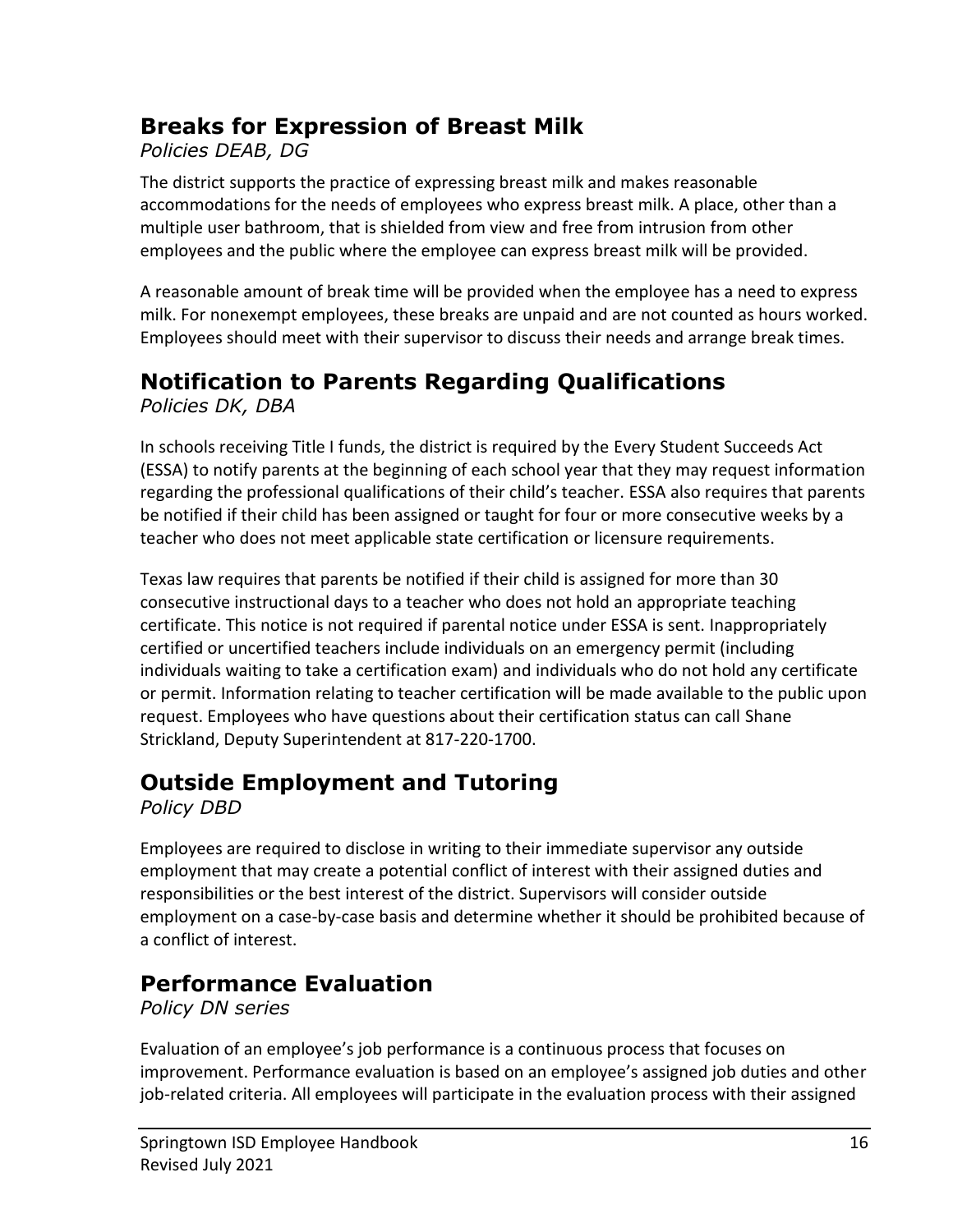supervisor at least annually. Written evaluations will be completed on forms approved by the district. Reports, correspondence, and memoranda also can be used to document performance information. All employees will receive a copy of their written evaluation, participate in a performance conference with their supervisor, and have the opportunity to respond to the evaluation.

Upon receiving a report, a nursing review committee may review a nurse's nursing services, qualifications, and quality of patient care, as well as the merits of a complaint concerning a nurse, and a determination or recommendation regarding a complaint. A nurse may request, orally or in writing, a determination by the committee regarding conduct requested of the nurse believed to violate the nurse's duty to a patient.

### **Employee Involvement**

*Policies BQA, BQB*

At both the campus and district levels, Springtown ISD offers opportunities for input in matters that affect employees and influence the instructional effectiveness of the district. As part of the district's planning and decision-making process, employees are elected to serve on district- or campus-level advisory committees. Plans and detailed information about the shared decisionmaking process are available in each campus office.

### **Staff Development**

*Policy DMA*

Staff development activities are organized to meet the needs of employees and the district. Staff development for instructional personnel is predominantly campus-based, related to achieving campus performance objectives, addressed in the campus improvement plan, and approved by a campus-level advisory committee. Staff development for noninstructional personnel is designed to meet specific licensing requirements (e.g., bus drivers) and continued employee skill development.

Individuals holding renewable SBEC certificates are responsible for obtaining the required training hours and maintaining appropriate documentation.

#### *All certified educators seeking to renew a certificate must*:

- successfully complete a criminal history review;
- not be in default on a student loan or in arrears of child support;
- complete the appropriate clock hours of continuing professional education; and
- pay the renewal fee.

#### *The continuing professional education (CPE) requirements*:

- classroom teachers must complete 150 clock hours every five years;
- counselors must complete 200 clock hours every five years;
- librarians/learning resource specialists must complete 200 clock hours every five years;
- educational diagnosticians must complete 200 clock hours every five years;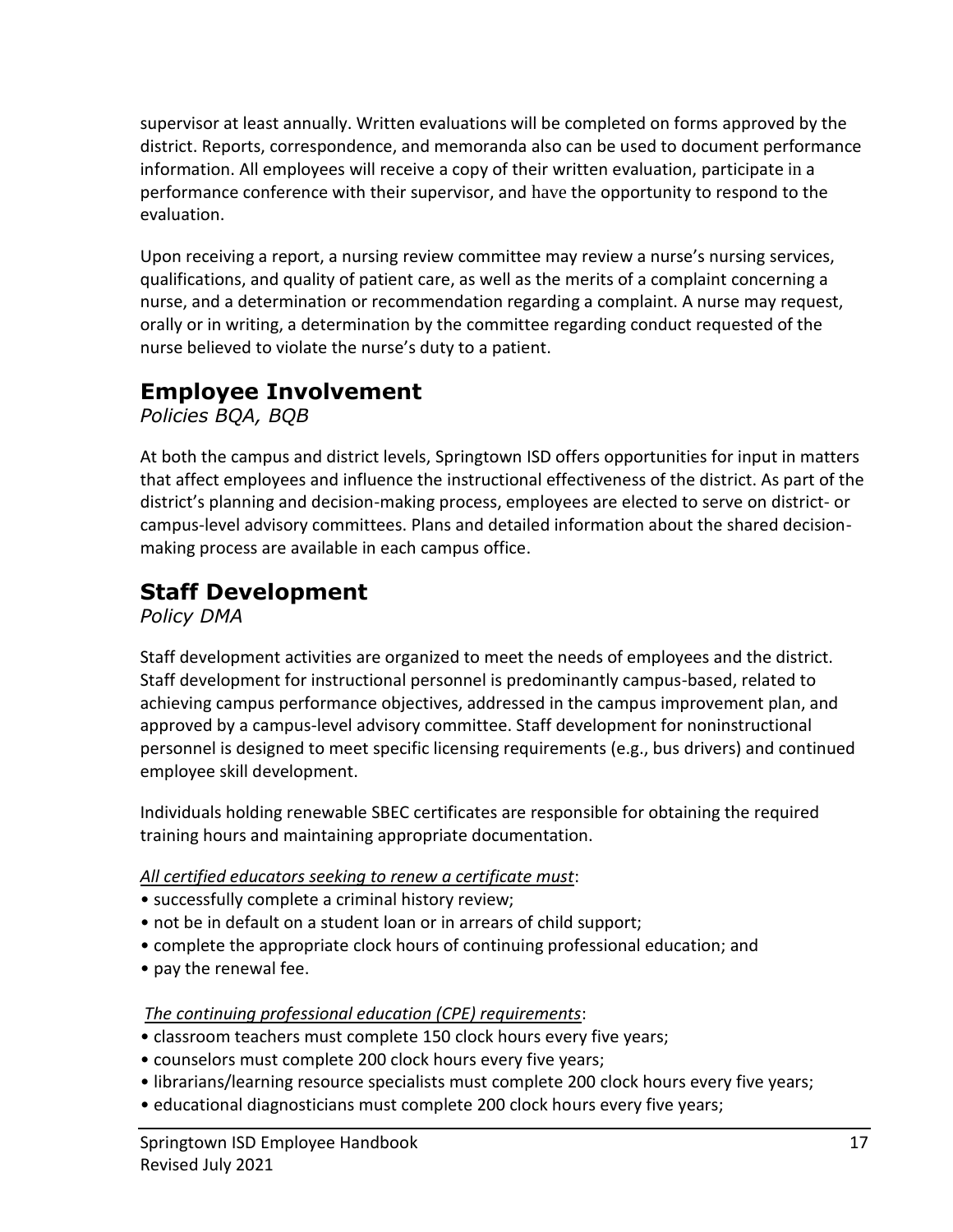• master teachers must complete 200 clock hours every five years; and

• superintendents, principals, and assistant principals must complete 200 clock hours every five years.

An educator must complete a total of 150 or 200 clock hours of continuing professional education every five years, regardless of the number of certificates being renewed. For example, a classroom teacher who also holds a principal certificate would need a total of 200 clock hours to renew both the teacher and principal certificates.

#### *Note: Educational aides are not required at this time to complete any CPE hours for certificate renewal.*

CONTINUING PROFESSIONAL EDUCATION ACTIVITIES: To allow maximum flexibility for educators to identify appropriate CPE activities to meet their individual needs, CPE clock hours can be accrued through the following:

• workshops, conferences, and in-service or staff development given by an approved registered provider;

- undergraduate and graduate coursework through an accredited institution of higher
- education, with one semester credit being equivalent to 15 CPE clock hours;
- development of curriculum or CPE training materials;
- presenting CPE activities, not to exceed 10% of the required clock hours;
- serving as a mentor, not to exceed 30% of the required clock hours; and
- serving as an assessor for the principal assessment, not to exceed 10% of the required clock hours.

• Written documentation and verification of the completion of all activities applied toward CPE requirements for Standard Certificate renewal must be maintained by each educator. Worksheets developed to assist educators in tracking their CPE clock hours can be found on the TEA website through the "Certificate Renewal Requirements" link. *It is the responsibility of the educator to determine which CPE activities meet the requirements for standard certificate renewal. TEA staff will not make these determinations.*

## **Compensation and Benefits**

### **Salaries, Wages, and Stipends**

*Policies DEA, DEAA, DEAB*

Employees are paid in accordance with administrative guidelines and an established pay structure. The district's pay plans are reviewed by the administration each year and adjusted as needed. All district positions are classified as exempt or nonexempt according to federal law. Professional employees and academic administrators are generally classified as exempt and are paid monthly salaries. They are not entitled to overtime compensation. Other employees are generally classified as nonexempt and are paid an hourly wage or salary and receive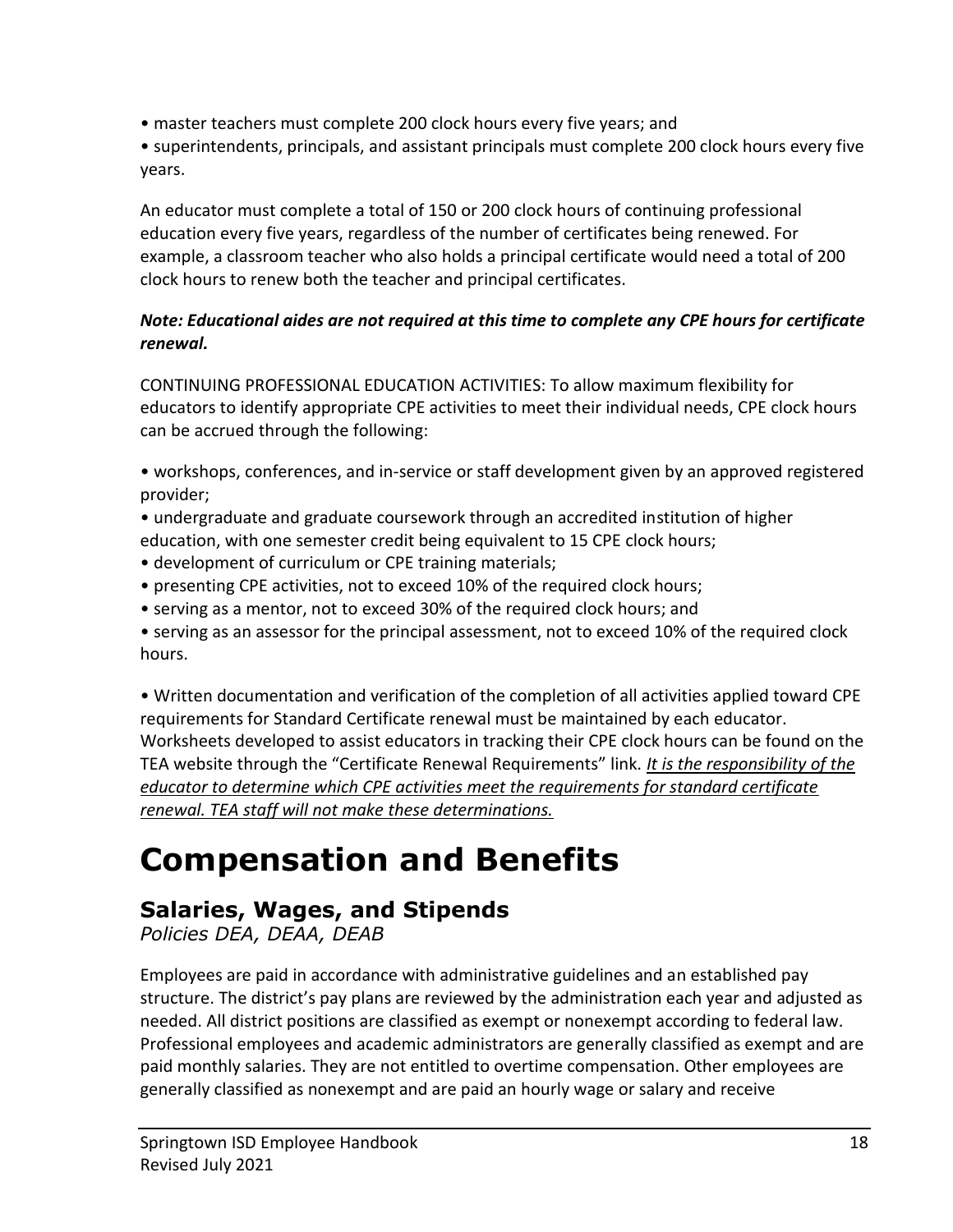compensatory time or overtime pay for each hour worked beyond 40 in a workweek. (See *Overtime Compensation*, page 20.)

All employees will receive written notice of their pay and work schedules before the start of each school year. Classroom teachers, full-time librarians, full-time nurses, and full-time counselors will be paid no less than the minimum state salary schedule. Contract employees who perform extracurricular or supplemental duties may be paid a stipend in addition to their salary according to the district's extra-duty pay schedule.

Employees should contact Tina McDonald at 817-220-1700 for more information about the district's pay schedules or their own pay.

### **Paychecks**

All professional, salaried and hourly employees are paid monthly. Paychecks will not be released to any person other than the district employee named on the check without the employee's written authorization.

The schedule of pay dates for the 2021-2022 school year follows:

| September 24, 2021       | March 25, 2022         |
|--------------------------|------------------------|
| October 25, 2021         | April 25, 2022         |
| <b>November 19, 2021</b> | May 25, 2022           |
| December 17, 2021        | June 24, 2022          |
| <b>January 25, 2022</b>  | July 25, 2022          |
| <b>February 25, 2022</b> | <b>August 25, 2022</b> |

### **Automatic Payroll Deposit**

Employees can have their paychecks electronically deposited into a designated account. A notification period of one month is necessary to activate this service. Contact Tina McDonald at 817-220-1700 for more information about the automatic payroll deposit service.

### **Payroll Deductions**

*Policy CFEA*

The district is required to make the following automatic payroll deductions:

- Teacher Retirement System of Texas (TRS) or Social Security employee contributions
- Federal income tax required for all full-time employees
- Medicare tax (applicable only to employees hired after March 31, 1986)
- Child support and spousal maintenance, if applicable
- Delinquent federal education loan payments, if applicable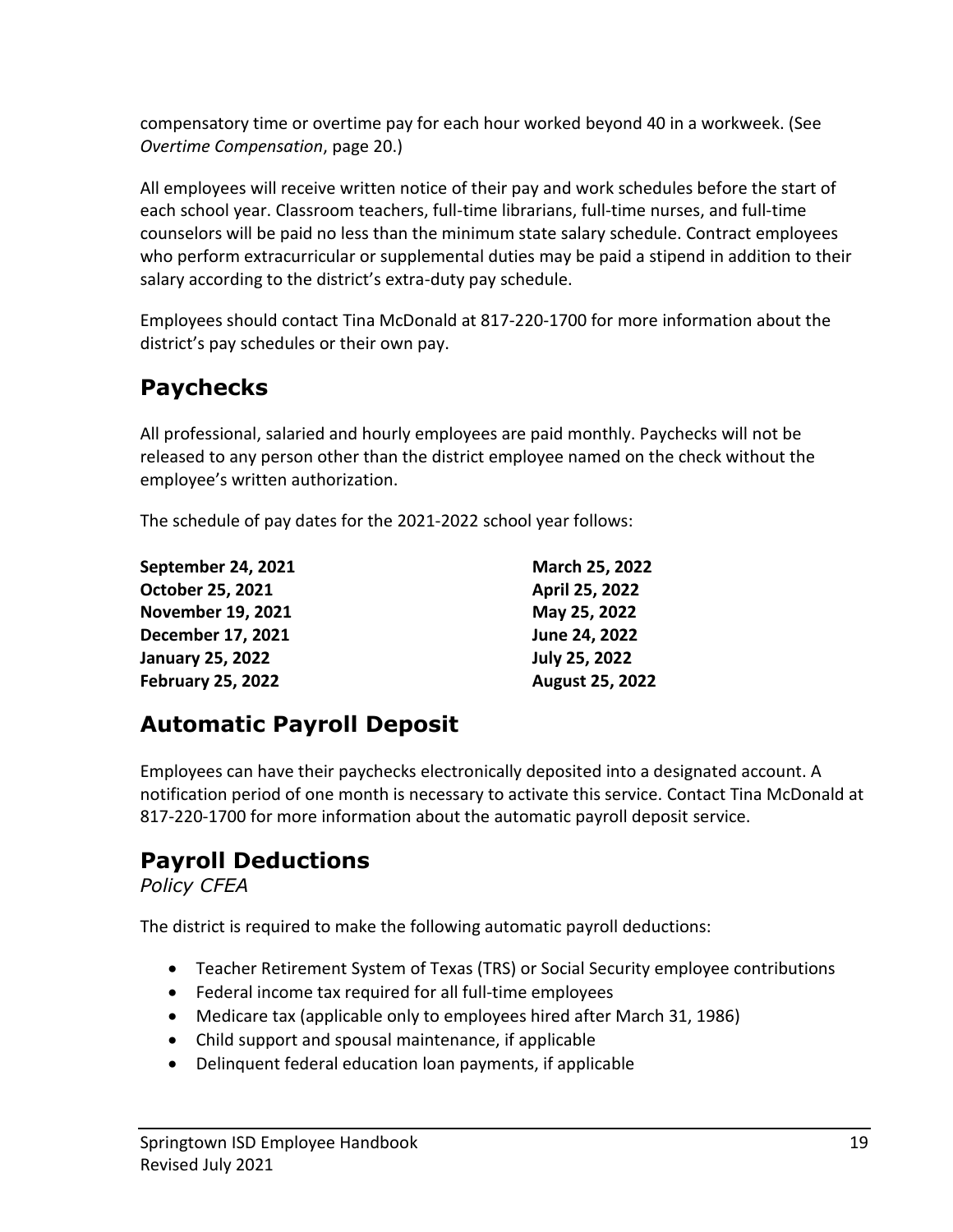Other payroll deductions employees may elect include deductions for the employee's share of premiums for health, dental, life, and vision insurance; annuities; and higher education savings plans or prepaid tuition programs. Employees also may request payroll deduction for payment of membership dues to professional organizations and Springtown Educational Foundation(SEF). Salary deductions are automatically made for unauthorized or unpaid leave.

### **Overtime Compensation**

*Policies DEAB, DEC*

The district compensates overtime for nonexempt employees in accordance with federal wage and hour laws. Only nonexempt employees (hourly employees and paraprofessional employees) are entitled to overtime compensation. *Nonexempt employees are not authorized to work beyond their normal work schedule without advance approval from their supervisor. A nonexempt employee who works overtime without prior approval will be subject to disciplinary action.*

Overtime is legally defined as all hours worked in excess of 40 hours in a workweek and is not measured by the day or by the employee's regular work schedule. For the purpose of calculating overtime, a workweek begins at 12:00 a.m. and ends at 11:59 p.m. on Friday.

Nonexempt employees that are paid on a salary basis are paid for a 40-hour workweek and do not earn additional pay unless they work more than 40 hours.

Employees may be compensated for overtime (i.e., hours beyond 40 in a workweek) at timeand-a-half rate with compensatory time off (comp time) or direct pay. The following applies to all nonexempt employees:

- Employees can accumulate up to 60 hours of comp time.
- Comp time must be used in the duty year that it is earned.
- Use of comp time may be at the employee's request with supervisor approval, as workload permits, or at the supervisor's direction.
- An employee is required to use comp time before using available paid leave (e.g., sick, personal, vacation).
- Weekly time records will be maintained on all nonexempt employees for the purpose of wage and salary administration.

### **Travel Expense Reimbursement**

#### *Policy DEE*

Before any travel expenses are incurred by an employee, the employee's supervisor and Chief Financial Officer must give approval. For approved travel, employees will be reimbursed for mileage and other travel expenditures according to the current rate schedule established by the district. *Employees must submit receipts, to the extent possible, to be reimbursed for allowable expenses other than mileage.*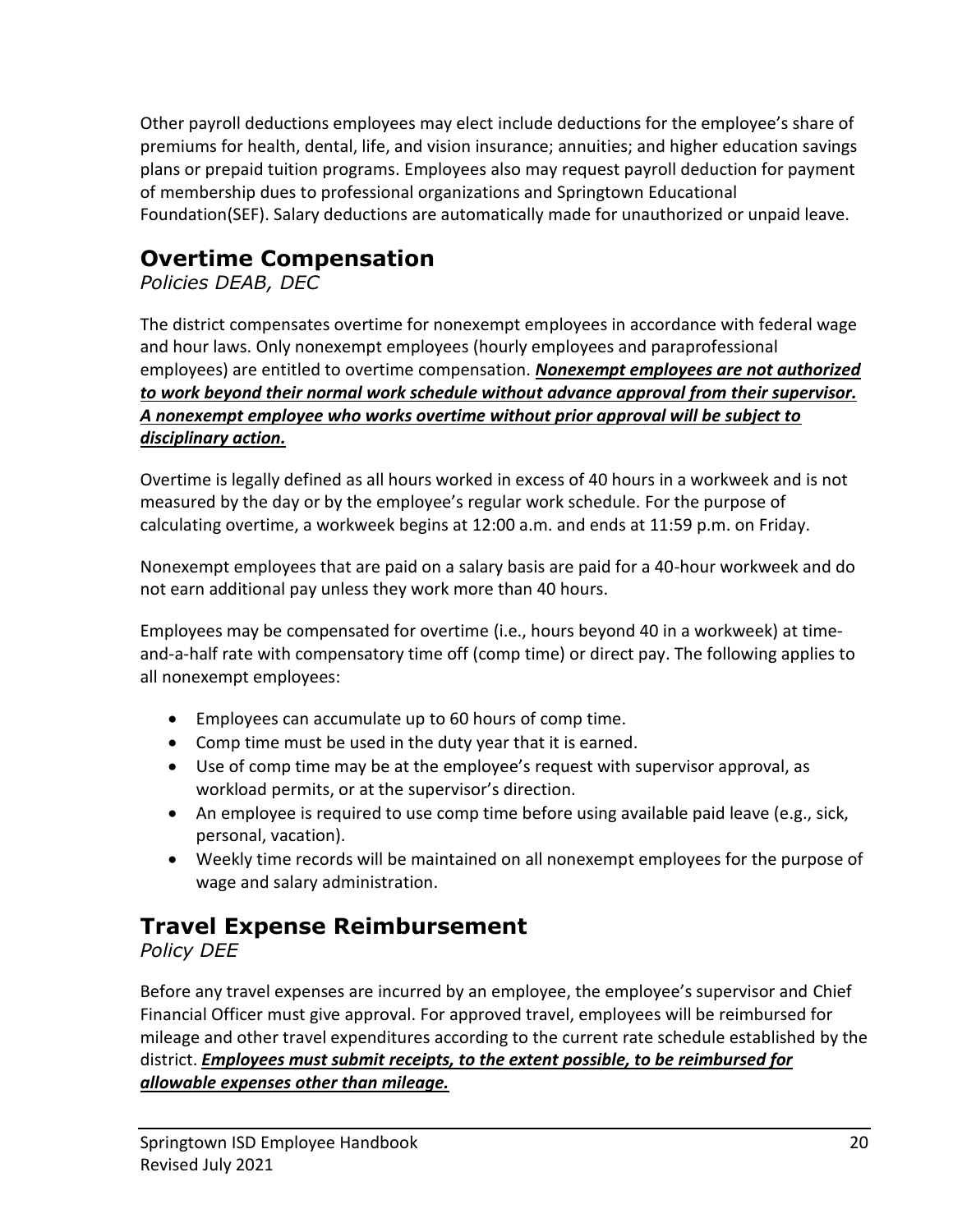### **Health, Dental, and Life Insurance**

*Policy CRD*

Group health insurance coverage is provided through TRS-ActiveCare, the statewide public school employee health insurance program. The district's contribution to employee insurance premiums is determined annually by the board of trustees. Employees eligible for health insurance coverage include the following:

- Employees who are active, contributing TRS members
- Employees who are not contributing TRS members and who are employed for 10 or more regularly scheduled hours per week

TRS retirees who are enrolled in TRS-Care (retiree health insurance program) are not eligible to participate in TRS-ActiveCare.

The insurance plan year is from September 1 through August 31. Current employees can make changes in their insurance coverage during open enrollment each year or when they experience a qualifying event (e.g., marriage, divorce, birth). Detailed descriptions of insurance coverage, employee cost, and eligibility requirements are provided to all employees in a separate booklet. Employees should contact the personnel office for more information.

### **Supplemental Insurance Benefits**

*Policy CRD*

At their own expense, employees may enroll in supplemental insurance programs for disability, dental, vision, life, or catastrophic illness. Premiums for these programs can be paid by payroll deduction. Employees should contact the personnel office for more information.

### **Cafeteria Plan Benefits (Section 125)**

Employees may be eligible to participate in the Cafeteria Plan (Section 125) and, under IRS regulations, must either accept or reject this benefit. This plan enables eligible employees to pay certain insurance premiums on a pretax basis (i.e., disability, accidental death and dismemberment, cancer and dread disease, dental, and additional term life insurance). A thirdparty administrator handles employee claims made on these accounts.

*New employees must accept or reject this benefit during their first month of employment. All employees must accept or reject this benefit on an annual basis and during the specified time period.*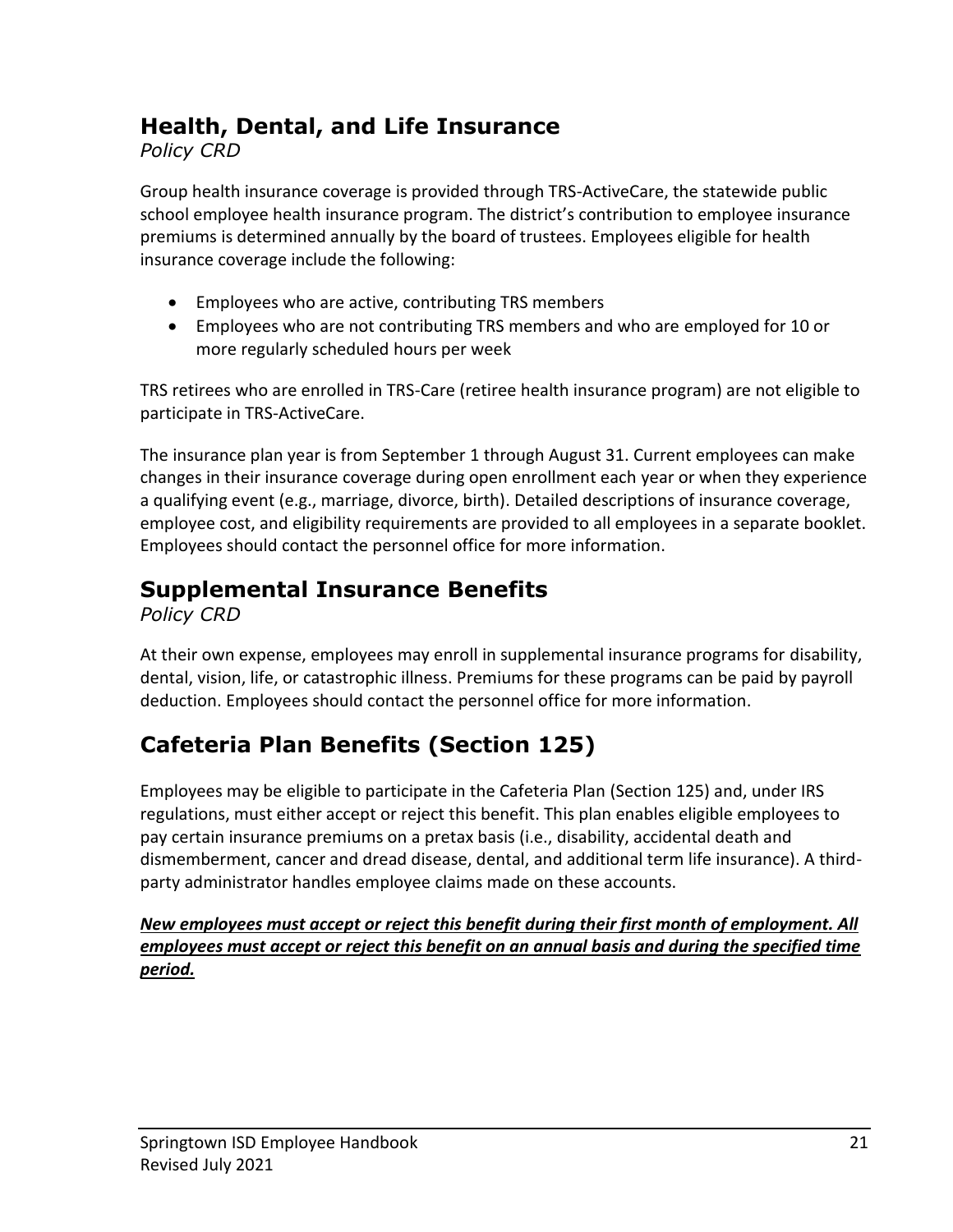### **Workers' Compensation Insurance**

*Policy CRE*

The district, in accordance with state law, provides workers' compensation benefits to employees who suffer a work-related illness or are injured on the job. The district has workers' compensation coverage from Texas Public Worker's Compensation Program, effective 09/01/2003.

Benefits help pay for medical treatment and make up for part of the income lost while recovering. Specific benefits are prescribed by law depending on the circumstances of each case.

All work-related accidents or injuries should be reported immediately to your immediate supervisor, the campus nurse and the personnel office. Employees who are unable to work because of a work-related injury will be notified of their rights and responsibilities under the Texas Labor Code. See *Workers' Compensation Benefits,* page 31 for information on use of paid leave for such absences.

### **Unemployment Compensation Insurance**

*Policy CRF*

Employees who have been laid off or terminated through no fault of their own may be eligible for unemployment compensation benefits. Employees are not eligible to collect unemployment benefits during regularly scheduled breaks in the school year or the summer months if they have employment contracts or reasonable assurance of returning to service. Employees with questions about unemployment benefits should contact the personnel office.

### **Teacher Retirement**

All personnel employed on a regular basis for at least four and one-half months are members of the Teacher Retirement System of Texas (TRS). Substitutes not receiving TRS service retirement benefits who work at least 90 days a year are eligible to purchase a year of creditable service in TRS. TRS provides members with an annual statement of their account showing all deposits and the total account balance for the year ending August 31, as well as an estimate of their retirement benefits.

Employees who plan to retire under TRS should notify the personnel office as soon as possible. Information on the application procedures for TRS benefits is available from TRS at Teacher Retirement System of Texas, 1000 Red River Street, Austin, TX 78701-2698, or call 800-223- 8778 or 512-542-6400. TRS information is also available on the web (www.trs.texas.gov). See page 21 for information on restrictions of employment of retirees in Texas public schools.

### **Other Benefit Programs**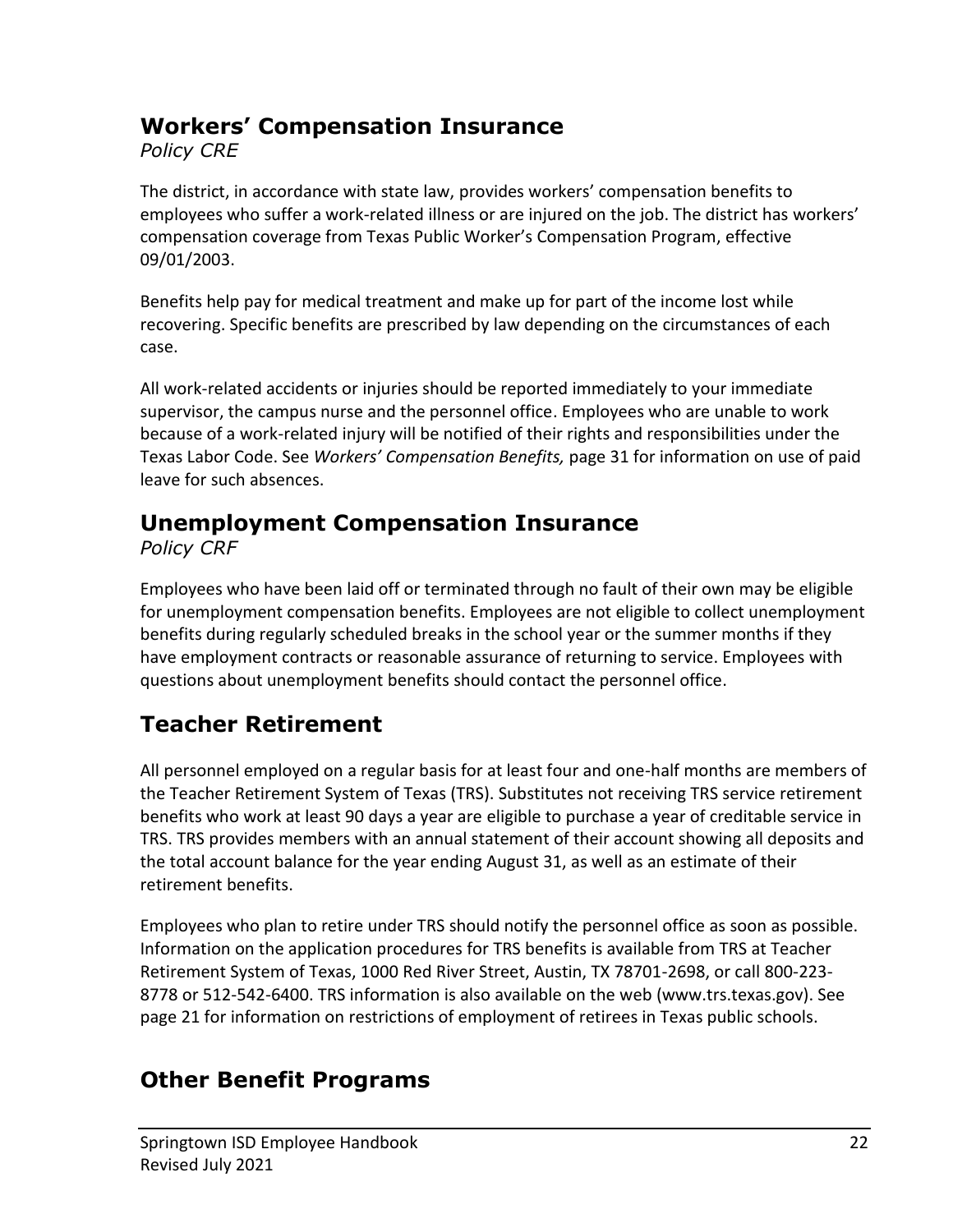Free athletic passes, employee wellness program, in-district child care, tax-sheltered annuities, tuition-free attendance for children of nonresident employees, are all benefits available to employees. Contact the personnel office for any questions regarding these programs.

## **Leaves and Absences**

#### *Policies DEC, DECA, DECB*

The district offers employees paid and unpaid leaves of absence in times of personal need. This handbook describes the basic types of leave available and restrictions on leaves of absence. Employees who expect to be absent for an extended period of more than five days should call the personnel office for information about applicable leave benefits, payment of insurance premiums, and requirements for communicating with the district.

Paid leave must be used in half or whole day increments. Earned comp time must be used before any available paid state and local leave. Unless an employee requests a different order, available paid state and local leave will be used in the following order:

- Local Leave
- State Sick Leave prior to 1995-96
- State Personal/Local Personal (may be used in any order)

Employees must follow district and department or campus procedures to report or request any leave of absence and complete the appropriate form or certification. Any unapproved absences or absences beyond accumulated or available paid leave shall result in deduction from the employee's pay.

**Immediate Family.** For purposes of leave other than family and medical leave, immediate family is defined as the following:

- Spouse
- Son or daughter, including a biological, adopted, or foster child, a son- or daughter-inlaw, a stepchild, a legal ward, or a child for whom the employee stands in loco parentis.
- Parent, stepparent, parent-in-law, or other individual who stands in loco parentis to the employee.
- Sibling, stepsibling, and sibling-in-law
- Grandparent and grandchild
- Any person residing in the employee's household at the time of illness or death

For purposes of family and medical leave, the definition of family is limited to spouse, parent, son or daughter, and next of kin. The definitions of these are found in Policy DECA (LEGAL).

**Medical Certification.** Any employee, who is absent more than 5 days because of a personal or family illness, must submit a medical certification from a qualified health care provider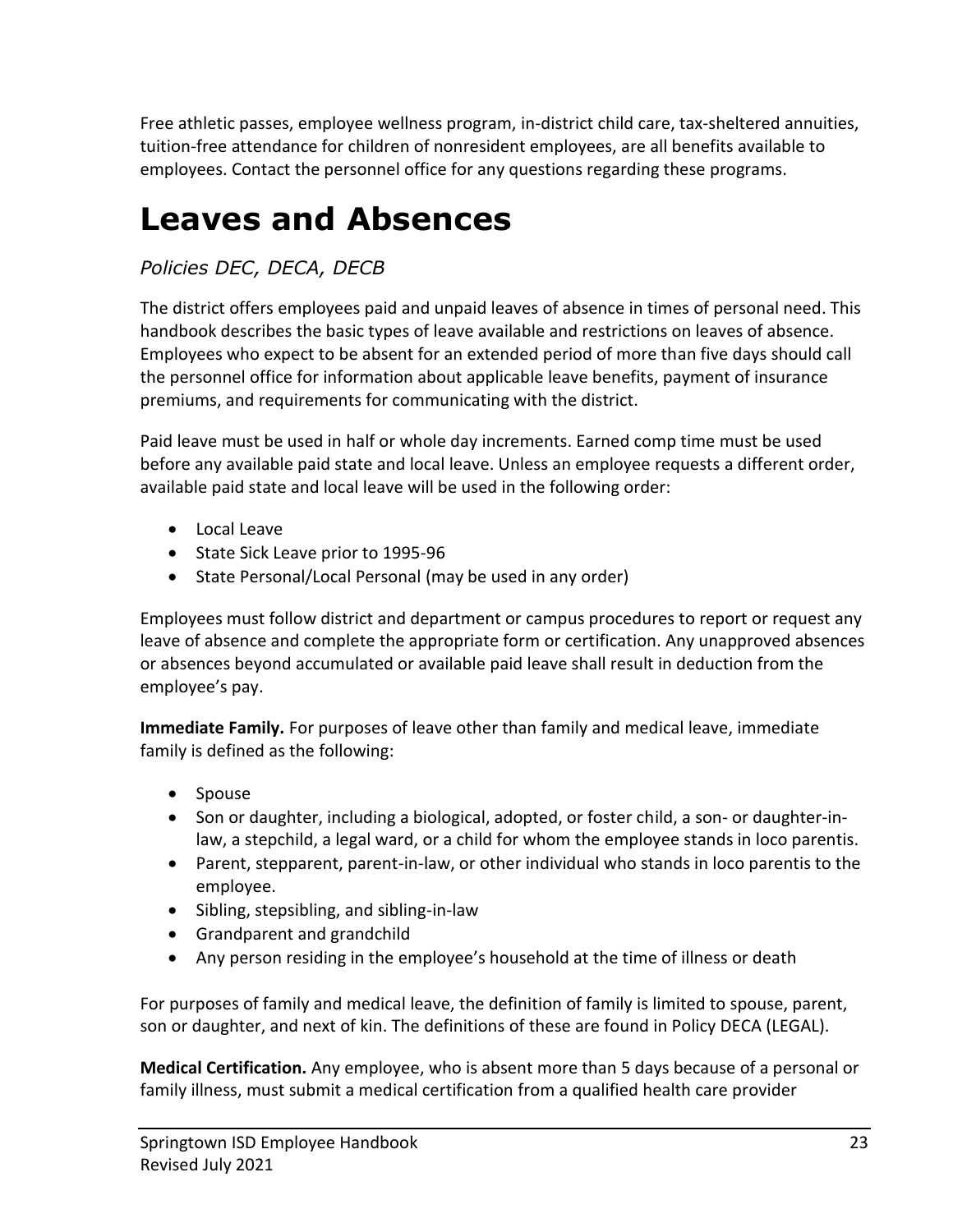confirming the specific dates of the illness, the reason for the illness, and—in the case of personal illness—the employee's fitness to return to work.

The Genetic Information Nondiscrimination Act of 2008 (GINA) prohibits covered employers from requesting or requiring genetic information of an individual or family member of the individual, except as specifically allowed by this law. To comply with this law, we ask that employees and health care providers do not provide any genetic information in any medical certification. 'Genetic information,' as defined by GINA, includes an individual's family medical history, the results of an individual's or family member's genetic tests, the fact that an individual or an individual's family member sought or received genetic services, and genetic information of a fetus carried by an individual or an individual's family member, or an embryo lawfully held by an individual or family member receiving assistive reproductive services.

**Continuation of Health Insurance.** Employees, on an approved leave of absence other than family and medical leave, may continue their insurance benefits at their own expense. Health insurance benefits for employees on paid leave and leave designated under the Family and Medical Leave Act will be paid by the district as they were prior to the leave. Otherwise, the district does not pay any portion of insurance premiums for employees who are on unpaid leave.

Under TRS-Active Care rules, an employee is no longer eligible for insurance through the district after six months of unpaid leave other than FML. If an employee's unpaid leave extends for more than six months, the district will provide the employee with notice of COBRA rights.

### **Personal Leave**

State law entitles all employees to five days of paid personal leave per year. Personal leave is available for use at the beginning of the year. A day of personal leave is equivalent to the number of hours per day in an employee's usual assignment, whether full-time or part-time. State personal leave accumulates without limit, is transferable to other Texas school districts, and generally transfers to education service centers. Personal leave may be used for two general purposes: nondiscretionary and discretionary.

**Nondiscretionary.** Leave taken for personal or family illness, family emergency, a death in the family, or active military service is considered nondiscretionary leave. Reasons for this type of leave allow very little, if any, advance planning. Nondiscretionary may be used in the same manner as state sick leave.

**Discretionary.** Leave taken at an employee's discretion that can be scheduled in advance is considered discretionary leave. An employee wishing to take discretionary personal leave must submit a request to his or her principal or supervisor in advance of the anticipated absence. The effect of the employee's absence on the educational program or department operations, as well as the availability of substitutes, will be considered by the principal or supervisor. *The use of personal leave shall not be allowed on the day before a school holiday, the day after a school holiday, days scheduled for end-of-semester or end-of-year examinations, days scheduled for*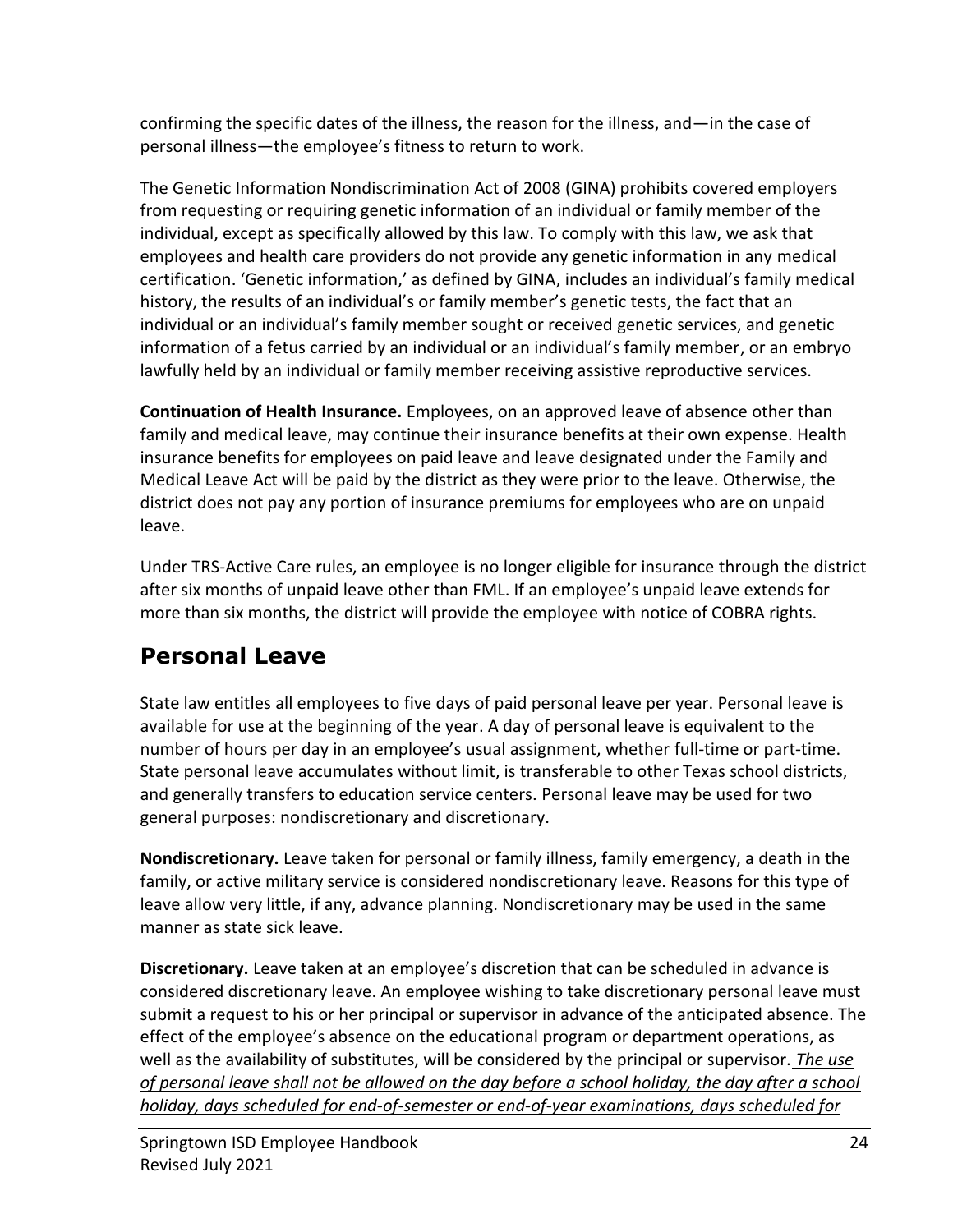#### *applicable state-mandated assessments, or professional or staff development days without approval from the employee's supervisor.*

**Leave Proration.** If an employee separates from employment with the district before his or her last duty day of the year, or begins employment after the first duty day, state personal leave will be prorated based on the actual time employed. When an employee separates from employment before the last duty day of the school year, the employee's final paycheck will be reduced by the amount of state personal leave the employee used beyond his or her pro rata entitlement for the school year.

### **State Sick Leave**

State sick leave accumulated before 1995 is available for use and may be transferred to other school districts in Texas. State sick leave may be used for the following reasons only:

- Employee illness
- Illness in the employee's immediate family
- Family emergency (i.e., natural disasters or life-threatening situations)
- Death in the immediate family
- Active military service

### **Local Leave**

All employees shall earn three paid days of local leave per school year at the same rate as state personal leave. Local leave is available for use at the beginning of the school year. Also, local leave shall accumulate to a maximum of ten workdays and shall be taken with no loss of pay whether or not a substitute is employed.

Local leave may be used for discretionary or nondiscretionary reasons.

When an employee has exhausted any entitlement to family and medical leave and continues on a leave of absence for a workers' compensation-related injury or illness, local leave shall be at full pay and coordinated with workers' compensation benefits so that the employee receives no more or no less than the pre-injury wage. [See WORKERS' COMPENSATION, page 20]

### **Vacation**

*Policy DED*

**Professional/Paraprofessional/Technician Employees.** Twelve-month employees shall not receive vacation days. Twelve-month contract employees are those employees whose contracts are at least one year in length and whose contract year is from July 1 to June 30. A year shall be defined as 226 days. The employee will submit to his/her supervisor a work year calendar that must be approved by the supervisor. If the employee changes his/her work calendar during the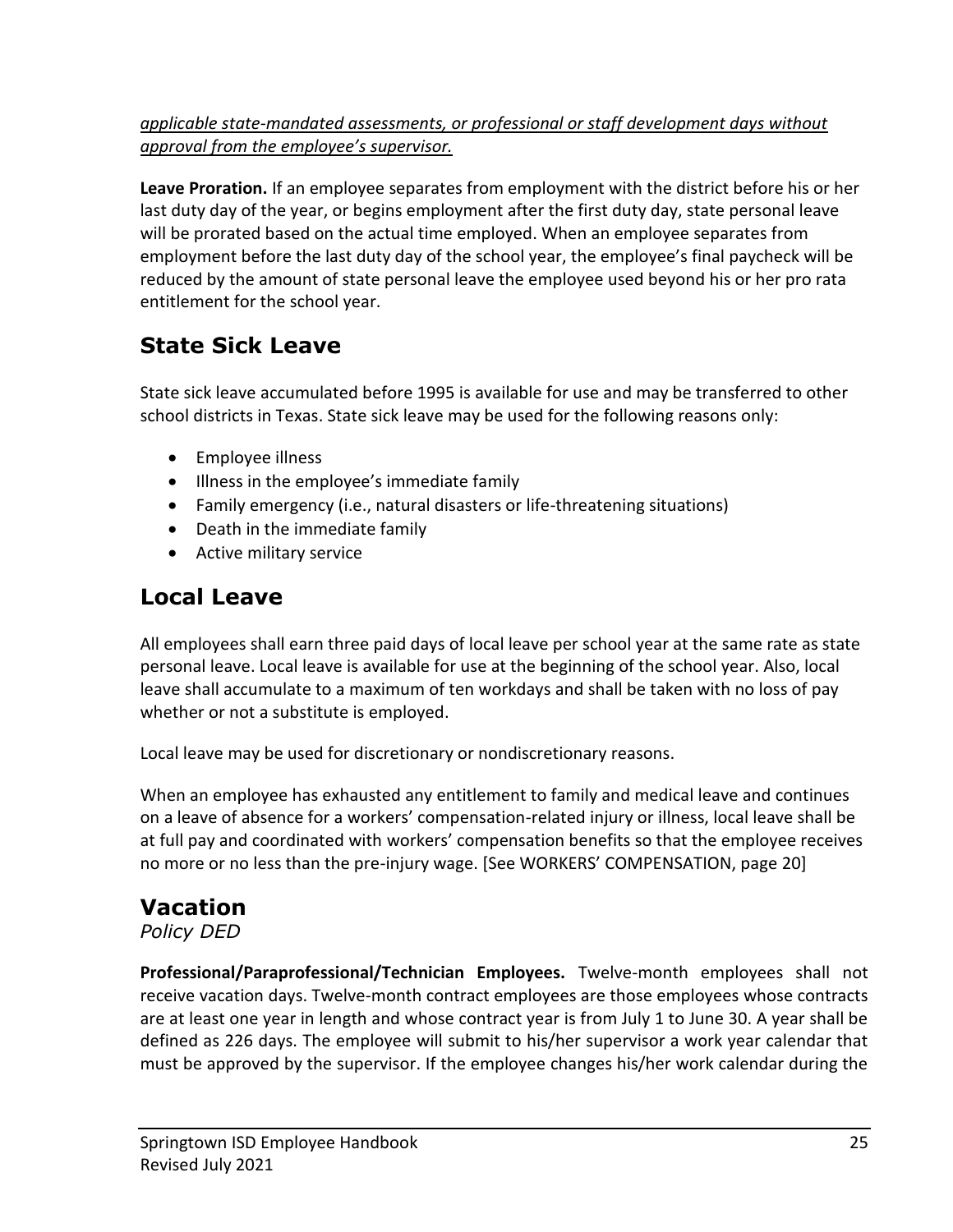year, the supervisor must give prior approval of any changes and another work calendar must be submitted to the supervisor no later than five (5) days of the change.

Twelve-month contract employees, as administrative-level employees, do not receive overtime or compensatory time, but may exchange a work day for documented service beyond the regular workday/weekend(s) that was required by the district.

**Auxiliary Employees.** The following compensation and benefit plan pertains only to auxiliary employees who are employed in positions generally filled for 261 days per year.

Full-time auxiliary employees shall receive 10 paid holidays per year. The schedule of holidays will adhere to the annual district calendar. A calendar of scheduled dates for the year will be provided by department supervisors.

For the sole purpose of determining vacation accrual rates, a "year of service" is defined as beginning September 1 and ending August 30. All full-time auxiliary employees shall accrue vacation days at a rate of one-half day per month of regular employment to a total of no more than five days during the first year of employment. Beginning with the second year of service, vacation days shall accrue at the rate of one day per month to a total of no more than ten days per year. All vacation days must be used within the 12 calendar months of the year between September 1 and August 30. When an employee who has used more vacation leave than he or she had accumulated ceases to be employed by the district, the cost of the unearned leave days shall be deducted from the employee's final paycheck.

Any vacation days not used between September 1 and August 30 shall be forfeited unless approved by the Superintendent for extenuating circumstances. All such requests must be made and confirmed by written documentation for approval. No compensation shall be paid for accrued unused vacation for a full-time auxiliary employee who leaves district employment on his or her own accord.

The specific days on which a full-time auxiliary employee exercises his or her vacation leave must be approved in advance by the supervisor or director in charge.

### **Sick Leave Bank (or Pool)**

The District sick leave pool shall be established from voluntary donations by District staff to assist a fellow employee who is suffering from a long-term personal illness or disability, including pregnancy-related illness or disability. Pooling may be requested when an employee has exhausted his or her state and local personal leave. A sick leave pool request can be made by the employee, or immediate family member. Medical certification must be provided for any request for a sick leave pool.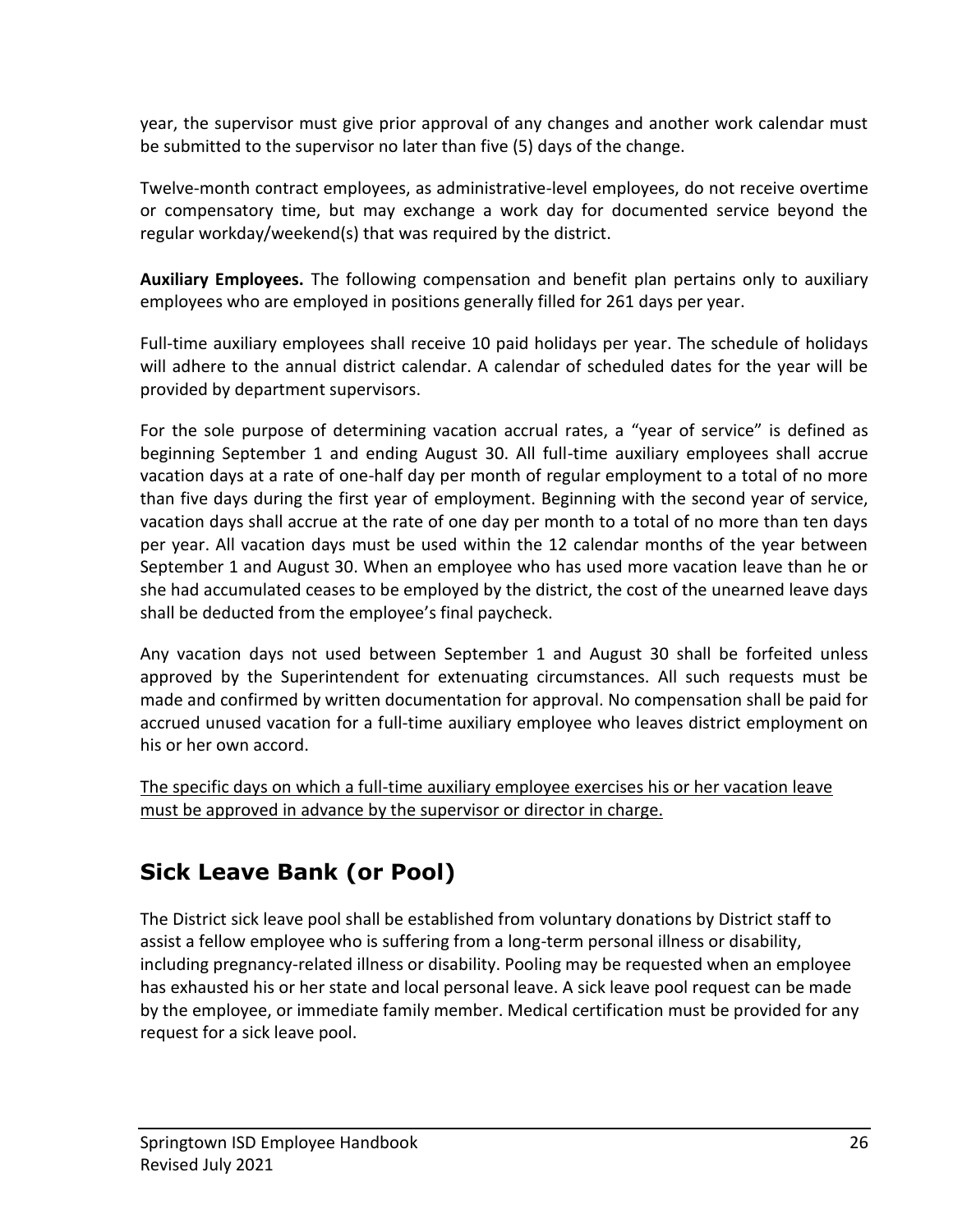Donations shall be made for a specific individual and shall be designated for a specific sick leave pool. Staff members may contribute to sick leave pools no more than three state personal leave days per school year; a maximum of 50 days may be contributed for any individual pool.

If, based on medical certification, an employee requires more days of leave than have been contributed to a pool by staff, the District will contribute up to ten days. In no instance will more than 50 days contributed by staff and the District be available per employee per school year.

### **Family and Medical Leave Act (FMLA)—General Provisions**

The following text is from the federal notice, *Employee Rights and Responsibilities Under the Family and Medical Leave Act*. Specific information that the district has adopted to implement the FMLA follows this general notice.

#### **Leave Entitlements**

Eligible employees who work for a covered employer can take up to 12 weeks of unpaid, jobprotected leave in a 12-month period for the following reasons:

- The birth of a child or placement of a child for adoption or foster care;
- To bond with a child (leave must be taken within 1 year of the child's birth or placement);
- To care for the employee's spouse, child, or parent who has a qualifying serious health condition;
- For the employee's own qualifying serious health condition that makes the employee unable to perform the employee's job;
- For qualifying exigencies related to the foreign deployment of a military member who is the employee's spouse, child, or parent.

An eligible employee who is a covered servicemember's spouse, child, parent, or next of kin may also take up to 26 weeks of FMLA leave in a single 12-month period to care for the servicemember with a serious injury or illness.

An employee does not need to use leave in one block. When it is medically necessary or otherwise permitted, employees may take leave intermittently or on a reduced schedule.

Employees may choose, or an employer may require, use of accrued paid leave while taking FMLA leave. If an employee substitutes accrued paid leave for FMLA leave, the employee must comply with the employer's normal paid leave policies.

#### **Benefits and Protections**

While employees are on FMLA leave, employers must continue health insurance coverage as if the employees were not on leave.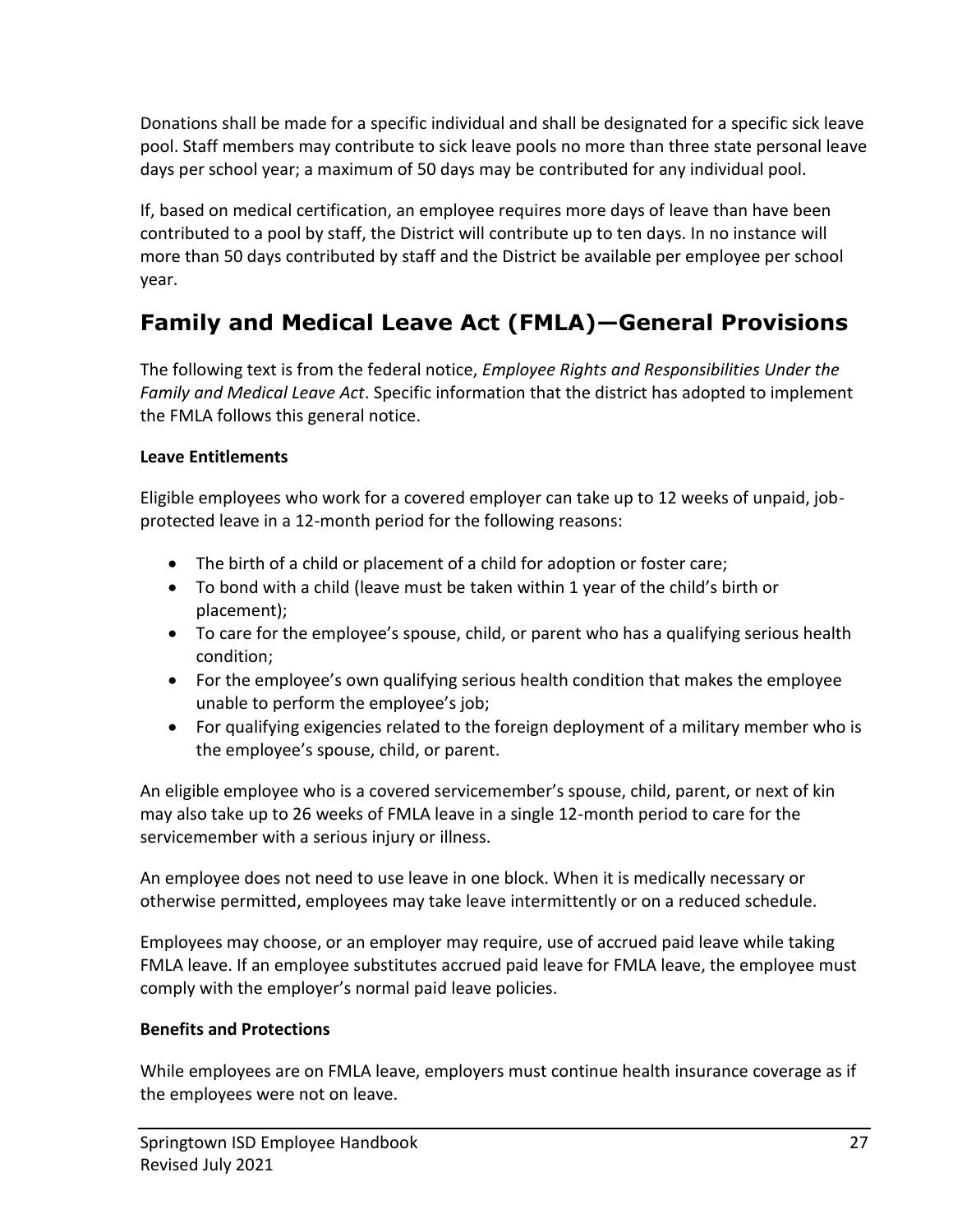Upon return from FMLA leave, most employees must be restored to the same job or one nearly identical to it with equivalent pay, benefits, and other employment terms and conditions.

An employer may not interfere with an individual's FMLA rights or retaliate against someone for using or trying to use FMLA leave, opposing any practice made unlawful by the FMLA, or being involved in any proceeding under or related to the FMLA.

#### **Eligibility Requirements**

An employee who works for a covered employer must meet three criteria in order to be eligible for FMLA leave. The employee must:

- Have worked for the employer for at least 12 months;
- Have at least 1,250 hours of service in the 12 months before taking leave\*; and
- Work at a location where the employer has at least 50 employees within 75 miles of the employee's worksite.

\*Special hours of service eligibility requirements apply to airline flight crew employees.

#### **Requesting Leave**

Generally, employees must give 30-days' advance notice of the need for FMLA leave. If it is not possible to give 30-days' notice, an employee must notify the employer as soon as possible and, generally, follow the employer's usual procedures.

Employees do not have to share a medical diagnosis but must provide enough information to the employer so it can determine if the leave qualifies for FMLA protection.

Sufficient information could include informing an employer that the employee is or will be unable to perform his or her job functions, that a family member cannot perform daily activities, or that hospitalization or continuing medical treatment is necessary. Employees must inform the employer if the need for leave is for a reason for which FMLA leave was previously taken or certified.

Employers can require a certification or periodic recertification supporting the need for leave. If the employer determines that the certification is incomplete, it must provide a written notice indicating what additional information is required.

#### **Employer Responsibilities**

Once an employer becomes aware that an employee's need for leave is for a reason that may qualify under the FMLA, the employer must notify the employee if he or she is eligible for FMLA leave and, if eligible, must also provide a notice of rights and responsibilities under the FMLA. If the employee is not eligible, the employer must provide a reason for ineligibility.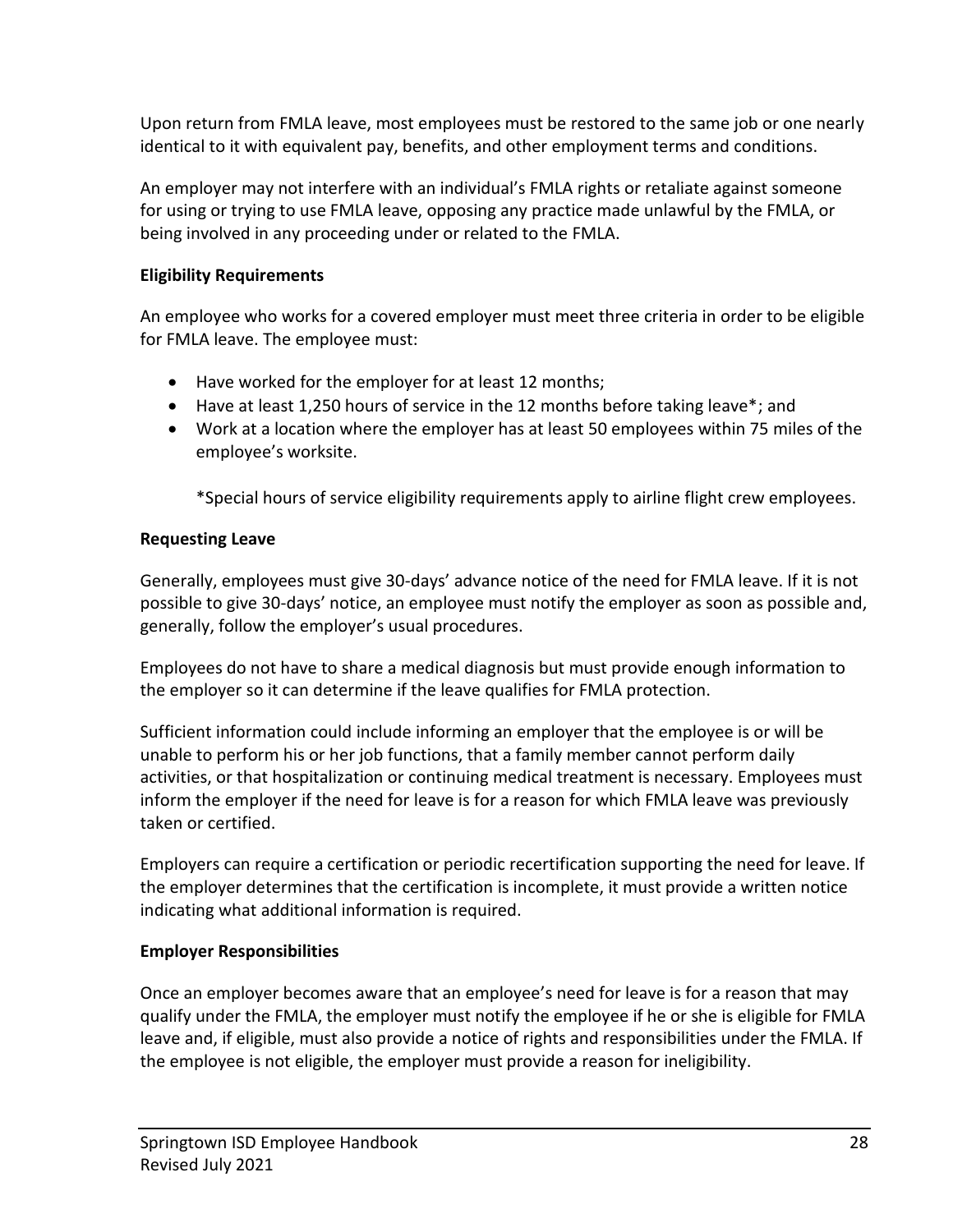Employers must notify its employees if leave will be designated as FMLA leave, and if so, how much leave will be designated as FMLA leave.

#### **Enforcement**

Employees may file a complaint with the U.S. Department of Labor, Wage and Hour Division, or may bring a private lawsuit against an employer.

The FMLA does not affect any federal or state law prohibiting discrimination or supersede any state or local law or collective bargaining agreement that provides greater family or medical leave rights.

For additional information:

1-866-4US-WAGE (1-866-487-9243) TTY: 1-877-889-5627 [www.wagehour.dol.gov](http://www.wagehour.dol.gov/)

### **Local Procedures for Implementing Family and Medical Leave Provisions**

Eligible employees can take up to 12 weeks of unpaid leave in the 12-month period measured forward from the date an individual employee's first FML begins.

**Use of Paid Leave.** FML runs concurrently with accrued sick and personal leave, temporary disability leave, compensatory time, assault leave, and absences due to a work-related illness or injury. The district will designate the leave as FML, if applicable, and notify the employee that accumulated leave will run concurrently.

**Combined Leave for Spouses.** Spouses who are employed by the district are limited to a combined total of 12 weeks of FML to care for a parent with a serious health condition; or for the birth, adoption, or foster placement of a child. Military caregiver leave for spouses is limited to a combined total of 26 weeks.

**Intermittent Leave.** When medically necessary or in the case of a qualifying exigency, an employee may take leave intermittently or on a reduced schedule. The district does not permit the use of intermittent or reduced-schedule leave for the care of a newborn child or for adoption or placement of a child with the employee.

**Fitness for Duty.** An employee that takes FML due to the employee's own serious health condition shall provide, before resuming work, a fitness-for-duty certification from the health care provider. When leave is taken for the employee's own serious health condition, the certification must address the employee's ability to perform essential job functions. The district shall provide a list of essential job functions (e.g., job description) to the employee with the FML designation notice to share with the health care provider. Fitness for duty is not required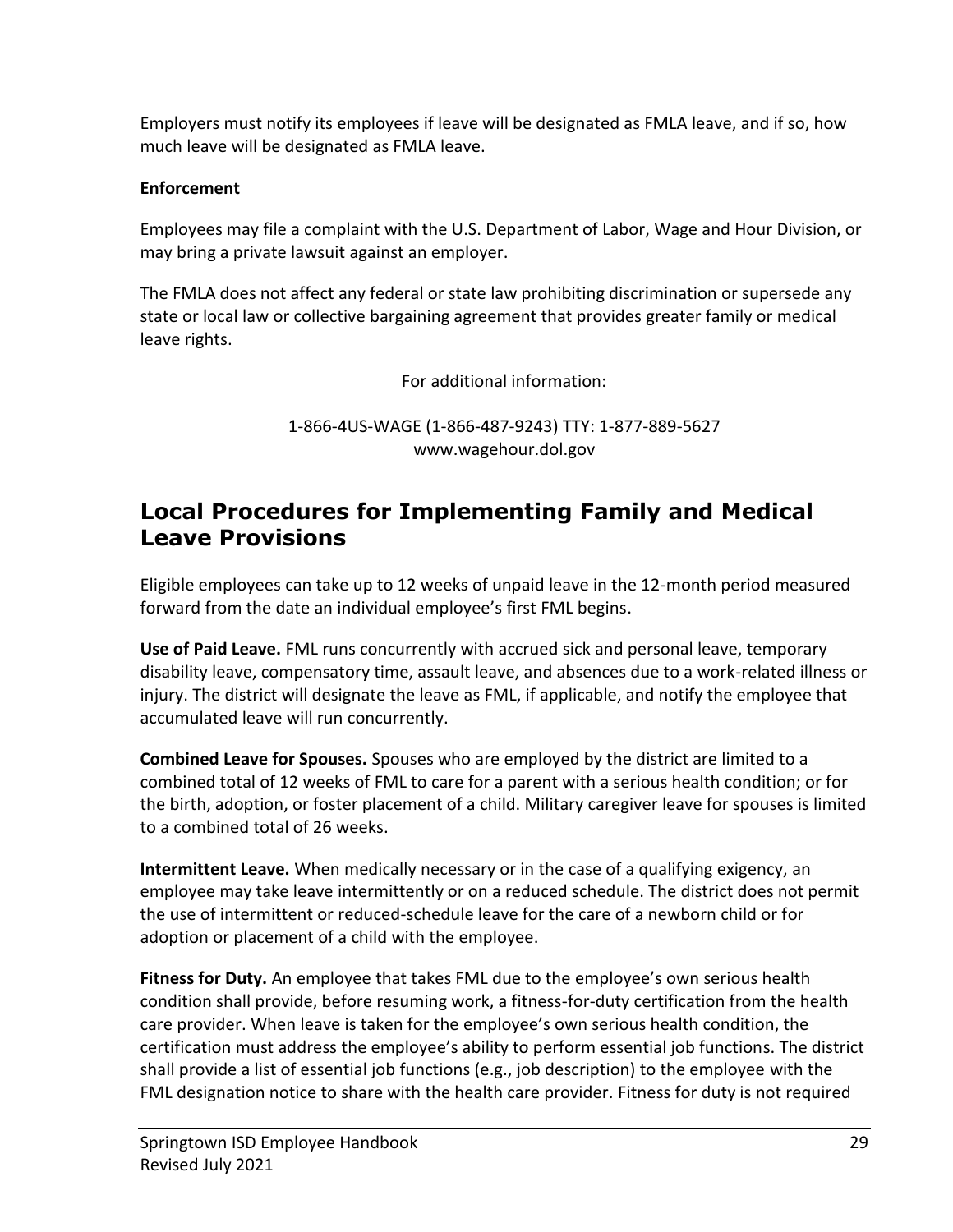when an employee returns to work following leave to care for a family member with a serious health condition; to care for a child following birth, adoption, or foster care placement; or for qualifying exigency leave.

**Reinstatement.** An employee returning to work at the end of FML will be returned to the same position held when the leave began or to an equivalent position with equivalent employment benefits, pay, and other terms and conditions of employment.

In certain cases, instructional employees desiring to return to work at or near the conclusion of a semester may be required to continue on family and medical leave until the end of the semester. The additional time off is not counted against the employee's FML entitlement, and the district will maintain the employees group health insurance and reinstate the employee at the end of the leave according the procedures outlined in policy (see DECA (LEGAL)).

**Failure to Return.** If, at the expiration of FML, the employee is able to return to work but chooses not to do so, the district may require the employee to reimburse the district's share of insurance premiums paid during any portion of FML when the employee was on unpaid leave. If the employee fails to return to work for a reason beyond the employee's control, such as a continuing personal or family serious health condition or a spouse being unexpectedly transferred more than 75 miles from the district, the district may not require the employee to reimburse the district's share of premiums paid.

**District Contact.** Employees that require FML or have questions should contact Tina McDonald at 817-220-1700 for details on eligibility, requirements, and limitations.

### **Temporary Disability Leave**

**Certified Employees.** Any full-time employee whose position requires certification from the State Board for Educator Certification (SBEC) is eligible for temporary disability leave. The purpose of temporary disability leave is to provide job protection to full-time educators who cannot work for an extended period of time because of a mental or physical disability of a temporary nature. Temporary disability leave must be taken as a continuous block of time. It may not be taken intermittently or on a reduced schedule. Pregnancy and conditions related to pregnancy are treated the same as any other temporary disability.

Employees must request approval for temporary disability leave. An employee's notification of need for extended absence due to the employee's own medical condition shall be accepted as a request for temporary disability leave. The request must be accompanied by a physician's statement confirming the employee's inability to work and estimating a probable date of return. If disability leave is approved, the length of leave is no longer than 180 calendar days.

If an employee is placed on temporary disability leave involuntarily, he or she has the right to request a hearing before the board of trustees. The employee may protest the action and present additional evidence of fitness to work.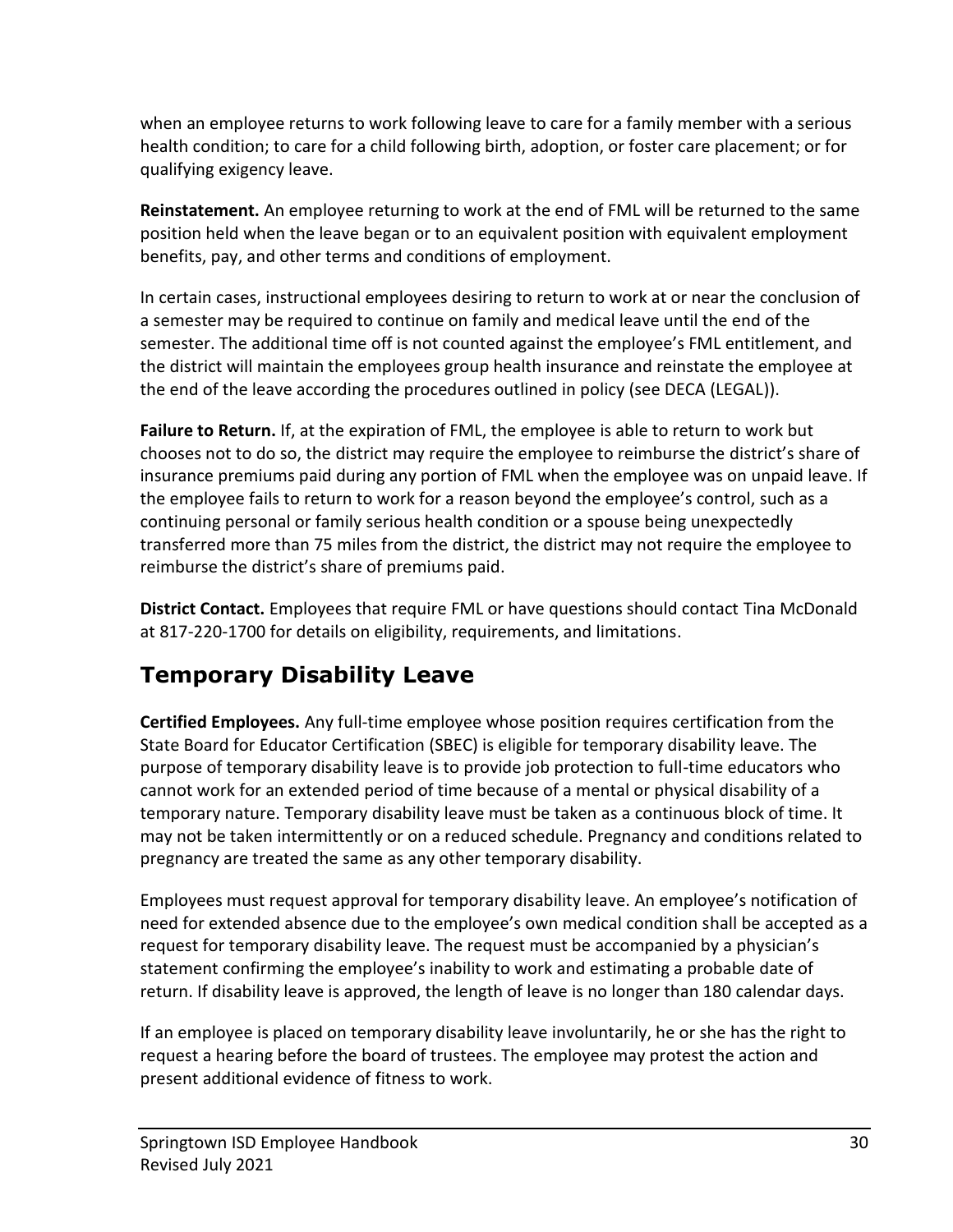When an employee is ready to return to work, the personnel office should be notified at least 30 days in advance. The return-to-work notice must be accompanied by a physician's statement confirming that the employee is able to resume regular duties. Certified employees returning from leave will be reinstated to the school to which they were previously assigned if an appropriate position is available. If an appropriate position is not available, the employee may be assigned to another campus, subject to the approval of the campus principal. If a position is not available before the end of the school year, the employee will be reinstated to a position at the original campus at the beginning of the following school year.

### **Workers' Compensation Benefits**

An employee absent from duty because of a job-related illness or injury may be eligible for workers' compensation weekly income benefits if the absence exceeds seven calendar days.

An employee receiving workers' compensation wage benefits for a job-related illness or injury may choose to use available, partial-day increments of sick leave or any other paid leave benefits to make up the difference between wage benefits and pre-injury or -illness wages. While an employee is receiving workers' compensation wage benefits, the district will charge available leave proportionately so that the employee receives an amount equal to the employee's regular salary.

### **Assault Leave**

Assault leave provides extended job income and benefits protection to an employee who is injured as the result of a physical assault suffered during the performance of his or her job. An incident involving an assault is a work-related injury and should be immediately reported to the personnel office.

An injury is treated as an assault if the person causing the injury could be prosecuted for assault or could not be prosecuted only because that person's age or mental capacity renders the person nonresponsible for purposes of criminal liability.

An employee who is physically assaulted at work may take all the leave time medically necessary (up to two years) to recover from the physical injuries he or she sustained. At the request of an employee, the district will immediately assign the employee to assault leave. Days of leave granted under the assault leave provision will not be deducted from accrued personal leave and must be coordinated with workers' compensation benefits. Upon investigation the district may change the assault leave status and charge leave used against the employee's accrued paid leave. The employee's pay will be deducted if accrued paid leave is not available.

### **Jury Duty**

*Policies DEC, DG*

The district provides paid leave to employees who are summoned to jury duty including service on a grand jury. The district will not discharge, threaten to discharge, intimidate, or coerce any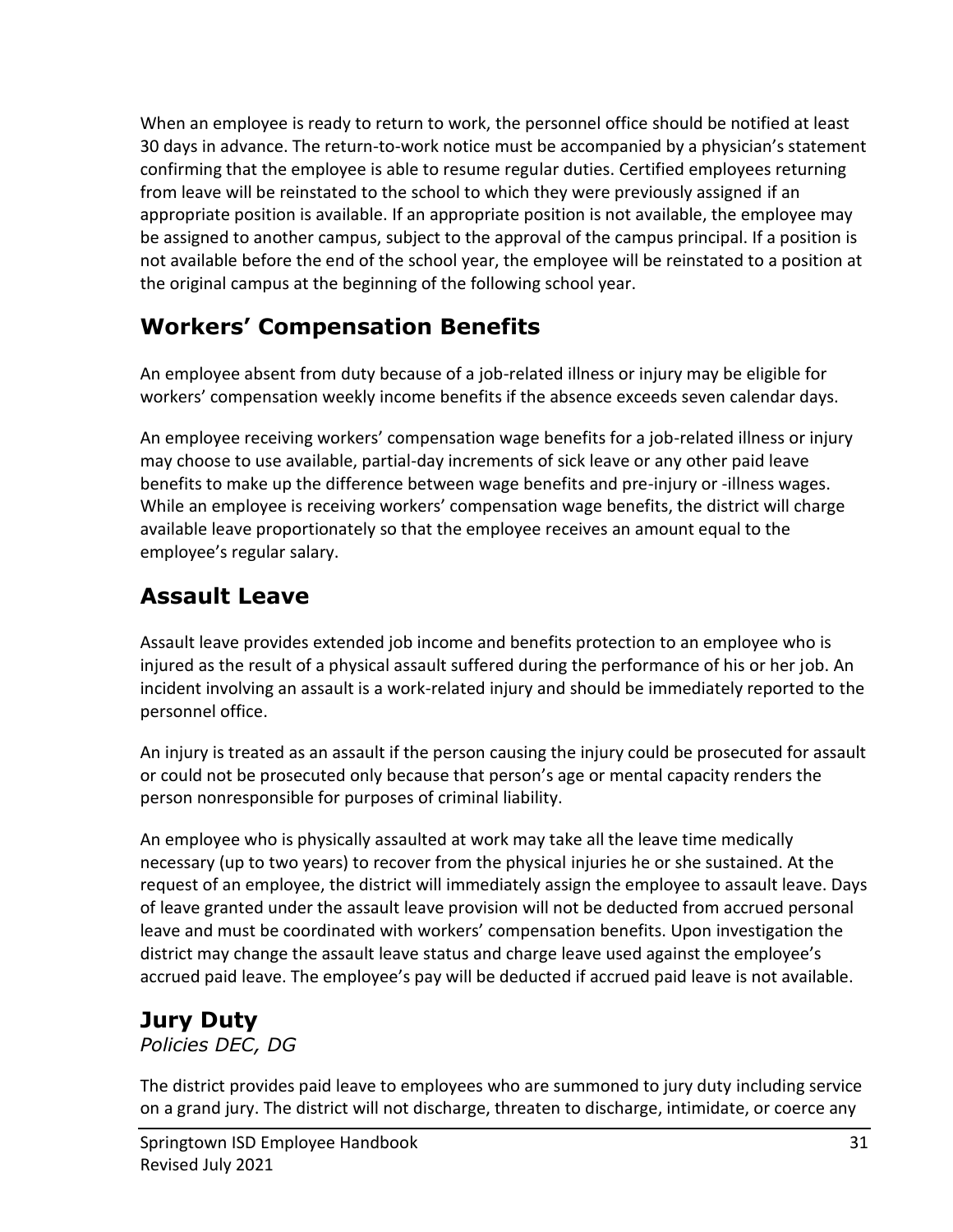regular employee because of juror or grand juror service or for the employee's attendance or scheduled attendance in connection with the service in any court in the United States. Employees who report to the court for jury duty may keep any compensation the court provides. An employee should report a summons for jury duty to his or her supervisor as soon as it is received and may be required to provide the district a copy of the summons to document the need for leave.

An employee may be required to report back to work as soon as they are released from jury duty. The supervisor may consider the travel time required and the nature of the individual's position when determining the need to report to work. A copy of the release from jury duty or documentation of time spent at the court may be required.

### **Compliance with a Subpoena**

Employees will be paid while on leave to comply with a valid subpoena to appear in a civil, criminal, legislative, or administrative proceeding and will not be required to use personal leave. Employees may be required to submit documentation of their need for leave for court appearances.

### **Truancy Court Appearances**

An employee who is a parent, guardian of a child, or a court-appointed guardian ad litem of a child who is required to miss work to attend a truancy court hearing may use personal leave or compensatory time for the absence. Employees who do not have paid leave available will be docked for any absence required because of the court appearance.

### **Religious Observance**

The district will reasonably accommodate an employee's request for absence for a religious holiday or observance. Accommodations such as changes to work schedules or approving a day of absence will be made unless they pose an undue hardship to the district. The employee may use any accumulated personal leave for this purpose. Employees who have exhausted applicable paid leave may be granted an unpaid day of absence.

### **Military Leave**

**Paid Leave for Military Service.** Any employee who is a member of the Texas National Guard, Texas State Guard, reserve component of the United States Armed Forces, or a member of a state or federally authorized Urban Search and Rescue Team is entitled to 15 days of paid leave per fiscal year when engaged in authorized training or duty ordered by proper authority. An additional seven days of leave per fiscal year are available if called to state active duty in response to a disaster. In addition, an employee is entitled to use available state and local personal or sick leave during a time of active military service.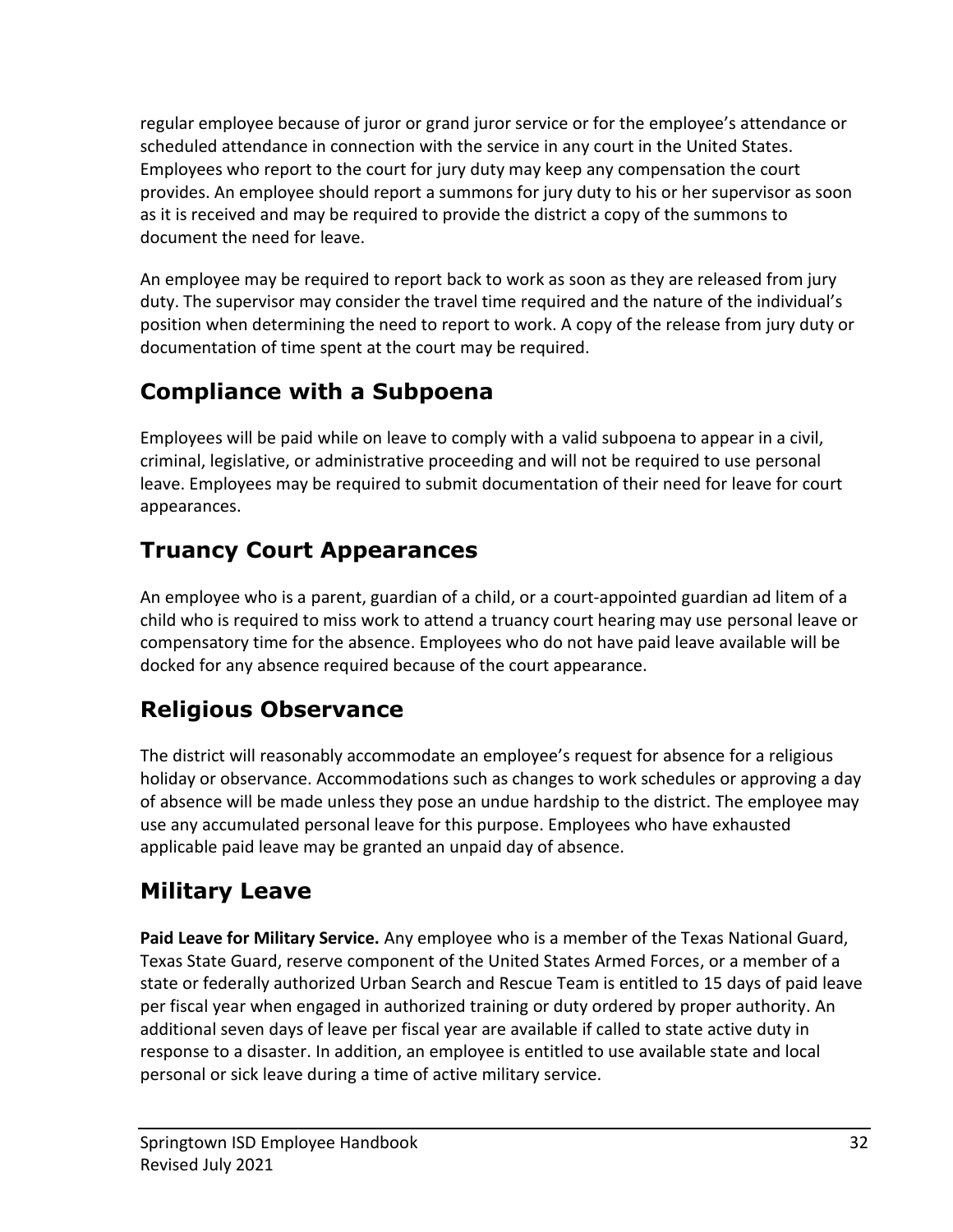**Reemployment after Military Leave.** Employees who leave the district to enter into the United States uniformed services or who are ordered to active duty as a member of the military force of any state (e.g., National or State Guard) may return to employment if they are honorably discharged. Employees who wish to return to the district will be reemployed provided they can be qualified to perform the required duties. Employees returning to work following military leave should contact the personnel office. In most cases, the length of federal military service cannot exceed five years.

**Continuation of Health Insurance.** Employees who perform service in the uniformed services may elect to continue their health plan coverage at their own cost for a period not to exceed 24 months. Employees should contact the personnel office for details on eligibility, requirements, and limitations.

# **Employee Relations and Communications**

### **Employee Recognition and Appreciation**

Continuous efforts are made throughout the year to recognize employees who make an extra effort to contribute to the success of the district. Employees are recognized at board meetings, in the district newsletter, and through special events and activities. Recognition and appreciation activities also include campus teacher of the year awards, district teacher of the year awards, service pens, campus luncheons, etc.

#### . **District Communications**

Throughout the school year, the Superintendent's office publishes newsletters, brochures, fliers, calendars, news releases, and other communication materials. These publications offer employees and the community information pertaining to school activities and achievements. They include the following:

- [SISD Website](https://www.springtownisd.net/site/default.aspx?PageID=1)
- [Springtown ISD Facebook Page](https://www.facebook.com/SpringtownISD/?__tn__=%2Cd%2CP-R&eid=ARB5kBOrSxIJCYiRAAw6joYRuw_EVNmeACuFlq3EnrhxDn5VoQ5LtfjQlVFjLKgm34G-4Panugea3L6B)
- Springtown ISD Twitter Page
- Back-to-School Guide
- E-Meeting

# **Complaints and Grievances**

#### *Policy DGBA*

In an effort to hear and resolve employee concerns or complaints in a timely manner and at the lowest administrative level possible, the board has adopted an orderly grievance process.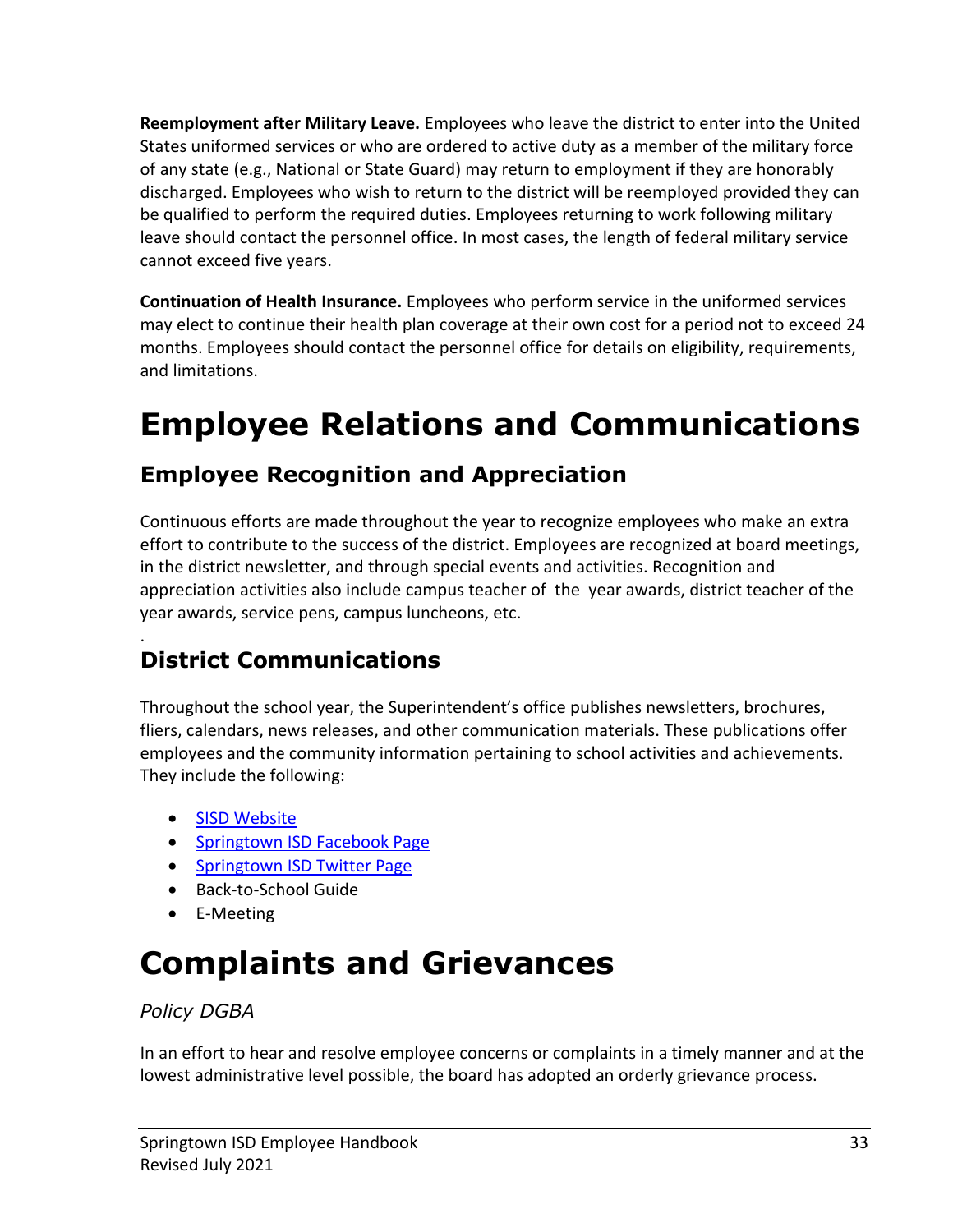Employees are encouraged to discuss their concerns or complaints with their supervisors or an appropriate administrator at any time.

The formal process provides all employees with an opportunity to be heard up to the highest level of management if they are dissatisfied with an administrative response. Once all administrative procedures are exhausted, employees can bring concerns or complaints to the board of trustees. For ease of reference, the district's policy concerning the process of bringing concerns and complaints can be found in policy online at [http://pol.tasb.org/Home/Index/983.](http://pol.tasb.org/Home/Index/983)

# **Employee Conduct and Welfare**

### **Standards of Conduct**

*Policy DH*

All employees are expected to work together in a cooperative spirit to serve the best interests of the district and to be courteous to students, one another, and the public. Employees are expected to observe the following standards of conduct:

- Recognize and respect the rights of students, parents, other employees, and members of the community.
- Maintain confidentiality in all matters relating to students and coworkers.
- Report to work according to the assigned schedule.
- Notify their immediate supervisor in advance or as early as possible in the event that they must be absent or late. Unauthorized absences, chronic absenteeism, tardiness, and failure to follow procedures for reporting an absence may be cause for disciplinary action.
- Know and comply with department and district policies and procedures.
- Express concerns, complaints, or criticism through appropriate channels.
- Observe all safety rules and regulations and report injuries or unsafe conditions to a supervisor immediately.
- Use district time, funds, and property for authorized district business and activities only.

All district employees should perform their duties in accordance with state and federal law, district policies and procedures, and ethical standards. Violation of policies, regulations, or guidelines, including intentionally making a false claim, offering false statements, or refusing to cooperate with a district investigation may result in disciplinary action, including termination. Alleged incidents of certain misconduct by educators, including having a criminal record, must be reported to SBEC not later than the seventh day after the superintendent knew of the incident. See *Reports to the Texas Education Agency,* page 59 for additional information.

The *Educators' Code of Ethics*, adopted by the State Board for Educator Certification, which all district employees must adhere to, is reprinted below: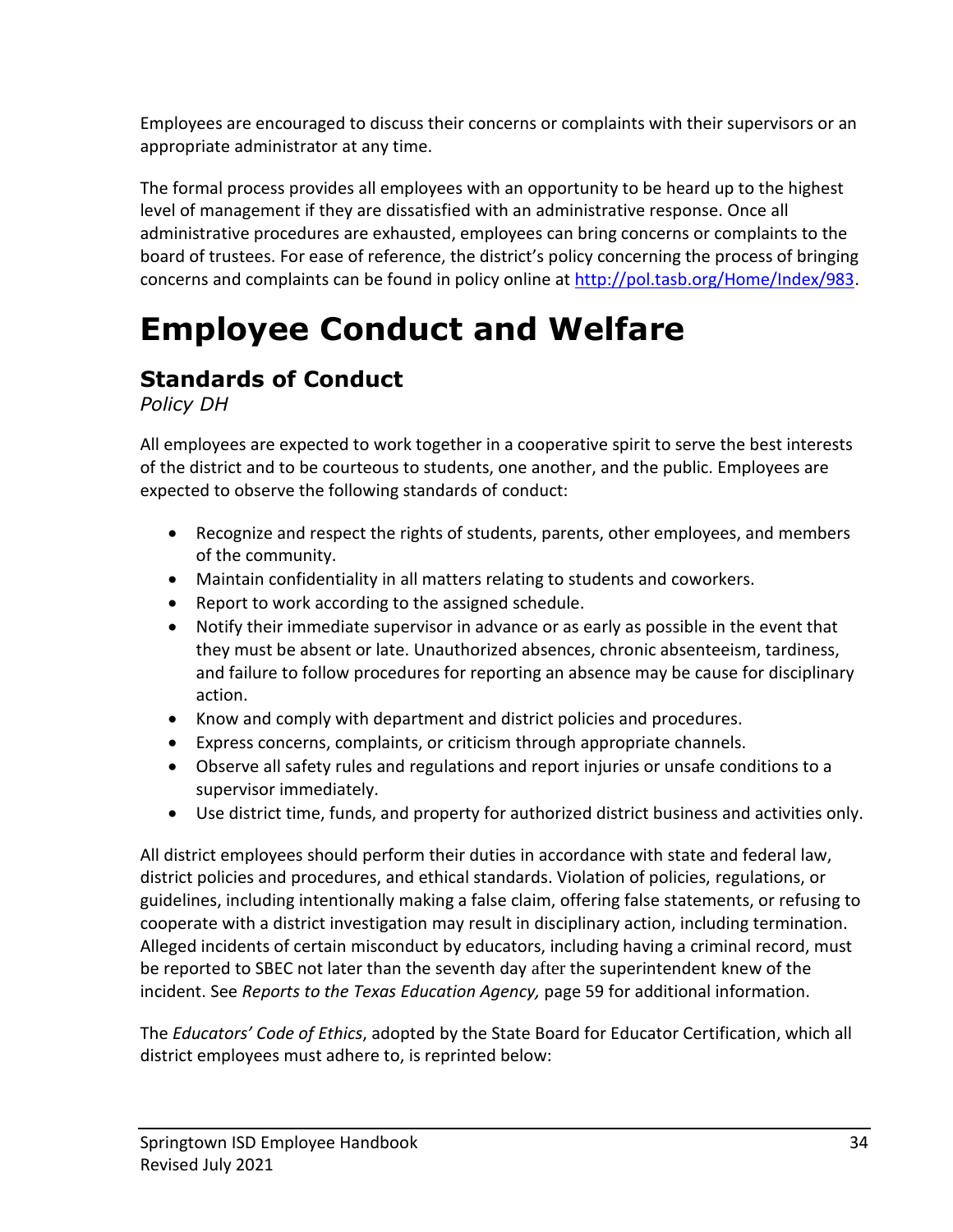#### *Texas Educators' Code of Ethics*

#### **Purpose and Scope**

The Texas educator shall comply with standard practices and ethical conduct toward students, professional colleagues, school officials, parents, and members of the community and shall safeguard academic freedom. The Texas educator, in maintaining the dignity of the profession, shall respect and obey the law, demonstrate personal integrity, and exemplify honesty and good moral character. The Texas educator, in exemplifying ethical relations with colleagues, shall extend just and equitable treatment to all members of the profession. The Texas educator, in accepting a position of public trust, shall measure success by the progress of each student toward realization of his or her potential as an effective citizen. The Texas educator, in fulfilling responsibilities in the community, shall cooperate with parents and others to improve the public schools of the community. This chapter shall apply to educators and candidates for certification. (19 TAC 247.1(b))

#### **Enforceable Standards**

#### **1. Professional Ethical Conduct, Practices, and Performance**

**Standard 1.1** The educator shall not intentionally, knowingly, or recklessly engage in deceptive practices regarding official policies of the school district, educational institution, educator preparation program, the Texas Education Agency, or the State Board for Educator Certification (SBEC) and its certification process.

**Standard 1.2** The educator shall not intentionally, knowingly, or recklessly misappropriate, divert, or use monies, personnel, property, or equipment committed to his or her charge for personal gain or advantage.

**Standard 1.3** The educator shall not submit fraudulent requests for reimbursement, expenses, or pay.

**Standard 1.4** The educator shall not use institutional or professional privileges for personal or partisan advantage.

**Standard 1.5** The educator shall neither accept nor offer gratuities, gifts, or favors that impair professional judgment or that are used to obtain special advantage. This standard shall not restrict the acceptance of gifts or tokens offered and accepted openly from students, parents of students, or other persons or organizations in recognition or appreciation of service.

**Standard 1.6** The educator shall not falsify records, or direct or coerce others to do so.

**Standard 1.7** The educator shall comply with state regulations, written local school board policies, and other state and federal laws.

**Standard 1.8** The educator shall apply for, accept, offer, or assign a position or a responsibility on the basis of professional qualifications.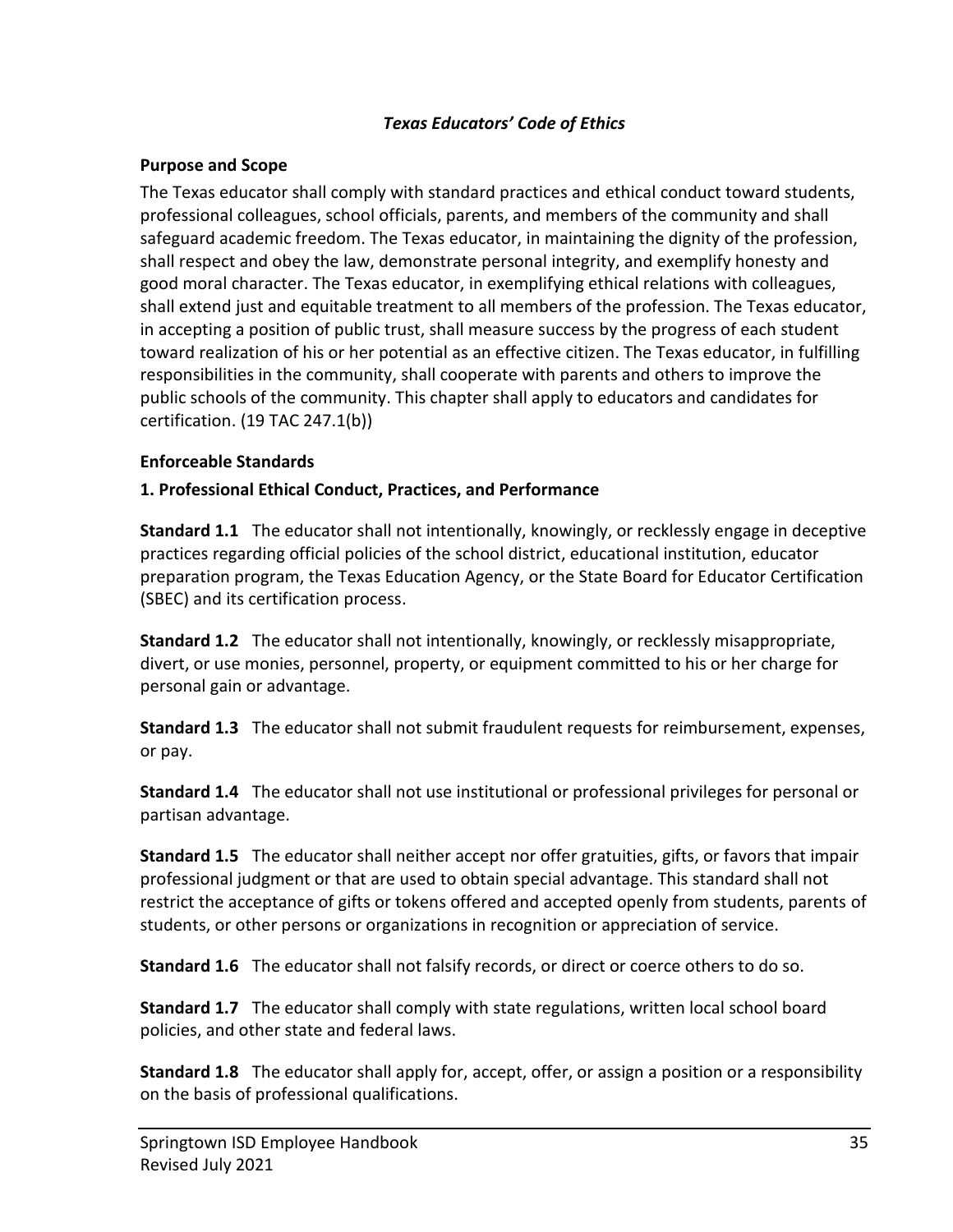**Standard 1.9** The educator shall not make threats of violence against school district employees, school board members, students, or parents of students.

**Standard 1.10** The educator shall be of good moral character and be worthy to instruct or supervise the youth of this state.

**Standard 1.11** The educator shall not intentionally, knowingly, or recklessly misrepresent his or her employment history, criminal history, and/or disciplinary record when applying for subsequent employment.

**Standard 1.12** The educator shall refrain from the illegal use, abuse, or distribution of controlled substances, prescription drugs and toxic inhalants.

**Standard 1.13** The educator shall not be under the influence of alcohol or consume alcoholic beverages on school property or during school activities when students are present.

#### **2. Ethical Conduct toward Professional Colleagues**

**Standard 2.1** The educator shall not reveal confidential health or personnel information concerning colleagues unless disclosure serves lawful professional purposes or is required by law.

**Standard 2.2** The educator shall not harm others by knowingly making false statements about a colleague or the school system.

**Standard 2.3** The educator shall adhere to written local school board policies and state and federal laws regarding the hiring, evaluation, and dismissal of personnel.

**Standard 2.4** The educator shall not interfere with a colleague's exercise of political, professional, or citizenship rights and responsibilities.

**Standard 2.5** The educator shall not discriminate against or coerce a colleague on the basis of race, color, religion, national origin, age, gender, disability, family status, or sexual orientation.

**Standard 2.6** The educator shall not use coercive means or promise of special treatment in order to influence professional decisions or colleagues.

**Standard 2.7** The educator shall not retaliate against any individual who has filed a complaint with the SBEC or who provides information for a disciplinary investigation or proceeding under this chapter.

**Standard 2.8** The educator shall not intentionally or knowingly subject a colleague to sexual harassment.

#### **3. Ethical Conduct toward Students**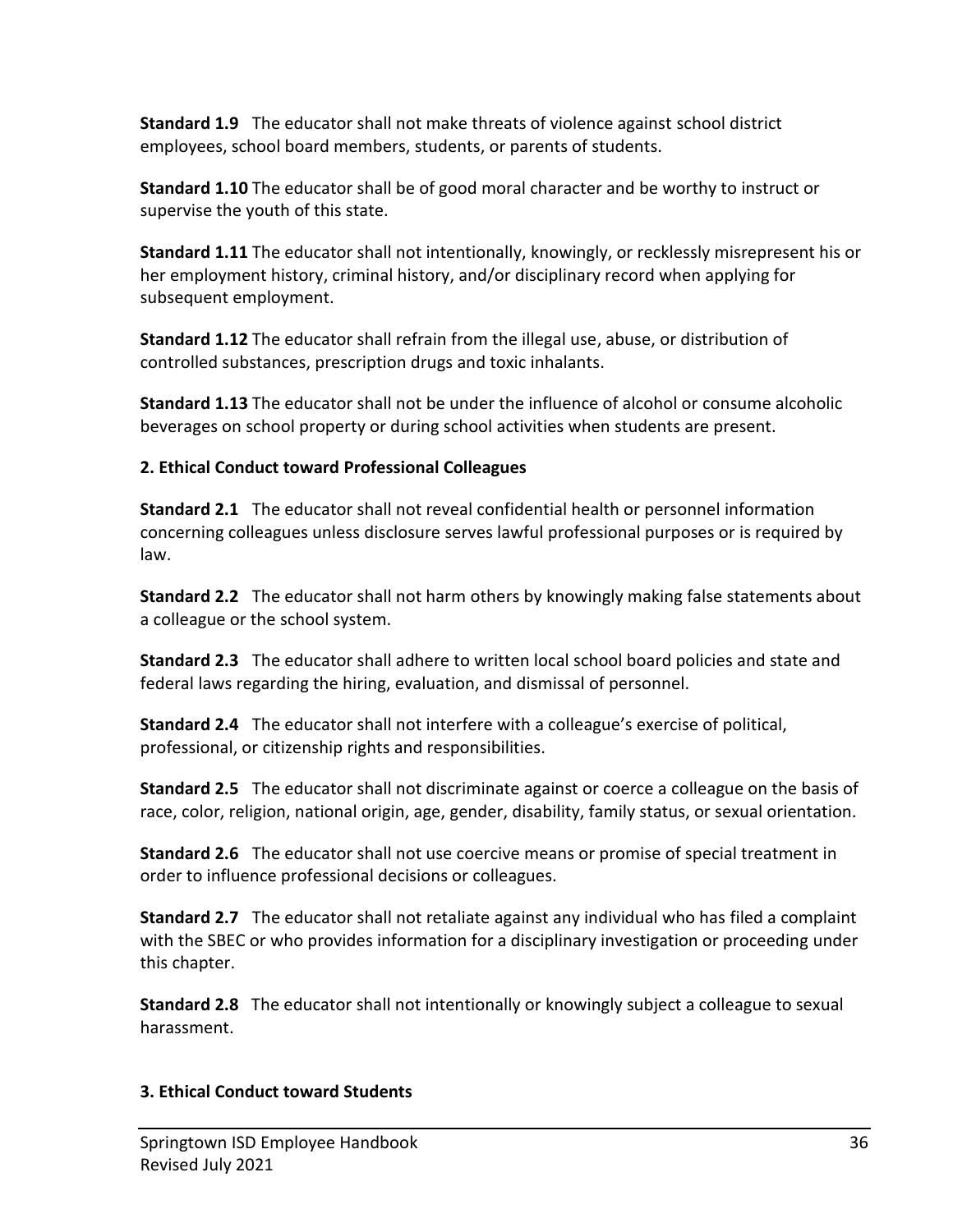**Standard 3.1** The educator shall not reveal confidential information concerning students unless disclosure serves lawful professional purposes or is required by law.

**Standard 3.2** The educator shall not intentionally, knowingly, or recklessly treat a student or minor in a manner that adversely affects or endangers the learning, physical health, mental health, or safety of the student or minor.

**Standard 3.3** The educator shall not intentionally, knowingly, or recklessly misrepresent facts regarding a student.

**Standard 3.4** The educator shall not exclude a student from participation in a program, deny benefits to a student, or grant an advantage to a student on the basis of race, color, gender, disability, national origin, religion, family status, or sexual orientation.

**Standard 3.5** The educator shall not intentionally, knowingly, or recklessly engage in physical mistreatment, neglect, or abuse of a student or minor.

**Standard 3.6** The educator shall not solicit or engage in sexual conduct or a romantic relationship with a student or minor.

**Standard 3.7** The educator shall not furnish alcohol or illegal/unauthorized drugs to any person under 21 years of age unless the educator is a parent or guardian of that child or knowingly allow any person under 21 years of age unless the educator is a parent or guardian of that child to consume alcohol or illegal/unauthorized drugs in the presence of the educator.

**Standard 3.8** The educator shall maintain appropriate professional educator-student relationships and boundaries based on a reasonably prudent educator standard.

**Standard 3.9** The educator shall refrain from inappropriate communication with a student or minor, including, but not limited to, electronic communication such as cell phone, text messaging, email, instant messaging, blogging, or other social network communication. Factors that may be considered in assessing whether the communication is inappropriate include, but are not limited to:

- (i) the nature, purpose, timing, and amount of the communication;
- (ii) the subject matter of the communication;
- (iii) whether the communication was made openly or the educator attempted to conceal the communication;
- (iv) whether the communication could be reasonably interpreted as soliciting sexual contact or a romantic relationship;
- (v) whether the communication was sexually explicit; and
- (vi) whether the communication involved discussion(s) of the physical or sexual attractiveness or the sexual history, activities, preferences, or fantasies of either the educator or the student.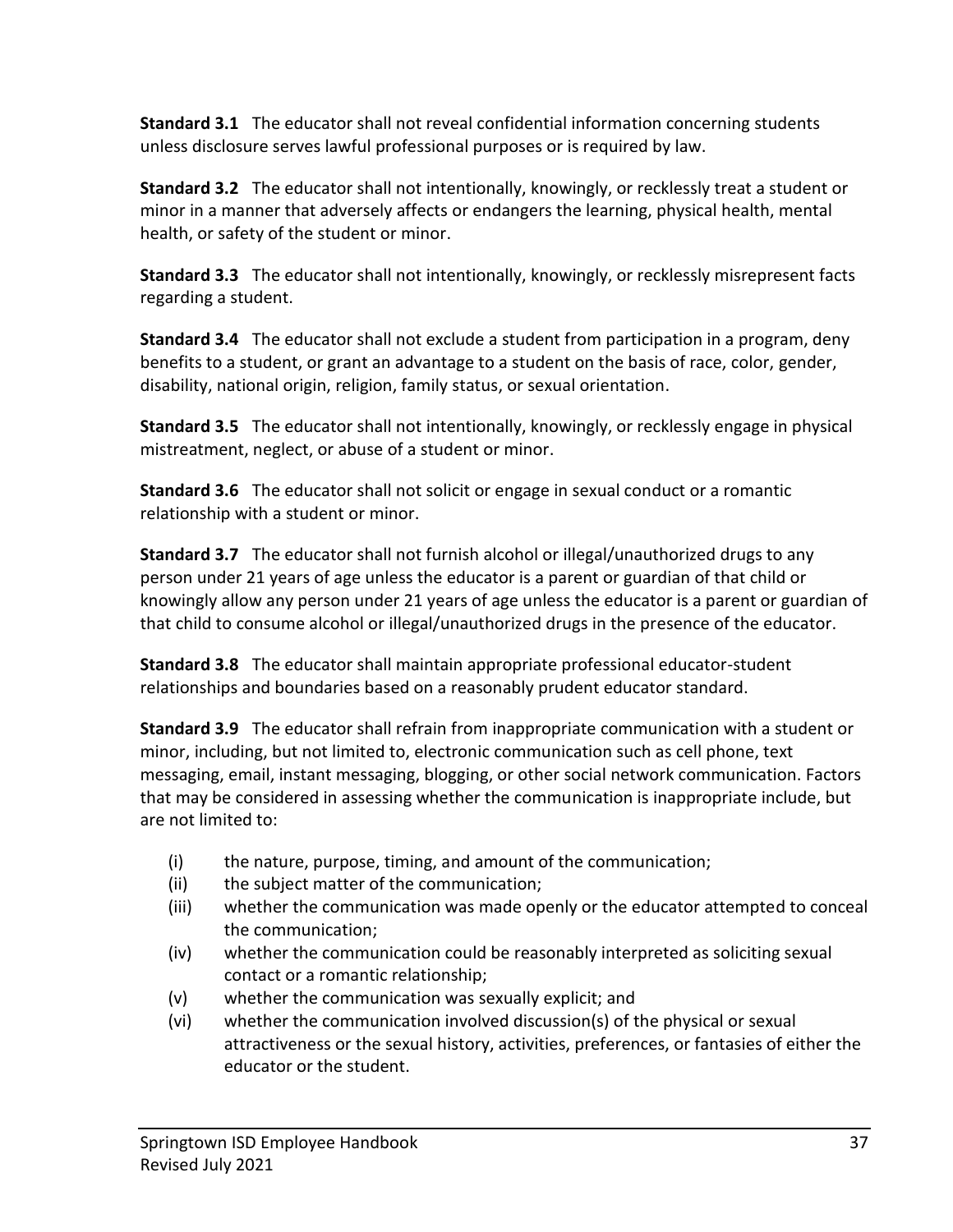### **Discrimination, Harassment, and Retaliation**

*Policies DH, DIA*

Employees shall not engage in prohibited harassment, including sexual harassment, of other employees, unpaid interns, student teachers, or students. While acting in the course of their employment, employees shall not engage in prohibited harassment of other persons including board members, vendors, contractors, volunteers, or parents. A substantiated charge of harassment will result in disciplinary action.

Individuals who believe they have been discriminated or retaliated against or harassed are encouraged to promptly report such incidents to the campus principal, supervisor, or appropriate district official. If the campus principal, supervisor, or district official is the subject of a complaint, the complaint should be made directly to the superintendent. A complaint against the superintendent may be made directly to the board.

Any district employee who believes that he or she has experienced prohibited conduct based on sex, including sexual harassment, or believes that another employee has experienced such prohibited conduct, should immediately report the alleged acts. The employee may report the alleged acts to his or her supervisor, the campus principal, the Title IX coordinator, or the superintendent. The district's Title IX coordinator's name and contact information is listed in the Equal Employment Opportunity section of this handbook.

The district's policy that includes definitions and procedures for reporting and investigating discrimination, harassment, and retaliation can be found on the district's policy online website at [https://pol.tasb.org/Policy/Download/983?filename=DIA\(LOCAL\).pdf.](https://pol.tasb.org/Policy/Download/983?filename=DIA(LOCAL).pdf)

### **Harassment of Students**

*Policies DH, DHB, FFG, FFH, FFI*

Sexual and other harassment of students by employees are forms of discrimination and are prohibited by law. Romantic or inappropriate social relationships between students and district employees are prohibited.

Employees who suspect a student may have experienced prohibited harassment are obligated to report their concerns to the campus principal or other appropriate district official. Any district employee who suspects or receives direct or indirect notice that a student or group of students has or may have experienced prohibited conduct based on sex, including sexual harassment, of a student shall immediately notify the district's Title IX coordinator, the ADA/Section 504 coordinator, or superintendent and take any other steps required by district policy.

All allegations of prohibited harassment of a student by an employee or adult will be reported to the student's parents and promptly investigated. An employee who knows of or has reasonable cause to believe that child abuse or neglect occurred must also report his or her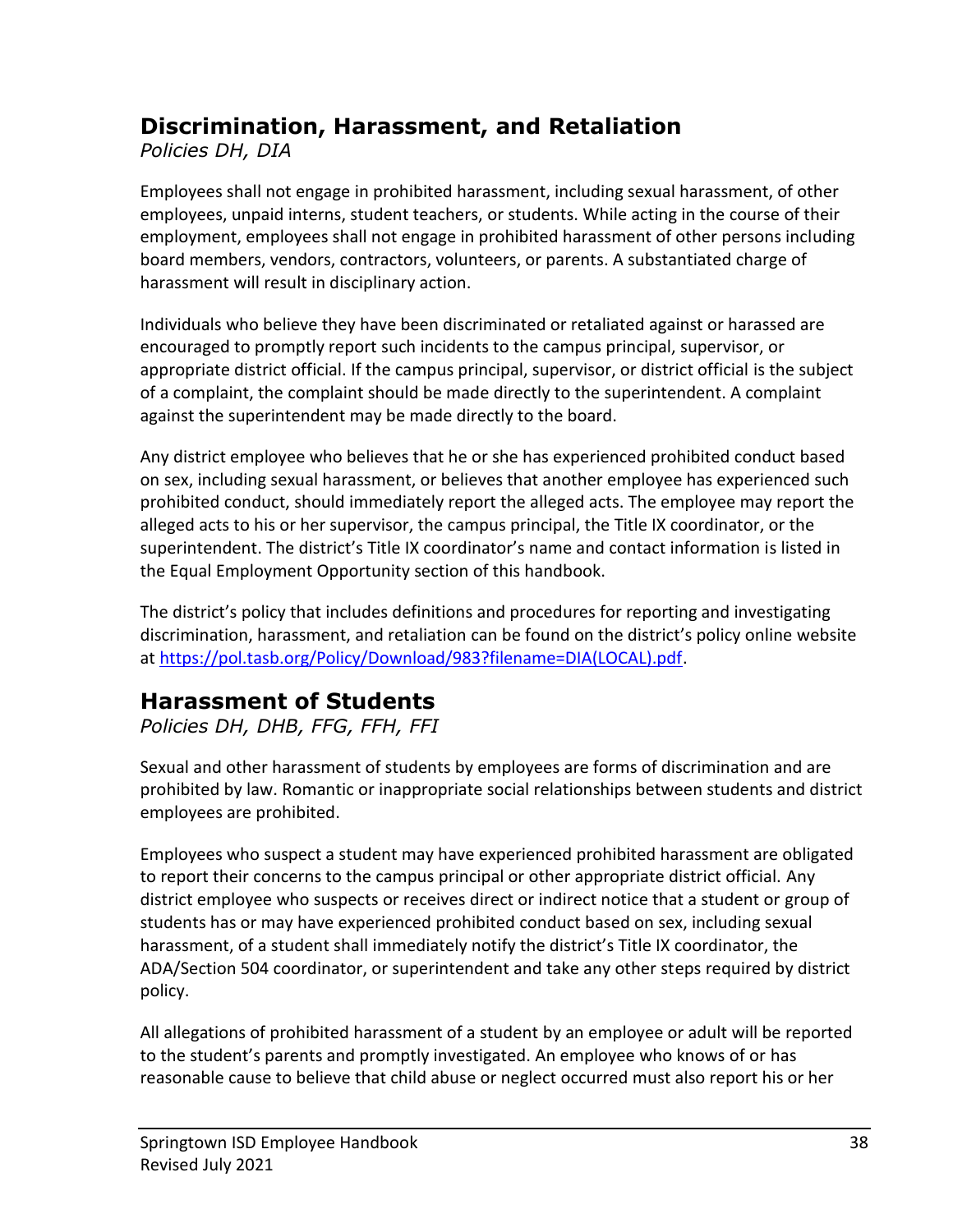knowledge or suspicion to the appropriate authorities, as required by law. See *Reporting Suspected Child Abuse*, page 41 and *Bullying,* page 58 for additional information.

The district's policy that includes definitions and procedures for reporting and investigating harassment of students can be accessed by the links below: [https://pol.tasb.org/Policy/Download/983?filename=DHB\(LEGAL\).pdf](https://pol.tasb.org/Policy/Download/983?filename=DHB(LEGAL).pdf) [https://pol.tasb.org/Policy/Download/983?filename=FFH\(LOCAL\).pdf](https://pol.tasb.org/Policy/Download/983?filename=FFH(LOCAL).pdf)

### **Reporting Suspected Child Abuse**

*Policies DG, FFG, GRA*

All employees with reasonable cause to believe that a child's physical or mental health or welfare has been adversely affected by abuse or neglect, as defined by Texas Family Code §261.001, are required by state law to make a report to a law enforcement agency, Child Protective Services (CPS), or appropriate state agency (e.g., state agency operating, licensing, certifying, or registering the facility) within 48 hours of the event that led to the suspicion. Alleged abuse or neglect involving a person responsible for the care, custody, or welfare of the child (including a teacher) must be reported to CPS.

Employees are also required to make a report if they have reasonable cause to believe that an adult was a victim of abuse or neglect as a child and they determine in good faith that the disclosure of the information is necessary to protect the health and safety of another child, elderly person, or person with a disability.

Reports to Child Protective Services can be made online at <https://www.txabusehotline.org/Login/Default.aspx> or to the Texas Abuse Hotline (800-252- 5400). State law specifies that an employee may not delegate to or rely on another person or administrator to make the report.

Under state law, any person reporting or assisting in the investigation of reported child abuse or neglect is immune from liability unless the report is made in bad faith or with malicious intent. In addition, the district is prohibited from taking an adverse employment action against a certified or licensed professional who, in good faith, reports child abuse or neglect or who participates in an investigation regarding an allegation of child abuse or neglect.

An employee's failure to make the required report may result in prosecution as a Class A misdemeanor. The offense of failure to report by a professional may be a state jail felony if it is shown the individual intended to conceal the abuse or neglect. In addition, a certified employee's failure to report may result in disciplinary procedures by SBEC for a violation of the Texas Educators' Code of Ethics.

Employees who suspect that a student has been or may be abused or neglected should also report their concerns to the campus principal. This includes students with disabilities who are no longer minors. Employees are not required to report their concern to the principal before making a report to the appropriate agency.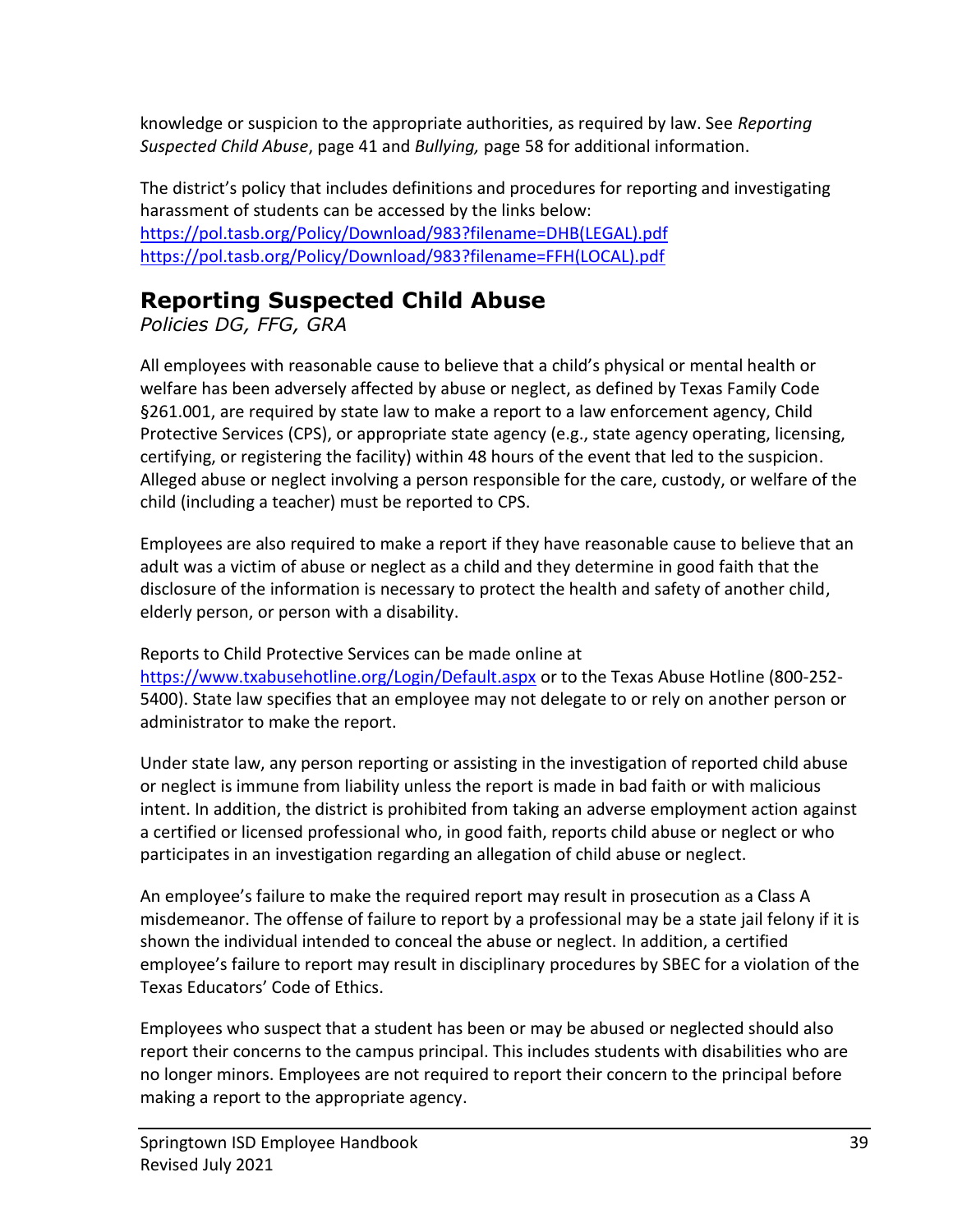*Reporting the concern to the principal does not relieve the employee of the requirement to report it to the appropriate state agency*. *In addition, employees must cooperate with investigators of child abuse and neglect. Interference with a child abuse investigation by denying an interviewer's request to interview a student at school or requiring the presence of a parent or school administrator against the desires of the duly authorized investigator is prohibited.*

### **Sexual Abuse and Maltreatment of Children**

The district has established a plan for addressing sexual abuse and other maltreatment of children, which may be accessed at Guidelines To Address Bullying, Sexual Harassment, Dating [Violence and Sexual Violence.](https://www.springtownisd.net/cms/lib3/TX21000442/Centricity/Domain/1/Bullying_Sex%20Harassment_Dating%20and%20Sexual%20Violence%20Guidelines%20Fall%202017c.pdf) As an employee, it is important for you to be aware of warning signs that could indicate a child may have been or is being sexually abused or maltreated. Sexual abuse in the Texas Family Code is defined as any sexual conduct harmful to a child's mental, emotional, or physical welfare as well as a failure to make a reasonable effort to prevent sexual conduct with a child. Maltreatment is defined as abuse or neglect. Anyone who has reasonable cause to believe that a child has been or may be abused or neglected has a legal responsibility under state law for reporting the suspected abuse or neglect following the procedures described above in *Reporting Suspected Child Abuse*.

### **Reporting Crime**

*Policy DG*

The Texas Whistleblower Act protects district employees who make good faith reports of violations of law by the district to an appropriate law enforcement authority. The district is prohibited from suspending, terminating the employment of, or taking other adverse personnel action against, an employee who makes a report under the Act. State law also provides employees with the right to report a crime witnessed at the school to any peace officer with authority to investigate the crime.

### **Scope and Sequence**

*Policy DG*

If a teacher determines that students need more or less time in a specific area to demonstrate proficiency in the Texas Essential Knowledge and Skills (TEKS) for that subject and grade level, the district will not penalize the teacher for not following the district's scope and sequence.

The district may take appropriate action if a teacher does not follow the district's scope and sequence based on documented evidence of a deficiency in classroom instruction. This documentation can be obtained through observation or substantiated and documented thirdparty information.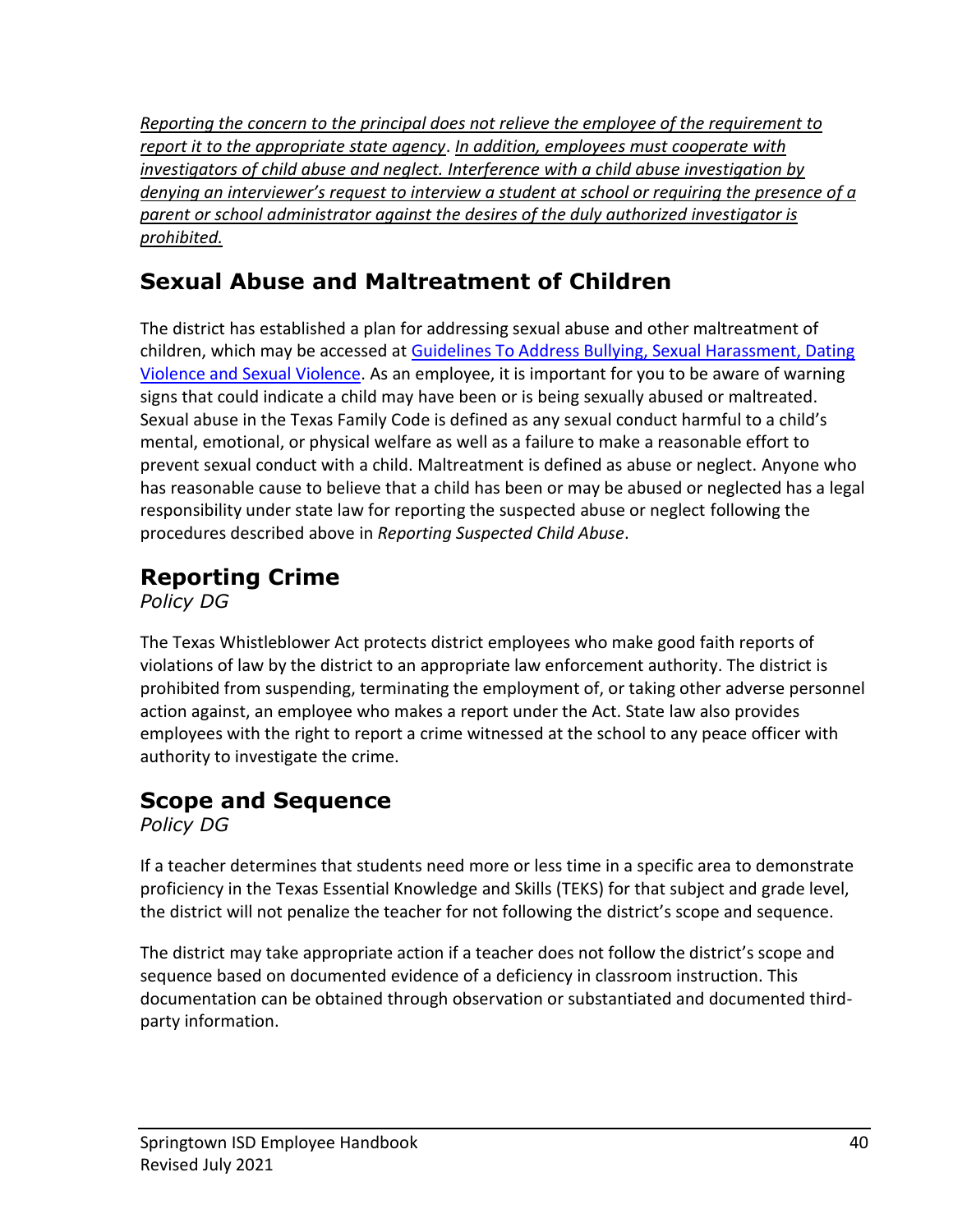### **Technology Resources**

*Policy CQ*

The district's technology resources, including its networks, computer systems, email accounts, devices connected to its networks, and all district-owned devices used on or off school property, are primarily for administrative and instructional purposes. Limited personal use is permitted if the use:

- Imposes no tangible cost to the district.
- Does not unduly burden the district's technology resources.
- Has no adverse effect on job performance or on a student's academic performance.

Electronic mail transmissions and other use of the technology resources are not confidential and can be monitored at any time to ensure appropriate use.

Employees are required to abide by the provisions of the district's [acceptable use agreement](https://www.springtownisd.net/Page/13155) and administrative procedures. Failure to do so can result in suspension of access or termination of privileges and may lead to disciplinary and legal action. Employees with questions about computer use and data management can contact Robert McHenry, Chief Technology Officer at 817-220-2565.

### **Personal Use of Electronic Communications**

*Policy CQ, DH*

Electronic communications include all forms of social media, such as text messaging, instant messaging, electronic mail (email), web logs (blogs), wikis, electronic forums (chat rooms), video-sharing websites (e.g., YouTube), editorial comments posted on the Internet, and social network sites (e.g., Facebook, Twitter, LinkedIn, Instagram). Electronic communications also include all forms of telecommunication such as landlines, cell phones, and web-based applications.

As role models for the district's students, employees are responsible for their public conduct even when they are not acting as district employees. Employees will be held to the same professional standards in their public use of electronic communications as they are for any other public conduct. If an employee's use of electronic communications interferes with the employee's ability to effectively perform his or her job duties, the employee is subject to disciplinary action, up to and including termination of employment. If an employee wishes to use a social network site or similar media for personal purposes, the employee is responsible for the content on the employee's page, including content added by the employee, the employee's friends, or members of the public who can access the employee's page, and for web links on the employee's page. The employee is also responsible for maintaining privacy settings appropriate to the content.

An employee who uses electronic communications for personal purposes shall observe the following: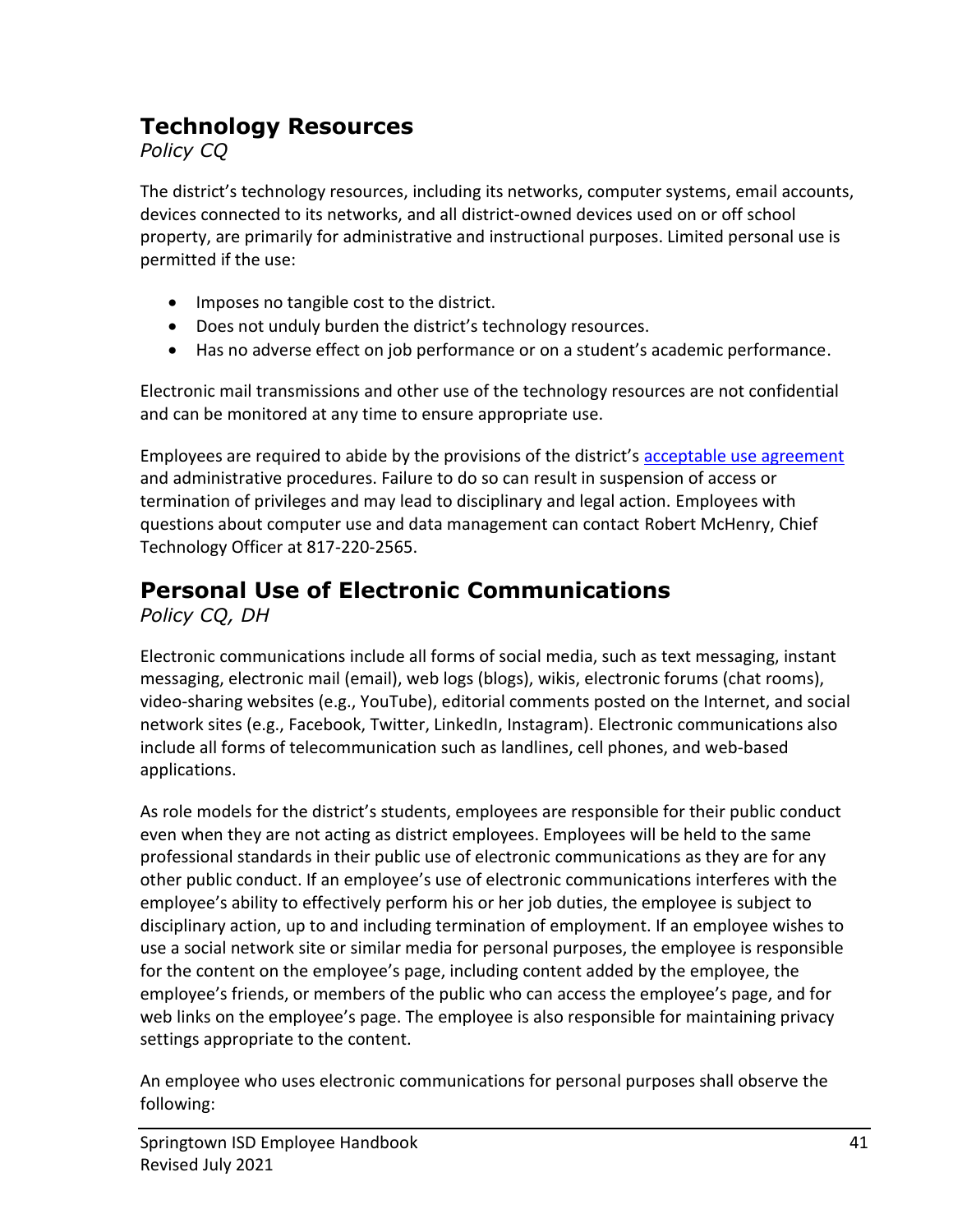- The employee may not set up or update the employee's personal social network page(s) using the district's computers, network, or equipment.
- The employee shall limit use of personal electronic communication devices to send or receive calls, text messages, pictures, and videos to breaks, meal times, and before and after scheduled work hours, unless there is an emergency or the use is authorized by a supervisor to conduct district business.
- The employee shall not use the district's logo or other copyrighted material of the district without express written consent.
- An employee may not share or post, in any format, information, videos, or pictures obtained while on duty or on district business unless the employee first obtains written approval from the employee's immediate supervisor. Employees should be cognizant that they have access to information and images that, if transmitted to the public, could violate privacy concerns.
- The employee continues to be subject to applicable state and federal laws, local policies, administrative regulations, and the Texas Educators' Code of Ethics, even when communicating regarding personal and private matters, regardless of whether the employee is using private or public equipment, on or off campus. These restrictions include:
	- o Confidentiality of student records. [See Policy FL]
	- $\circ$  Confidentiality of health or personnel information concerning colleagues, unless disclosure serves lawful professional purposes or is required by law. [See DH (EXHIBIT)]
	- $\circ$  Confidentiality of district records, including educator evaluations and private email addresses. [See Policy GBA]
	- o Copyright law [See Policy CY]
	- $\circ$  Prohibition against harming others by knowingly making false statements about a colleague or the school system. [See DH (EXHIBIT)]

See *Electronic Communications between Employees, Students, and Parents,* below, for regulations on employee communication with students through electronic media.

### **Electronic Communications between Employees, Students, and Parents**

*Policy DH*

A certified or licensed employee, or any other employee designated in writing by the superintendent or a campus principal, may use electronic communications with students who are currently enrolled in the district. The employee must comply with the provisions outlined below. Electronic communications between all other employees and students who are enrolled in the district are prohibited. Employees are not required to provide students with their personal phone number or email address.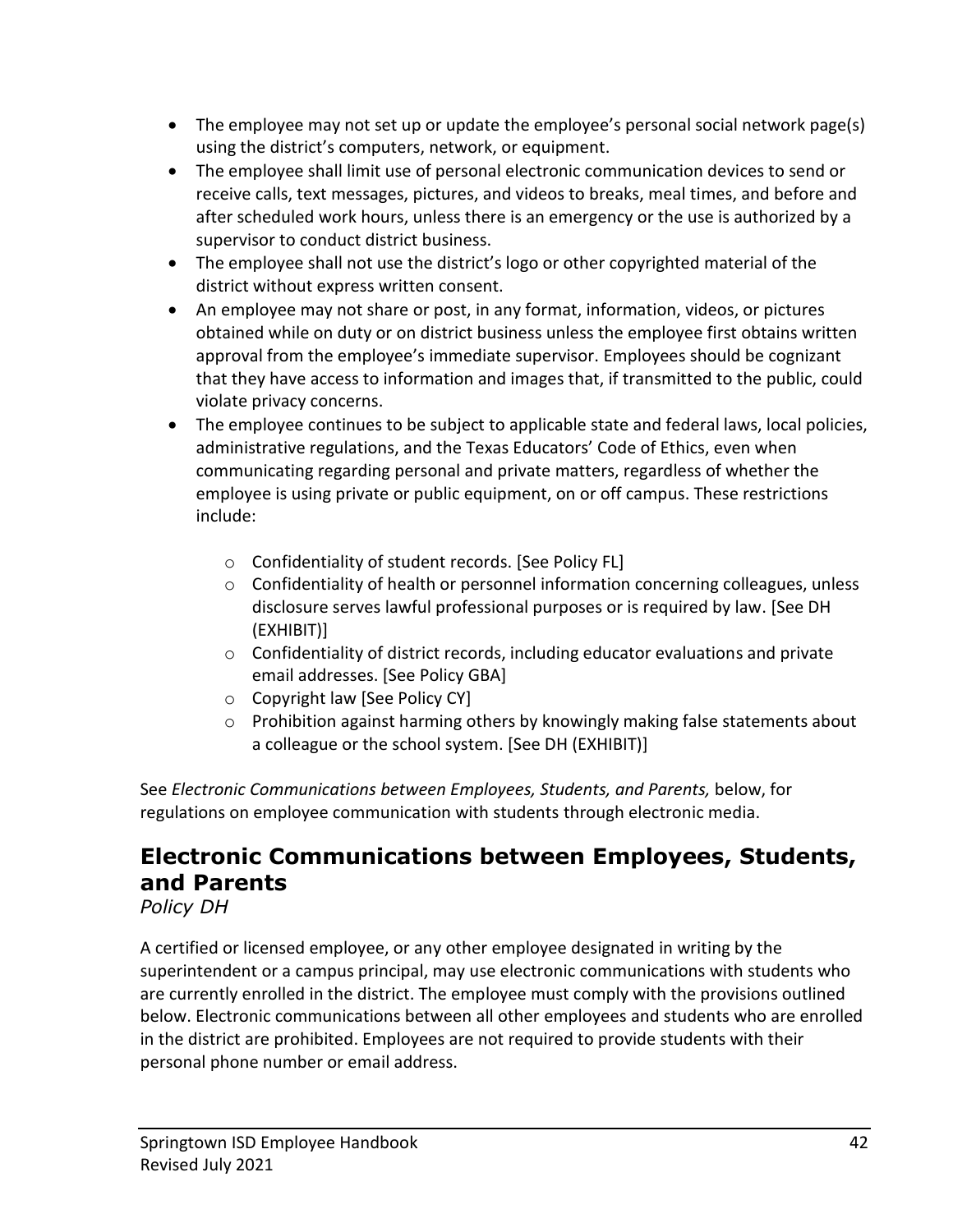An employee is not subject to the provisions regarding electronic communications with a student to the extent the employee has a social or family relationship with a student. For example, an employee may have a relationship with a niece or nephew, a student who is the child of an adult friend, a student who is a friend of the employee's child, or a member or participant in the same civic, social, recreational, or religious organization. An employee who claims an exception based on a social relationship shall provide written consent from the student's parent. The written consent shall include an acknowledgement by the parent that:

- The employee has provided the parent with a copy of this protocol;
- The employee and the student have a social relationship outside of school;
- The parent understands that the employee's communications with the student are excepted from district regulation; and
- The parent is solely responsible for monitoring electronic communications between the employee and the student.

The following definitions apply for the use of electronic media with students:

- *Electronic communications* means any communication facilitated by the use of any electronic device, including a telephone, cellular telephone, computer, computer network, personal data assistant, or pager. The term includes email, text messages, instant messages, and any communication made through an Internet website, including a social media website or a social networking website.
- *Communicate* means to convey information and includes a one-way communication as well as a dialogue between two or more people. A public communication by an employee that is not targeted at students (e.g., a posting on the employee's personal social network page or a blog) is not a *communication*: however, the employee may be subject to district regulations on personal electronic communications. See *Personal Use of Electronic Media*, above. Unsolicited contact from a student through electronic means is not a *communication*.
- *Certified or licensed employee* means a person employed in a position requiring SBEC certification or a professional license, and whose job duties may require the employee to communicate electronically with students. The term includes classroom teachers, counselors, principals, librarians, paraprofessionals, nurses, educational diagnosticians, licensed therapists, and athletic trainers.

An employee who communicates electronically with students shall observe the following:

- The employee is prohibited from knowingly communicating with students using any form of electronic communications, including mobile and web applications, that are not provided or accessible by the district unless a specific exception is noted below.
- Only a teacher, trainer, or other employee who has an extracurricular duty may use text messaging, and then only to communicate with students who participate in the extracurricular activity over which the employee has responsibility. An employee who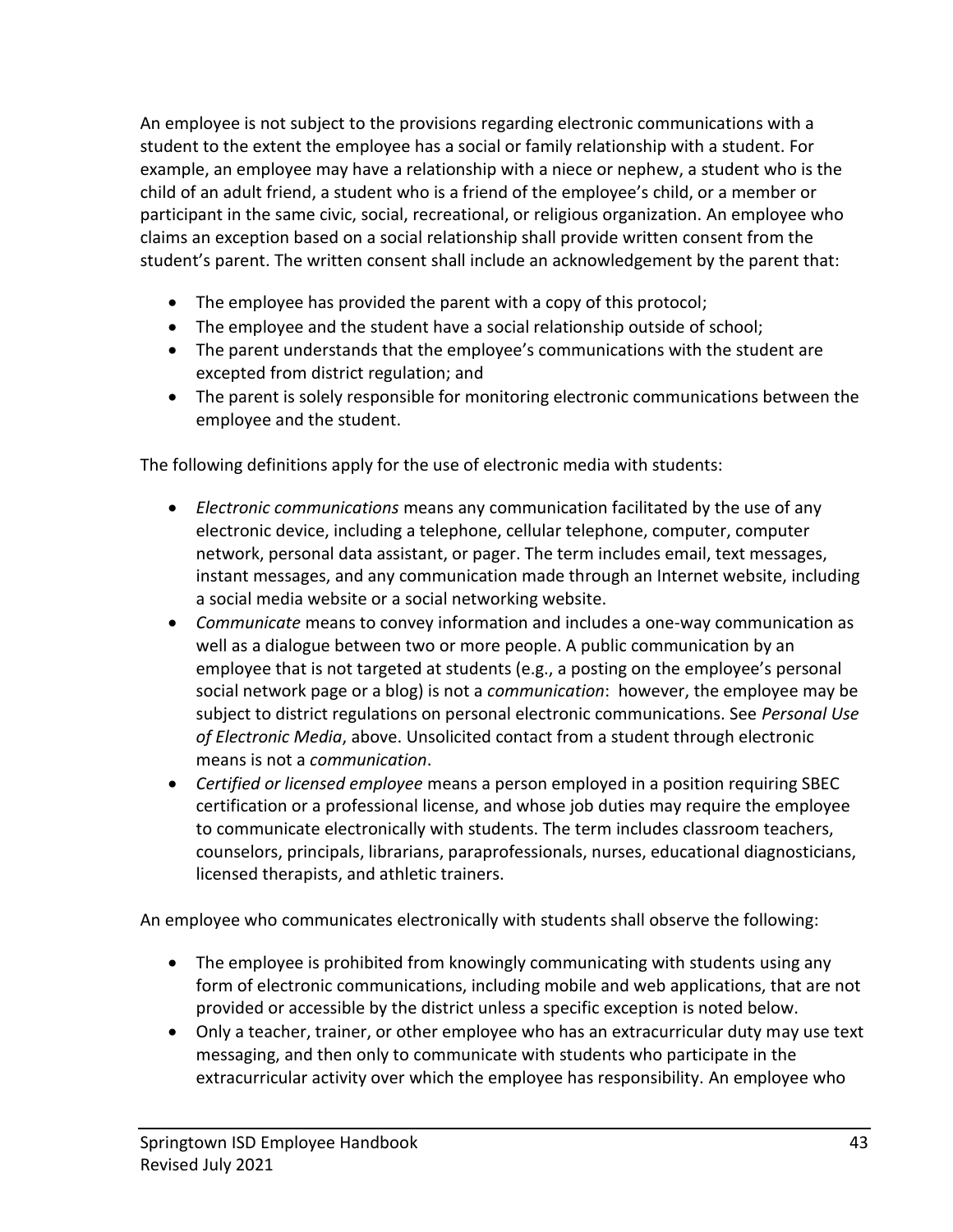communicates with a student using text messaging shall comply with *ONE* of the following protocol:

- $\circ$  The employee shall include at least one of the student's parents or guardians as a recipient on each text message to the student so that the student and parent receive the same message;
- $\circ$  The employee shall include his or her immediate supervisor as a recipient on each text message to the student so that the student and supervisor receive the same message; or
- o For each text message addressed to one or more students, the employee shall send a copy of the text message to the employee's district email address.
- The employee shall limit communications to matters within the scope of the employee's professional responsibilities (e.g., for classroom teachers, matters relating to class work, homework, and tests; for an employee with an extracurricular duty, matters relating to the extracurricular activity).
- The employee is prohibited from knowingly communicating with students through a personal social network page; the employee must create a separate social network page ("professional page") for the purpose of communicating with students. The employee must enable administration and parents to access the employee's professional page.
- The employee shall not communicate directly with any student between the hours of 10:00 p.m. and 7:00 a.m. An employee may, however, make public posts to a social network site, blog, or similar application at any time.
- The employee does not have a right to privacy with respect to communications with students and parents.
- The employee continues to be subject to applicable state and federal laws, local policies, administrative regulations, and the Texas Educators' Code of Ethics including:
	- $\circ$  Compliance with the Public Information Act and the Family Educational Rights and Privacy Act (FERPA), including retention and confidentiality of student records. [See Policies CPC and FL]
	- o Copyright law [Policy CY]
	- $\circ$  Prohibitions against soliciting or engaging in sexual conduct or a romantic relationship with a student. [See Policy DH]
- Upon request from administration, an employee will provide the phone number(s), social network site(s), or other information regarding the method(s) of electronic media the employee uses to communicate with one or more currently-enrolled students.
- Upon written request from a parent or student, the employee shall discontinue communicating with the student through email, text messaging, instant messaging, or any other form of one-to-one communication.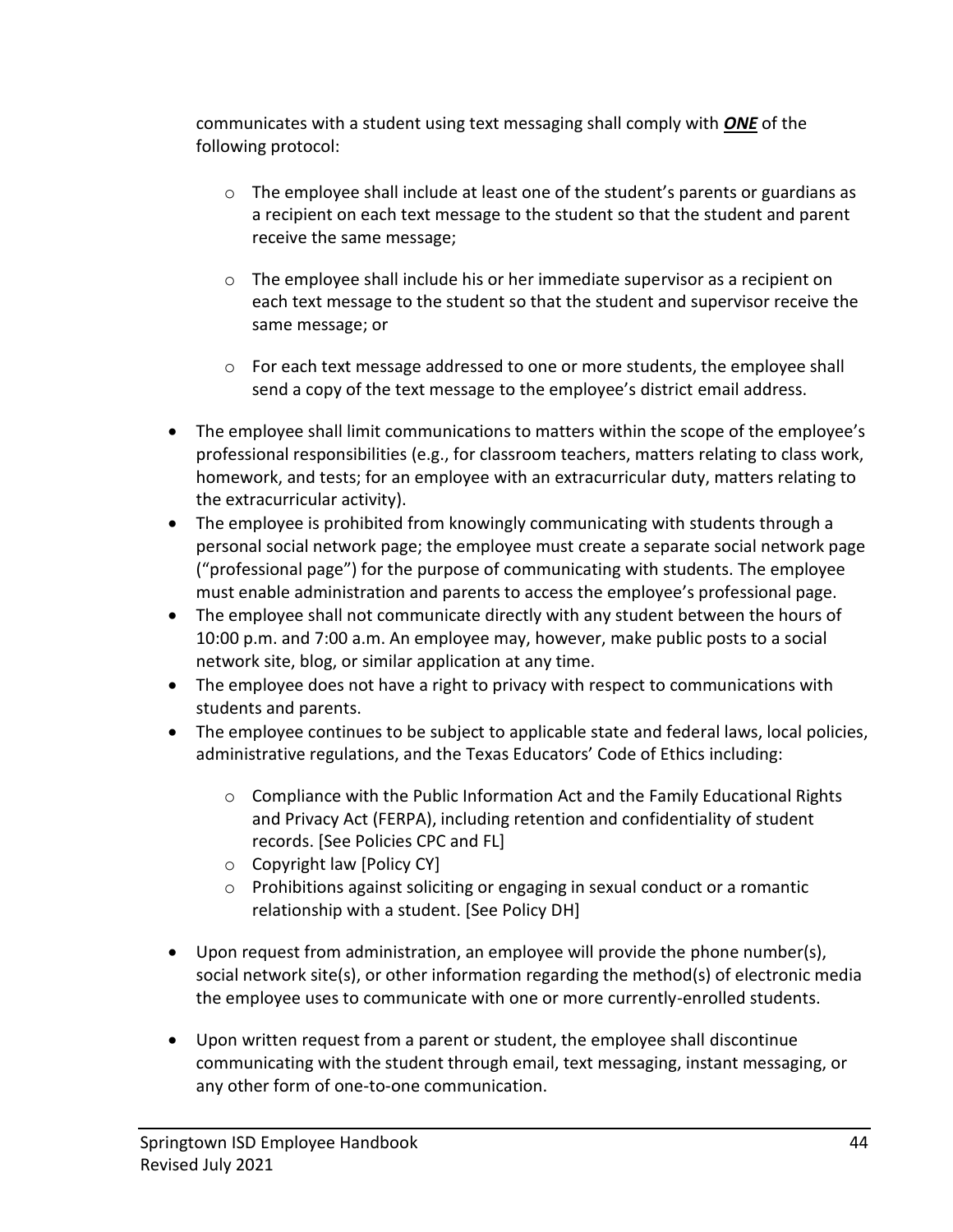- An employee may request an exception from one or more of the limitations above by submitting a written request to his or her immediate supervisor.
- All staff are required to use school email accounts for all electronic communications with parents. Communication about school issues through personal email accounts or text messages are not allowed as they cannot be preserved in accordance with the district's record retention policy.
- An employee shall notify his or supervisor in writing within one business day if a student engages in an improper electronic communication with the employee. The employee should describe the form and content of the electronic communication.

### **Public Information on Private Devices**

*Policy DH*

Employees should not maintain district information on privately owned devices. Any district information must be forwarded or transferred to the district to be preserved. The district will take reasonable efforts to obtain public information in compliance with the Public Information Act. Reasonable efforts may include:

- Verbal or written directive
- Remote access to district-owned devices and services

### **Criminal History Background Checks**

*Policy DBAA*

Employees may be subject to a review of their criminal history record information at any time during employment. National criminal history checks based on an individual's fingerprints, photo, and other identification will be conducted on certain employees and entered into the Texas Department of Public Safety (DPS) Clearinghouse. This database provides the district and SBEC with access to an employee's current national criminal history and updates to the employee's subsequent criminal history.

### **Employee Arrests and Convictions**

*Policy DH*

*An employee must notify his or her principal or immediate supervisor within three calendar days of any arrest, indictment, conviction, no contest or guilty plea, or other adjudication of any felony, and any of the other offenses listed below*:

- Crimes involving school property or funds
- Crimes involving attempt by fraudulent or unauthorized means to obtain or alter any certificate or permit that would entitle any person to hold or obtain a position as an educator
- Crimes that occur wholly or in part on school property or at a school-sponsored activity
- Crimes involving moral turpitude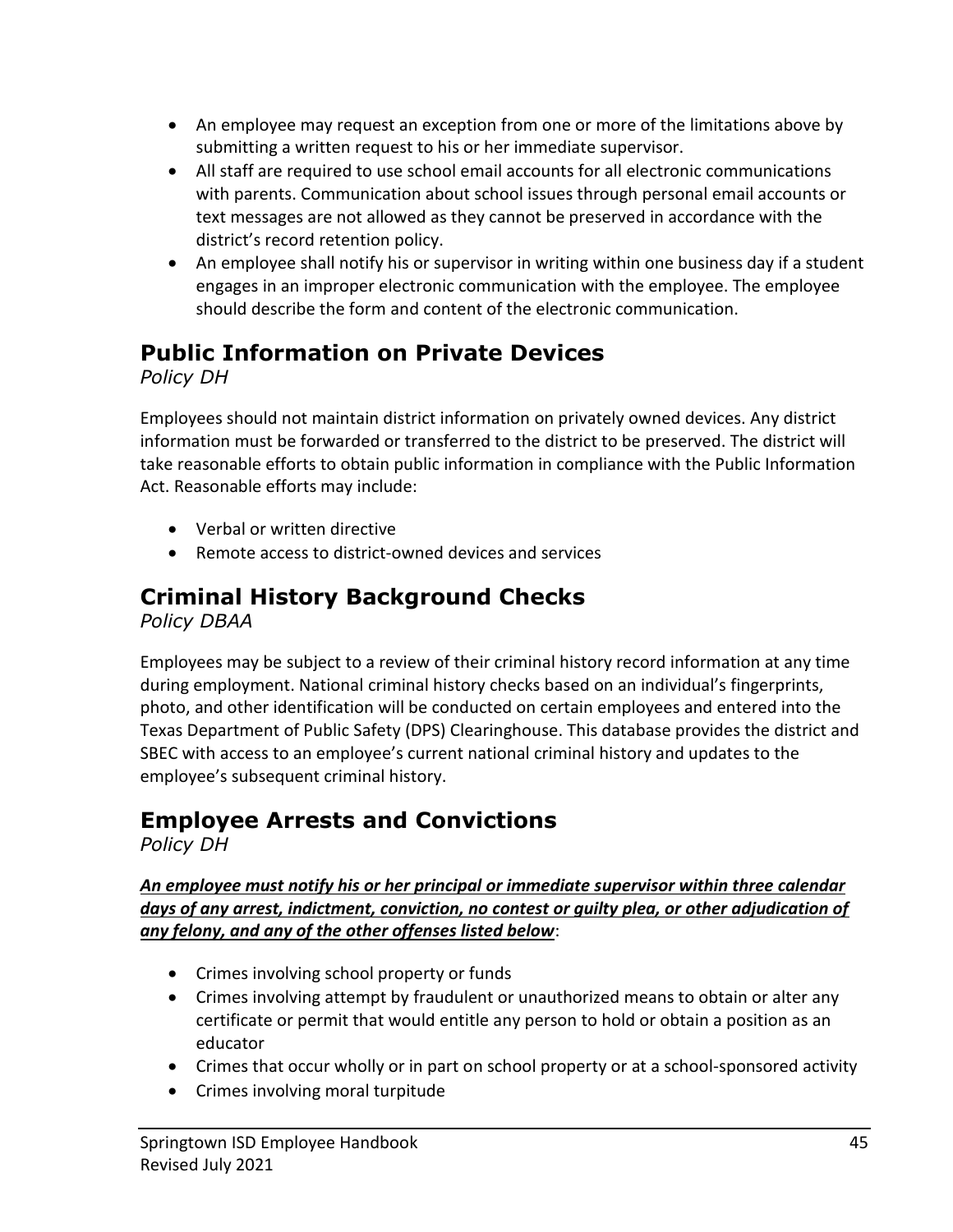Moral turpitude includes the following:

- Dishonesty
- Fraud
- Deceit
- Theft
- Misrepresentation
- Deliberate violence
- Base, vile, or depraved acts that are intended to arouse or gratify the sexual desire of the actor
- Crimes involving any felony possession or conspiracy to possess, or any misdemeanor or felony transfer, sale, distribution, or conspiracy to transfer, sell, or distribute any controlled substance
- Felonies involving driving while intoxicated (DWI)
- Acts constituting abuse or neglect under the Texas Family Code.

If an educator is arrested or criminally charged, the superintendent is also required to report the educator's criminal history to the Division of Investigations at TEA.

### **Alcohol and Drug-Abuse Prevention**

*Policy DH*

Springtown ISD is committed to maintaining an alcohol and drug-free environment and will not tolerate the use of alcohol and illegal drugs in the workplace and at school-related or schoolsanctioned activities on or off school property. Employees who use or are under the influence of alcohol or illegal drugs as defined by the Texas Controlled Substances Act during working hours may be dismissed. The district's policy regarding employee drug use follows: [https://pol.tasb.org/Policy/Download/983?filename=DH\(LOCAL\).pdf](https://pol.tasb.org/Policy/Download/983?filename=DH(LOCAL).pdf)

### **Tobacco Products and E-Cigarette Use**

*Policies DH, FNCD, GKA*

State law prohibits smoking, using tobacco products, or e-cigarettes on all district-owned property and at school-related or school-sanctioned activities, on or off school property. This includes all buildings, playground areas, parking facilities, and facilities used for athletics and other activities. Drivers of district-owned vehicles are prohibited from smoking, using tobacco products, or e-cigarettes while inside the vehicle. Notices stating that smoking is prohibited by law and punishable by a fine are displayed in prominent places in all school buildings.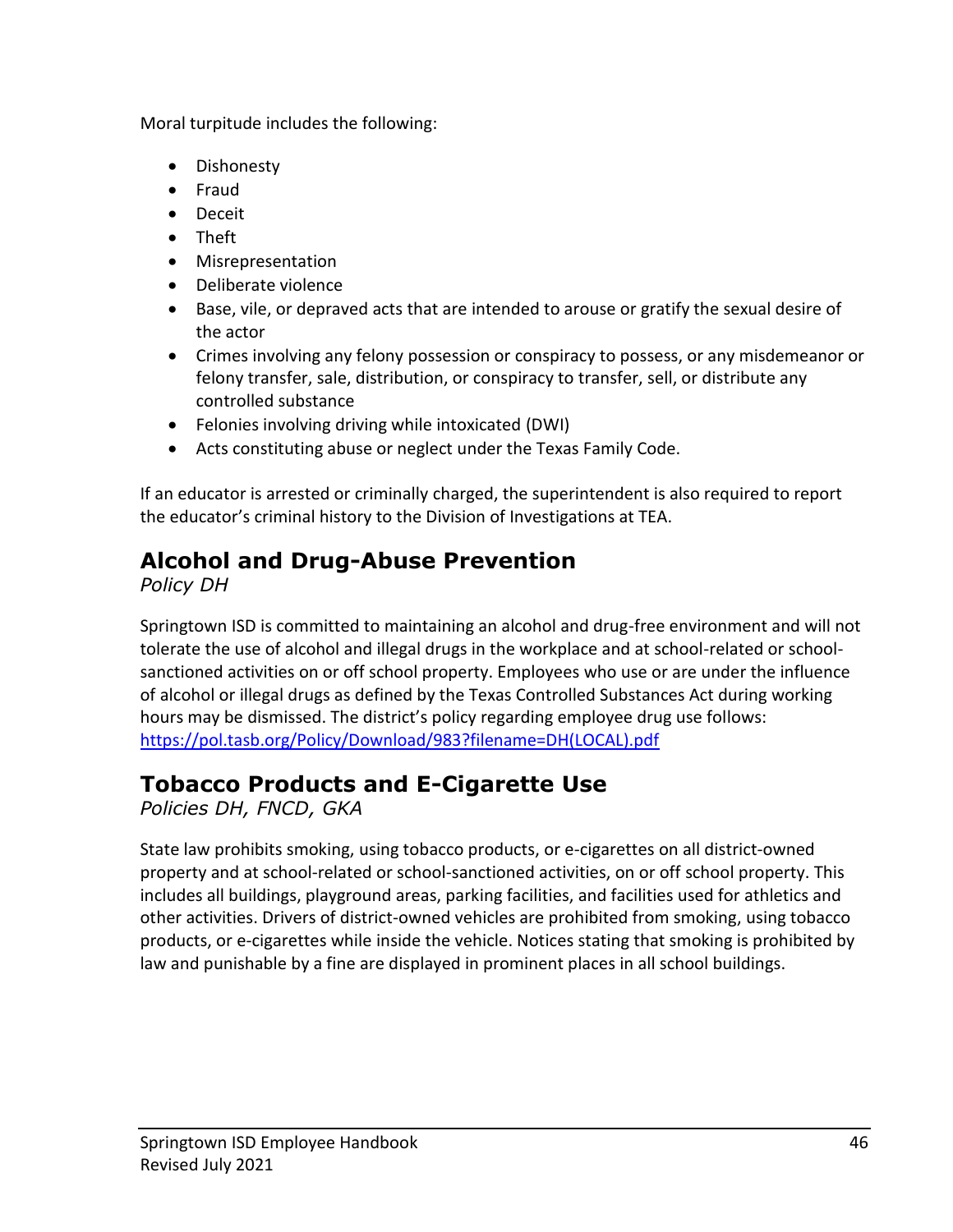### **Fraud and Financial Impropriety**

#### *Policy CAA*

All employees should act with integrity and diligence in duties involving the district's financial resources. The district prohibits fraud and financial impropriety, as defined below. Fraud and financial impropriety include the following:

- Forgery or unauthorized alteration of any document or account belonging to the district
- Forgery or unauthorized alteration of a check, bank draft, or any other financial document
- Misappropriation of funds, securities, supplies, or other district assets including employee time
- Impropriety in the handling of money or reporting of district financial transactions
- Profiteering as a result of insider knowledge of district information or activities
- Unauthorized disclosure of confidential or proprietary information to outside parties
- Unauthorized disclosure of investment activities engaged in or contemplated by the district
- Accepting or seeking anything of material value from contractors, vendors, or other persons providing services or materials to the district, except as otherwise permitted by law or district policy
- Inappropriately destroying, removing, or using records, furniture, fixtures, or equipment
- Failing to provide financial records required by federal, state, or local entities
- Failure to disclose conflicts of interest as required by law or district policy
- Any other dishonest act regarding the finances of the district
- Failure to comply with requirements imposed by law, the awarding agency, or a passthrough entity for state and federal awards

### **Conflict of Interest**

#### *Policy CB, DBD*

Employees are required to disclose in writing to the district any situation that creates a potential conflict of interest with proper discharge of assigned duties and responsibilities or creates a potential conflict of interest with the best interests of the district. This includes the following:

- A personal financial interest
- A business interest
- Any other obligation or relationship
- Non-school employment

Employees should contact their supervisor for additional information.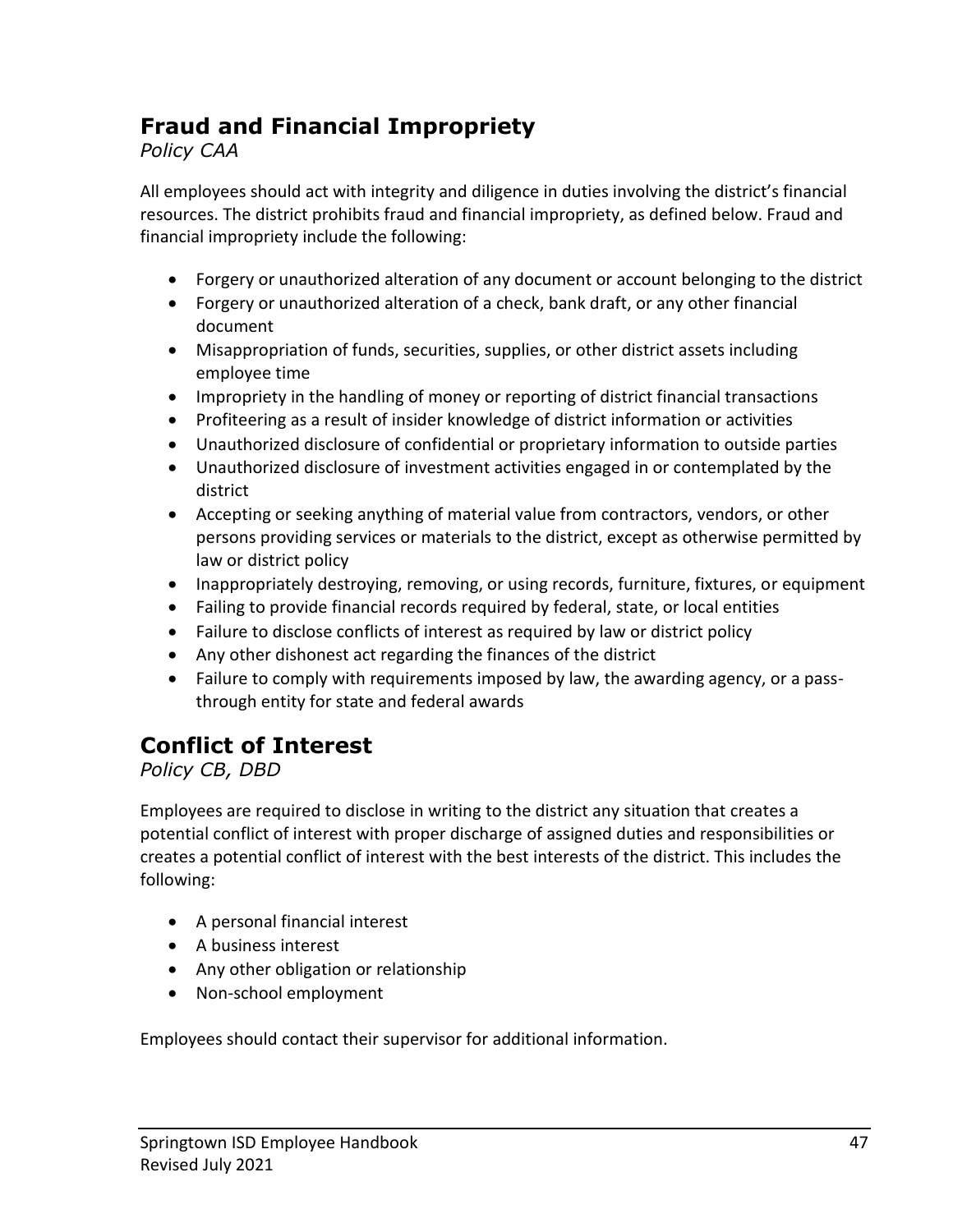### **Gifts and Favors**

*Policy DBD*

Employees may not accept gifts or favors that could influence, or be construed to influence, the employee's discharge of assigned duties. The acceptance of a gift, favor, or service by an administrator or teacher that might reasonably tend to influence the selection of textbooks, electronic textbooks, instructional materials or technological equipment may result in prosecution of a Class B misdemeanor offense. This does not include staff development, teacher training, or instructional materials such as maps or worksheets that convey information to students or contribute to the learning process.

### **Copyrighted Materials**

*Policy CY*

Employees are expected to comply with the provisions of federal copyright law relating to the unauthorized use, reproduction, distribution, performance, or display of copyrighted materials (i.e., printed material, videos, computer data and programs, etc.). Electronic media, including motion pictures and other audiovisual works, are to be used in the classroom for instructional purposes only. Duplication or backup of computer programs and data must be made within the provisions of the purchase agreement.

### **Associations and Political Activities**

*Policy DGA*

The district will not directly or indirectly discourage employees from participating in political affairs or require any employee to join any group, club, committee, organization, or association. Employees may join or refuse to join any professional association or organization.

An individual's employment will not be affected by membership or a decision not to be a member of any employee organization that exists for the purpose of dealing with employers concerning grievances, labor disputes, wages, rates of pay, hours of employment, or conditions of work. Use of district resources including work time for political activities is prohibited.

The district encourages personal participation in the political process, including voting. Employees who need to be absent from work to vote during the early voting period or on election day must communicate with their immediate supervisor prior to the absence.

### **Charitable Contributions**

*Policy DG*

The Board or any employee may not directly or indirectly require or coerce an employee to make a contribution to a charitable organization or in response to a fundraiser. Employees cannot be required to attend a meeting called for the purpose of soliciting charitable contributions. In addition, the Board or any employee may not directly or indirectly require or coerce an employee to refrain from making a contribution to a charitable organization or in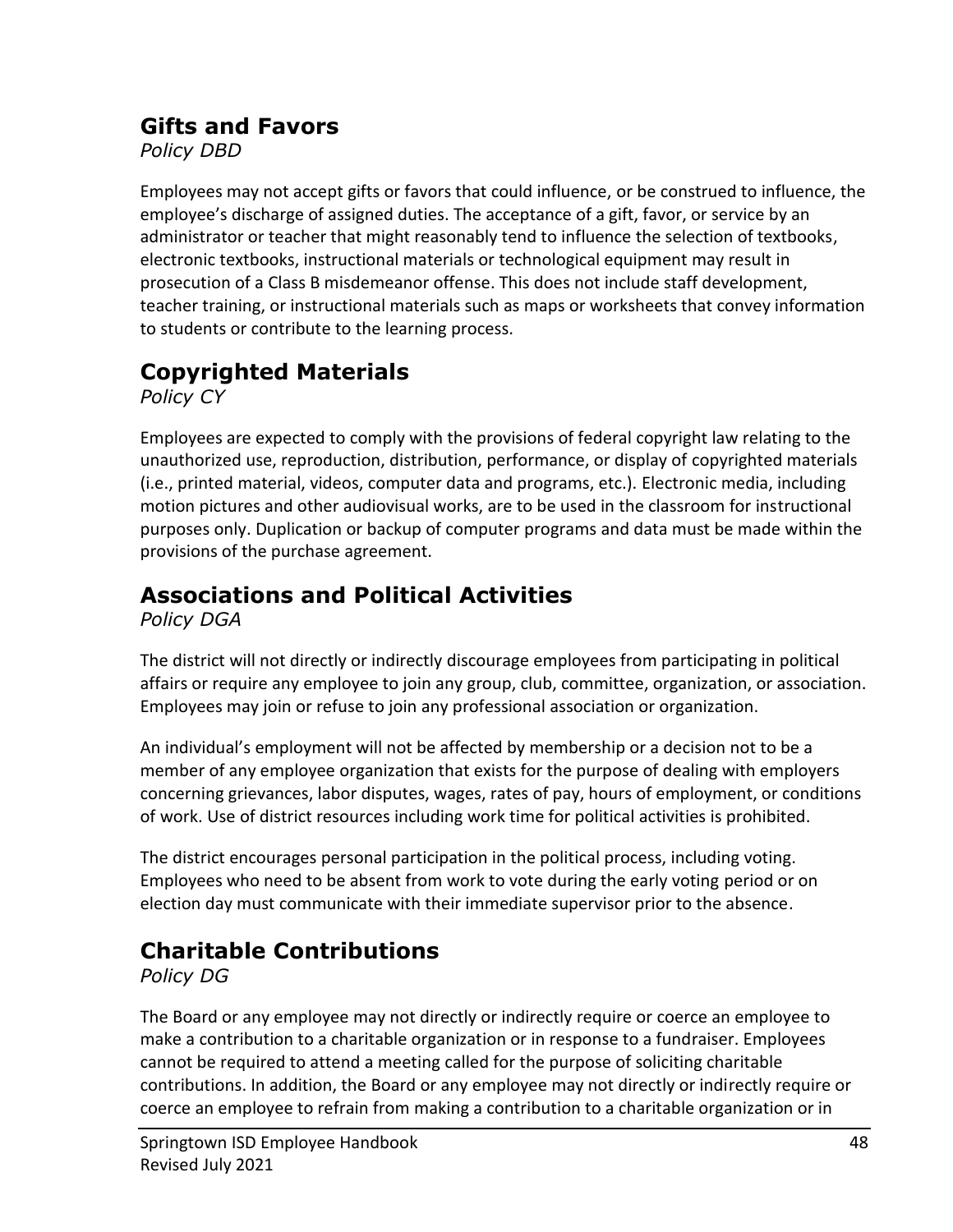response to a fundraiser or attending a meeting called for the purpose of soliciting charitable contributions.

### **Safety**

*Policy CK series*

The district has developed and promotes a comprehensive program to ensure the safety of its employees, students, and visitors. The safety program includes guidelines and procedures for responding to emergencies and activities to help reduce the frequency of accidents and injuries. See Emergencies on page 51 for additional information.

To prevent or minimize injuries to employees, coworkers, and students and to protect and conserve district equipment, employees must comply with the following requirements:

- Observe all safety rules.
- Keep work areas clean and orderly at all times.
- Immediately report all accidents to their supervisor.
- Operate only equipment or machines for which they have training and authorization.

While driving on district business, employees are required to abide by all state and local traffic laws. Employees driving on district business are prohibited from texting and using other electronic devices that require both visual and manual attention while the vehicle is in motion. Employees will exercise care and sound judgment on whether to use hands-free technology while the vehicle is in motion.

Employees with questions or concerns relating to safety programs and issues can contact the personnel office.

### **Possession of Firearms and Weapons**

*Policies DH, FNCG, GKA*

Employees, visitors, and students, including those with a license to carry a handgun, are prohibited from bringing firearms, knives, clubs, or other prohibited weapons onto school premises (i.e., building or portion of a building) or any grounds or building where a schoolsponsored activity takes place. A person, including an employee, who holds a license to carry a handgun may transport or store a handgun or other firearm or ammunition in a locked vehicle in a parking lot, garage, or other district provided parking area, provided the handgun or firearm or ammunition is properly stored, and not in plain view. To ensure the safety of all persons, employees who observe or suspect a violation of the district's weapons policy should report it to their supervisor or call the district administration office immediately.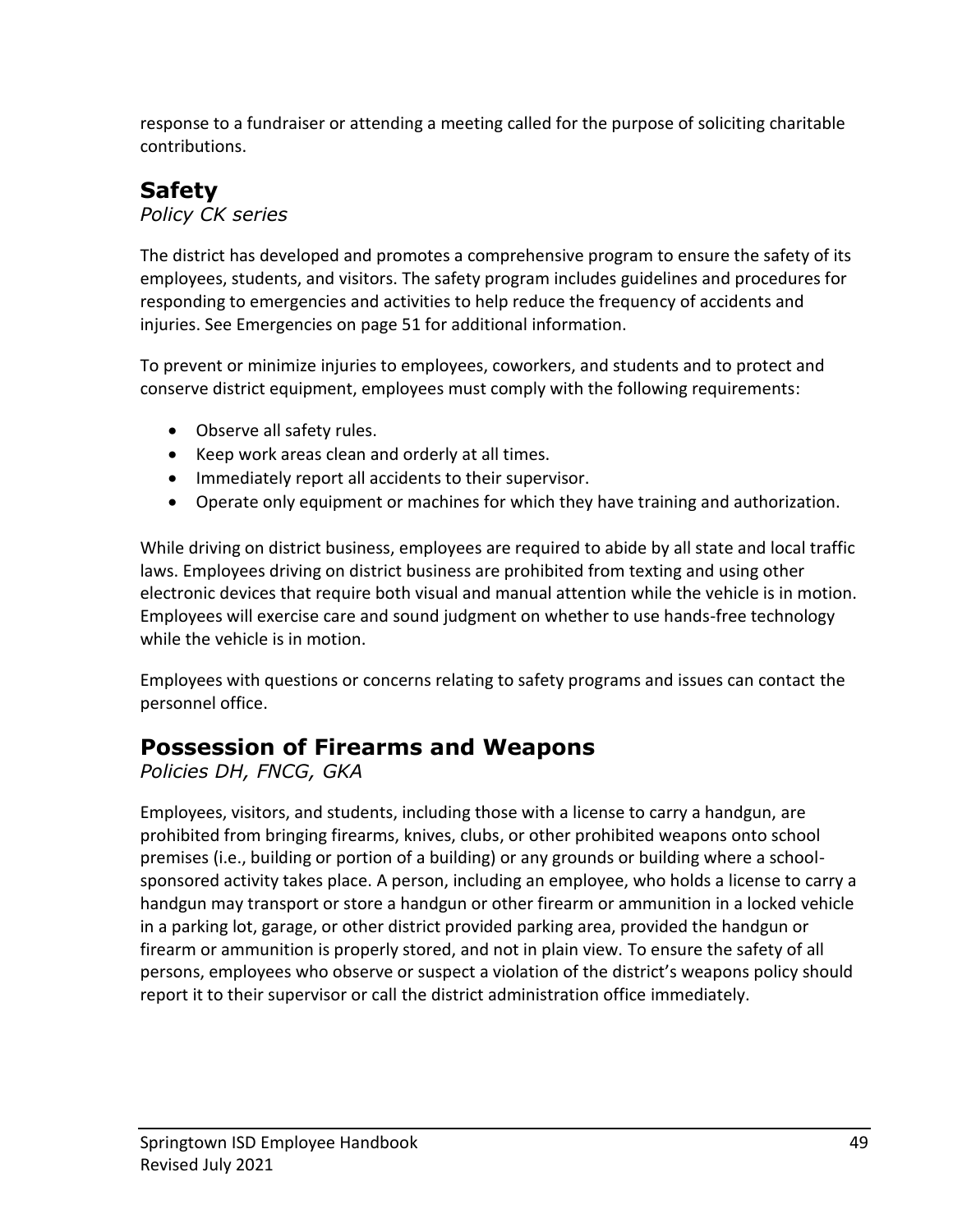### **Visitors in the Workplace**

*Policy GKC*

All visitors are expected to enter any district facility through the main entrance and sign in or report to the building's main office. Authorized visitors will receive directions or be escorted to their destination. *Employees who observe an unauthorized individual on the district premises should immediately direct him or her to the building office or contact the administrator in charge.*

### **Asbestos Management Plan**

*Policy CKA*

The district is committed to providing a safe environment for employees. An accredited management planner has developed an asbestos management plan for each school. A copy of the district's management plan is kept in the district administration office and is available for inspection during normal business hours.

### **Pest Control Treatment**

*Policies CLB, DI*

Employees are prohibited from applying any pesticide or herbicide without appropriate training and prior approval of the integrated pest management (IPM) coordinator. Any application of pesticide or herbicide must be done in a manner prescribed by law and the district's integrated pest management program.

Notices of planned pest control treatment will be posted in a district building 48 hours before the treatment begins. Notices are generally located in the kitchens and the teacher lounges. In addition, individual employees may request in writing to be notified of pesticide applications. An employee who requests individualized notice will be notified by telephone, written, or electric means. Pest control information sheets are available from campus principals or facility managers upon request.

### **Other Topics**

### **Employee Use of District Mail Service**

Employees may send documents to other district campuses and offices daily by completing an interoffice mail envelope and depositing it in their campus designated mail receptacle. The envelopes are picked up and delivered only in the morning.

### **Management of Activity Funds**

Refer to the Financial Information Resource Manual (FIRM) on the SISD website for management of activity funds.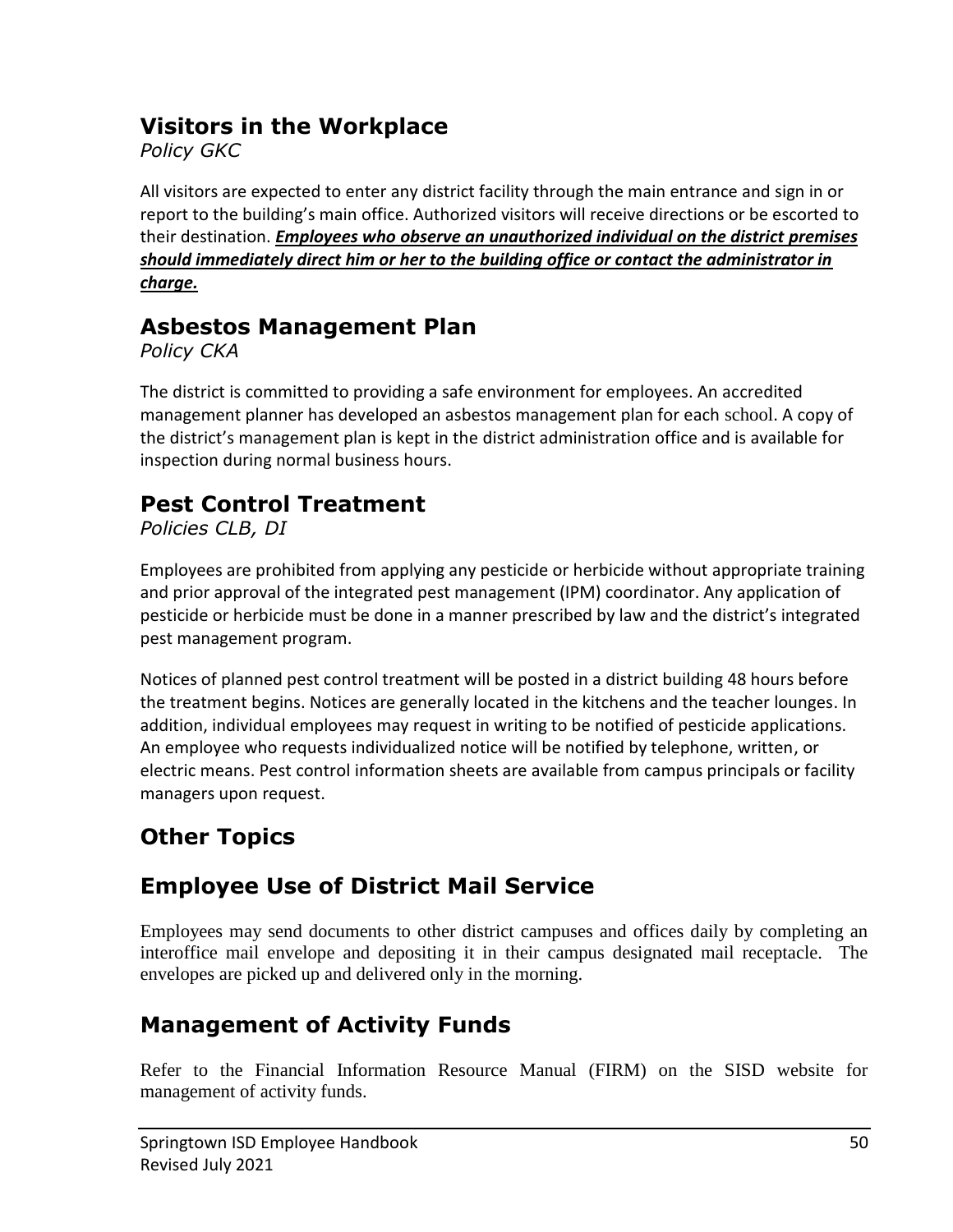# **General Procedures**

### **Emergency School Closing**

The district may close schools because of severe weather, epidemics, or other emergency conditions. When such conditions exist, the Superintendent will make the official decision concerning the closing of the district's facilities. When it becomes necessary to open late, to release students early, or to cancel school, district officials will post a notice on the district's website, Facebook pages and notify the following radio and television stations:

> **KDFW Channel 4 KXAS Channel 5 WPAP 820 AM WFAA Channel 8 KTVY-CBS Channel 11**

### **Emergencies**

*Policies CKC, CKD*

All employees should be familiar with the safety procedures for responding to emergencies, including a medical emergency. Employees should locate evacuation diagrams posted in their work areas and be familiar with shelter in place, lockout, and lockdown procedures. Emergency drills will be conducted to familiarize employees and students with safety and evacuation procedures. Each campus is equipped with an automatic external defibrillator. Fire extinguishers are located throughout all district buildings. Employees should know the location of these devices and procedures for their use.

### **Purchasing Procedures**

*Policy CH*

All requests for purchases must be submitted to the campus principal, designee, or supervisor using the district requisition system. *No purchases, charges, or commitments to buy goods or services for the district can be made without a PO number. The district will not reimburse employees or assume responsibility for purchases made without authorization*. Employees are not permitted to purchase supplies or equipment for personal use through the district's business office. Contact the campus principal for additional information on purchasing procedures.

### **Name and Address Changes**

It is important that employment records be kept up to date. Employees must notify the personnel office if there are any changes or corrections to their name, home address, contact telephone number, marital status, emergency contact, or beneficiary. The form to process a change in personal information can be obtained from Caitlin Mann in the personnel office.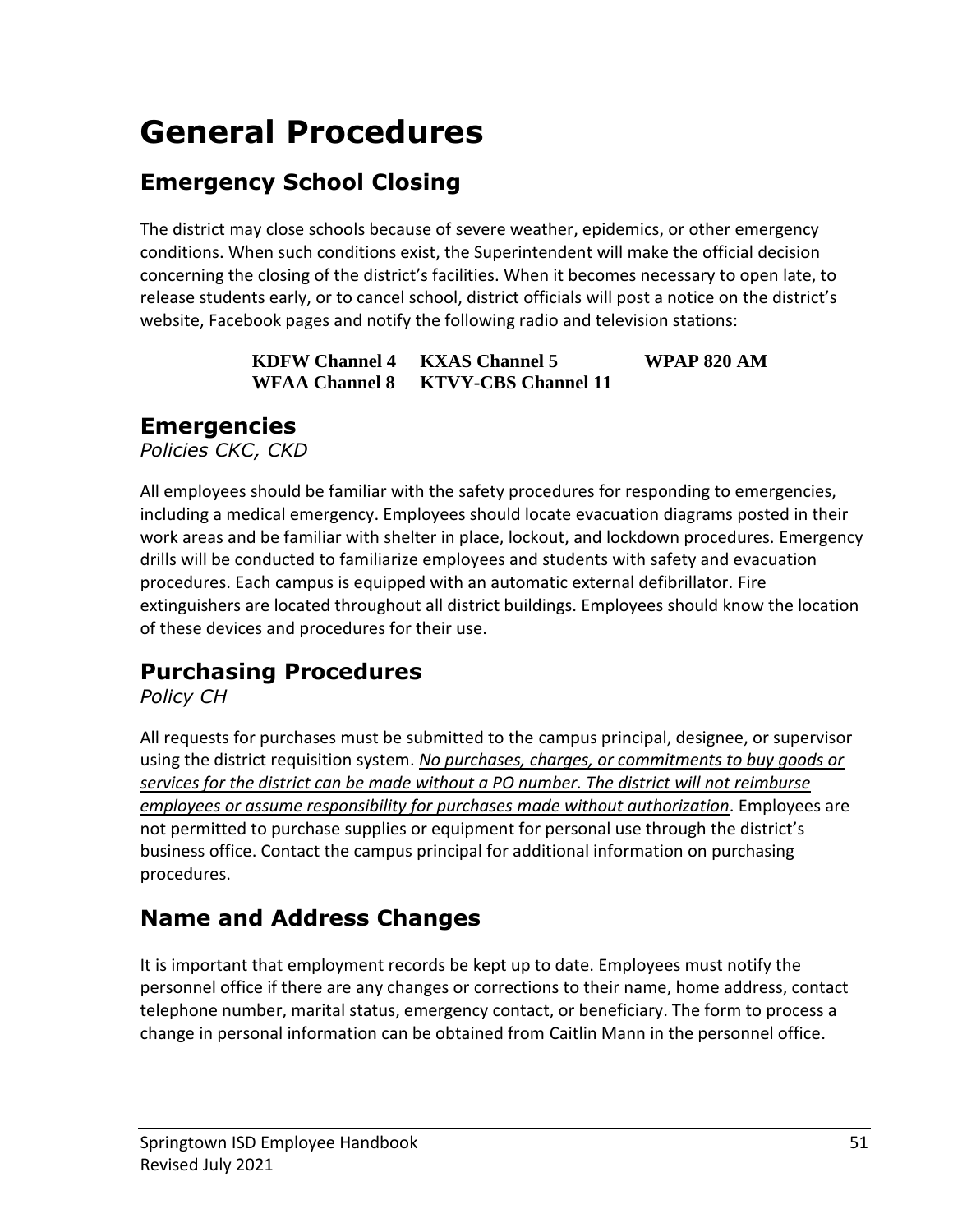### **Personnel Recor**d**s**

*Policy DBA, GBA*

Most district records, including personnel records, are public information and must be released upon request. In most cases, an employee's personal email address is confidential and may not be released without the employee's permission.

Employees may choose to have the following personal information withheld:

- Address
- Phone number, including personal cell phone number
- Emergency contact information
- Information that reveals whether they have family members

The choice to not allow public access to this information or change an existing choice may be made at any time by submitting a written request to the personnel office. New or terminated employees have 14 days after hire or termination to submit a request. Otherwise, personal information may be released to the public until a request to withhold the information is submitted or another exception for release of information under law applies. An employee is responsible for notifying the district if he or she is subject to any exception for disclosure of personal or confidential information.

### **Facility Use**

*Policies DGA, GKD*

Employees who wish to use district facilities after school hours must follow established procedures. The facilities manager is responsible for scheduling the use of facilities after school hours. Contact Micheal Chavez, Director of Student Services at 817-220-1418 to request to use school facilities and to obtain information on the fees charged.

# **Termination of Employment**

### **Resignations**

*Policy DFE, DHB*

**Contract Employees.** Contract employees may resign their position without penalty at the end of any school year if written notice is received at least 45 days before the first day of instruction of the following school year. A written notice of resignation should be submitted to the campus principal. Contract employees may resign at any other time only with the approval of the superintendent or the board of trustees. Resignation without consent may result in disciplinary action by the State Board for Educator Certification (SBEC).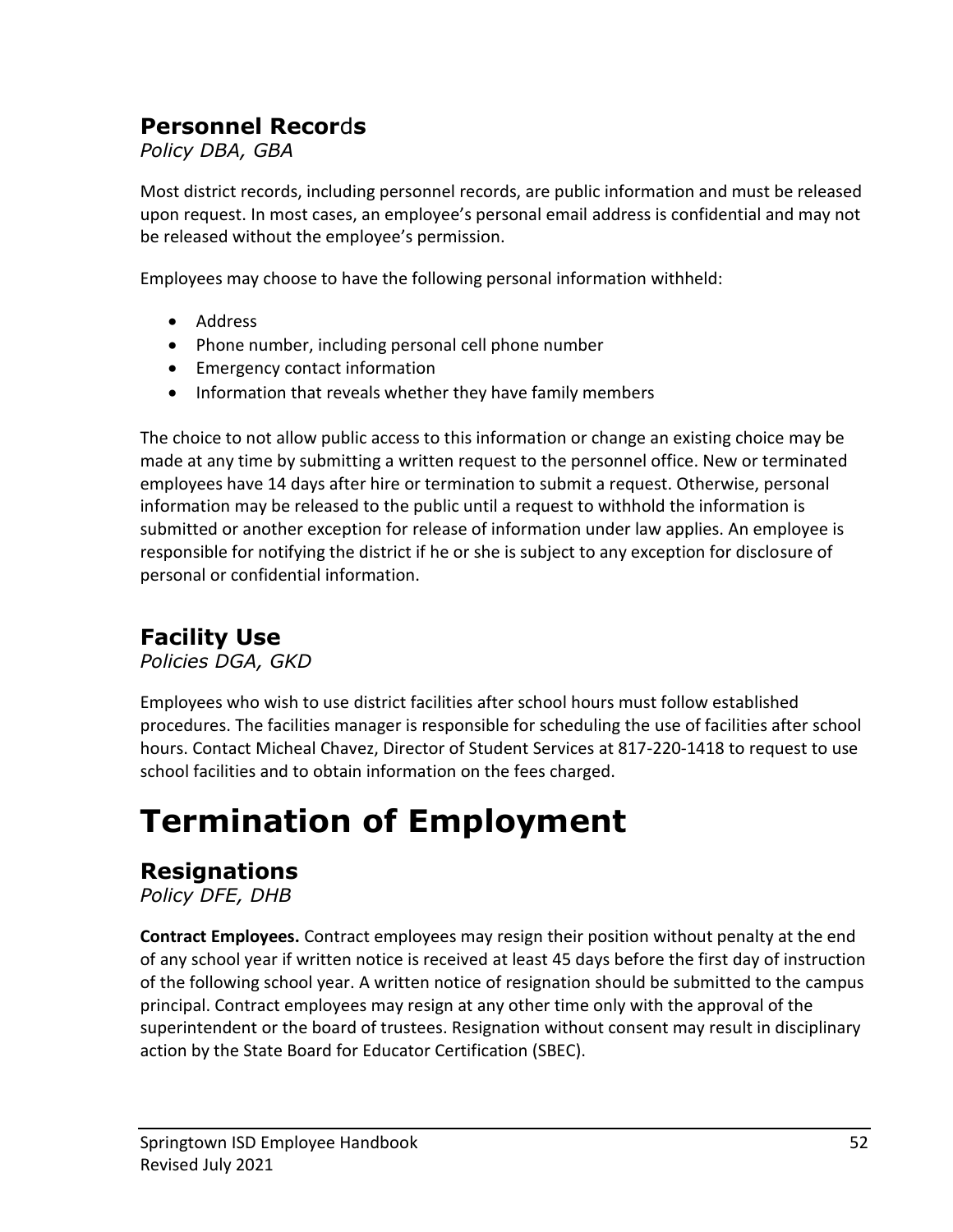The principal is required to notify the superintendent of an educator's resignation within seven business days following an alleged incident of misconduct for any of the acts listed in *Reports to Texas Education Agency* on page 54. The superintendent will notify SBEC when an employee resigns and there is evidence to indicate that the employee has engaged in such misconduct.

**Noncontract Employees.** Noncontract employees may resign their position at any time. A written notice of resignation should be submitted to their supervisor at least two weeks prior to the effective date. Employees are encouraged to include the reasons for leaving in the letter of resignation but are not required to do so.

The principal is required to notify the superintendent of a noncertified employee's resignation or termination within seven business days following an alleged incident of misconduct of abuse of a student, or was involved in a romantic relationship with or solicited or engaged in sexual conduct with a student or minor. The superintendent will notify TEA within seven business days of receiving a report from a principal, or of knowing about an employee's resignation or termination following an alleged incident of misconduct described above.

### **Dismissal or Nonrenewal of Contract Employees**

*Policies DF Series, DHB*

Employees on probationary, term, and continuing contracts can be dismissed during the school year according to the procedures outlined in district policies. Employees on probationary or term contracts can be nonrenewed at the end of the contract term. Contract employees dismissed during the school year, suspended without pay, or subject to a reduction in force are entitled to receive notice of the recommended action, an explanation of the charges against them, and an opportunity for a hearing. The timelines and procedures to be followed when a suspension, termination, or nonrenewal occurs will be provided when a written notice is given to an employee.

The principal is required to notify the superintendent of an educator's termination within seven business days following an alleged incident of misconduct for any of the acts listed in Reports to Texas Education Agency on page 54. The superintendent will notify SBEC when an employee is terminated and there is evidence to indicate that the employee has engaged in such misconduct.

Advance notification requirements do not apply when a contract employee is dismissed for failing to obtain or maintain appropriate certification or when the employee's certification is revoked for misconduct. Information on the timelines and procedures can be found in the DF series policies that are provided to employees or are available online.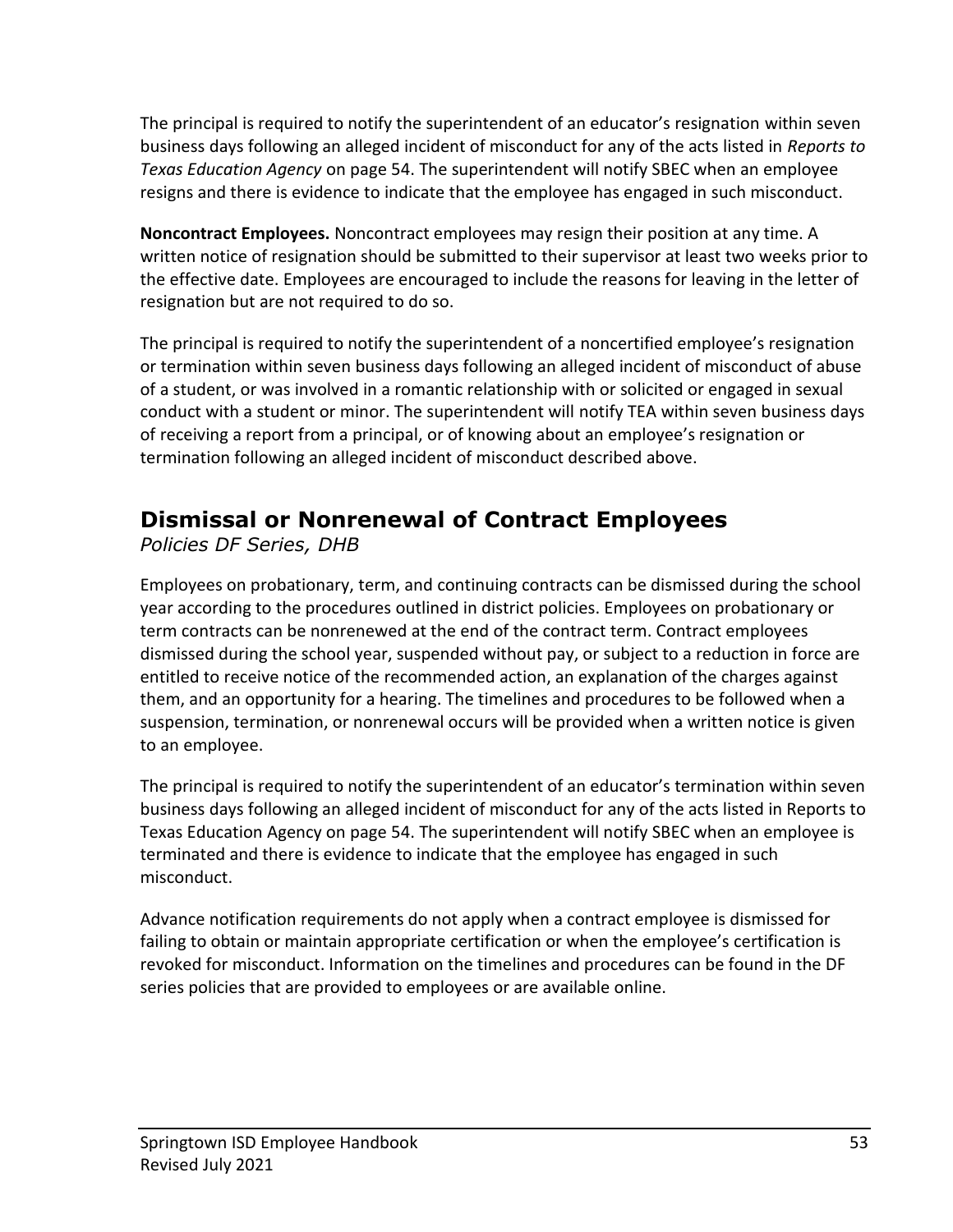### **Dismissal of Noncontract Employees**

*Policies DCD, DP*

Noncontract employees are employed at will and may be dismissed without notice, a description of the reasons for dismissal, or a hearing. It is unlawful for the district to dismiss any employee for reasons of race, color, religion, sex, national origin, age, disability, military status, genetic information, any other basis protected by law, or in retaliation for the exercise of certain protected legal rights. Noncontract employees who are dismissed have the right to grieve the termination. The dismissed employee must follow the district process outlined in this handbook when pursuing the grievance. (See *Complaints and Grievances*, page 33.)

The principal is required to notify the superintendent of a noncertified employee's resignation or termination within seven business days following an alleged incident of misconduct of abuse of a student, or was involved in a romantic relationship with or solicited or engaged in sexual conduct with a student or minor. The superintendent will notify TEA within seven business days of receiving a report from a principal, or knew about an employee's resignation or termination following an alleged incident of misconduct described above.

### **Discharge of Convicted Employees**

*Policy DF*

The district shall discharge any employee who has been convicted of or placed on deferred adjudication community supervision for an offense requiring the registration as a sex offender or convicted of a felony under Title 5 Penal Code if the victim was a minor.

If the offense is more than 30 years before the date the person's employment began or the person satisfied all terms of the court order entered on conviction the requirement to discharge does not apply.

### **Exit Interviews and Procedures**

Exit interviews will be scheduled for all employees leaving the district. Information on the continuation of benefits, release of information, and procedures for requesting references will be provided at this time. Separating employees are asked to provide the district with a forwarding address and phone number and complete a questionnaire that provides the district with feedback on his or her employment experience. All district keys, books, property, including intellectual property, and equipment must be returned upon separation from employment.

### **Reports to Texas Education Agency**

*Policies DF, DHB, DHC*

**Certified Employees.** The resignation or termination of a certified employee must be reported to the Division of Investigations at TEA if there is evidence that the employee was involved in any of the following: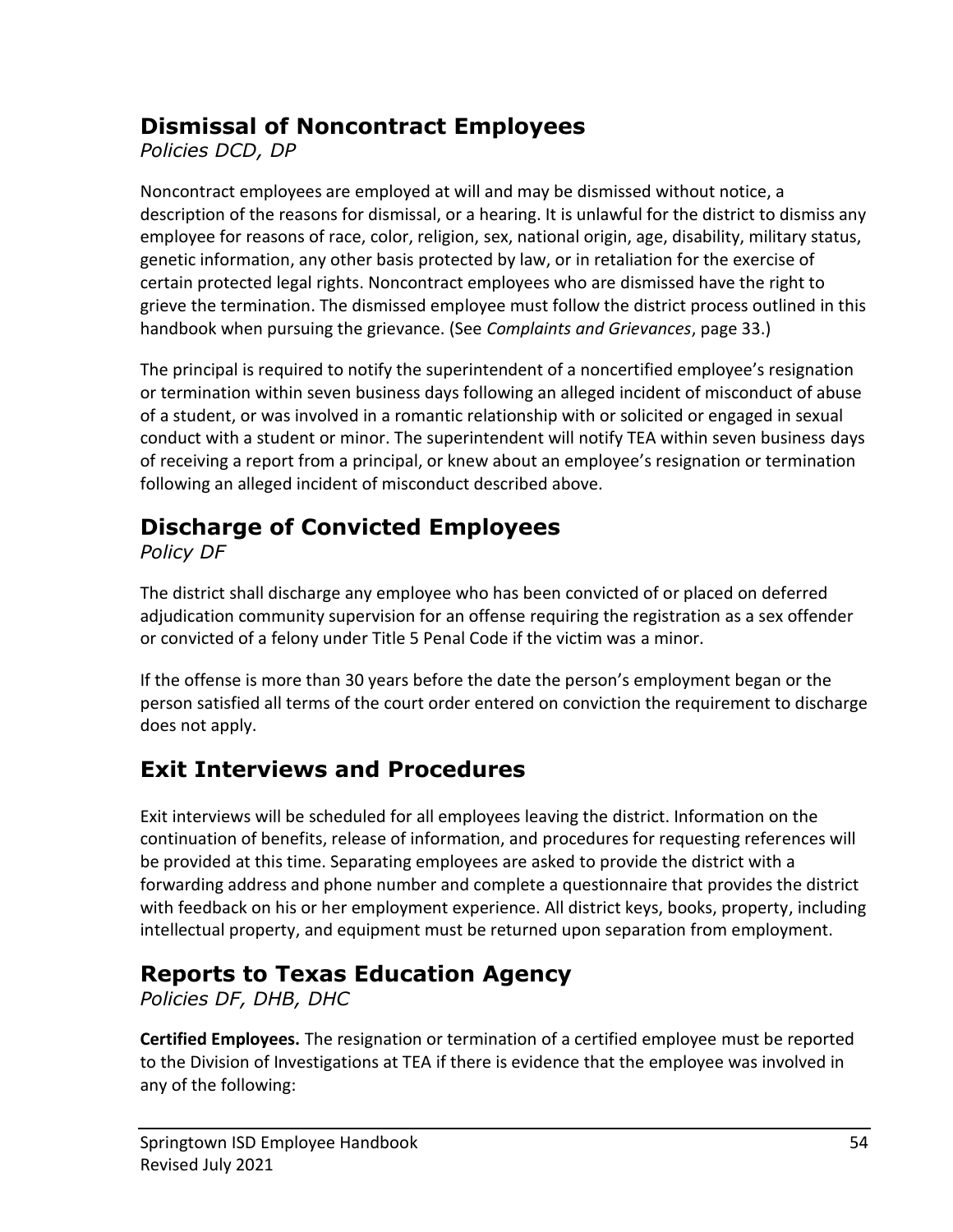- Any form of sexual or physical abuse of a minor, or any other unlawful conduct with a student or a minor
- Soliciting or engaging in sexual contact or a romantic relationship with a student or minor
- The possession, transfer, sale, or distribution of a controlled substance
- The illegal transfer, appropriation, or expenditure of district or school property or funds
- An attempt by fraudulent or unauthorized means to obtain or alter any certificate or permit for the purpose of promotion or additional compensation
- Committing a criminal offense or any part of a criminal offense on district property or at a school-sponsored event.

The reporting requirements above are in addition to the superintendent's ongoing duty to notify TEA when a certified employee or an applicant for certification has a reported criminal history or engaged in conduct violating the assessment security procedures established under TEC §39.0301. "Reported criminal history" means any formal criminal justice system charges and dispositions including arrests, detentions, indictments, criminal information, convictions, deferred adjudications, and probations in any state or federal jurisdiction that is obtained by a means other than the Fingerprint-based Applicant Clearinghouse of Texas (FACT).

**Noncertified Employees.** The voluntary or involuntary separation of a noncertified employee from the District must be reported to the Division of Investigations at TEA by the superintendent if there is evidence the employee abused or otherwise committed an unlawful act with a student or minor, was involved in a romantic relationship with a student or minor, or solicited or engaged in sexual contact with a student or minor.

### **Reports Concerning Court-Ordered Withholding**

The district is required to report the termination of employees that are under court order or writ of withholding for child support or spousal maintenance. Notice of the following must be sent to the support recipient and the court or, in the case of child support, the Texas Attorney General Child Support Division:

- Termination of employment not later than the seventh day after the date of termination
- Employee's last known address
- Name and address of the employee's new employer, if known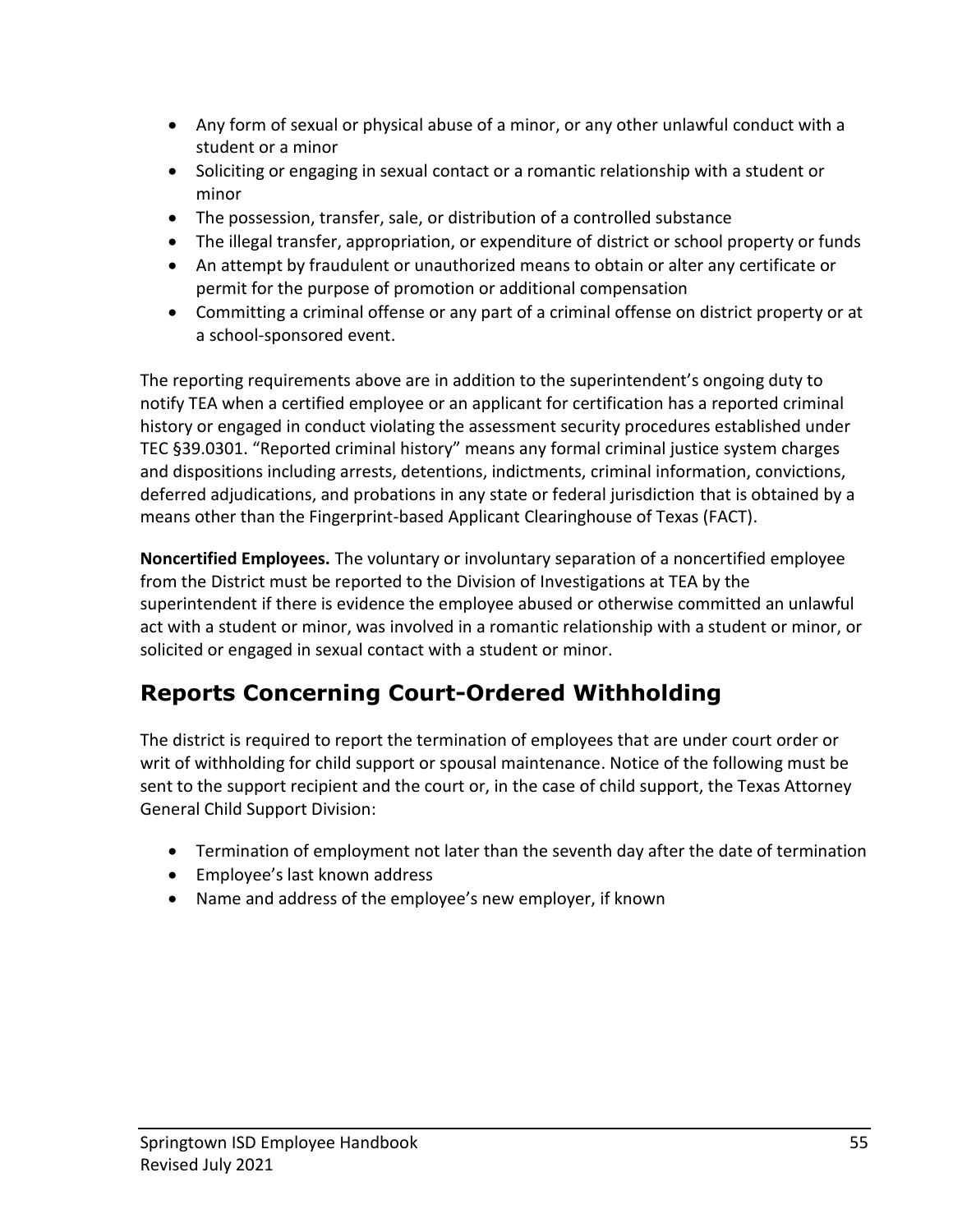# **Student Issues**

### **Equal Educational Opportunities**

*Policies FB, FFH*

In an effort to promote nondiscrimination and as required by law, Springtown ISD does not discriminate on the basis of race, color, religion, national origin, age, sex, or disability in providing education services, activities, and programs, including Career and Technical Education (CTE) programs, in accordance with Title VI of the Civil Rights Act of 1964, as amended; Title IX of the Educational Amendments of 1972; and Section 504 of the Rehabilitation Act of 1973, as amended.

Questions or concerns about discrimination against students based on sex, including sexual harassment should be directed to Shane Strickland, Assistant Superintendent at 817-220-1700, the district Title IX Coordinator. Questions or concerns about discrimination on the basis of a disability should be directed to Stacy Johnson, Director of Special Education, at 817-523-0643, the district ADA/Section 504 coordinator for students. All other questions or concerns relating to discrimination based on any other reasons should be directed to the Superintendent.

### **Student Records**

*Policy FL*

Student records are confidential and are protected from unauthorized inspection or use. Employees should take precautions to maintain the confidentiality of all student records. The following people are the only people who have general access to a student's records:

- Parents: Married, separated, or divorced unless parental rights have been legally terminated and the school has been given a copy of the court order terminating parental rights
- The student: The rights of parents transfer to a student who turns 18 or is enrolled in an institution of post-secondary education. A district is not prohibited from granting the student access to the student's records before this time.
- School officials with legitimate educational interests

The student handbook provides parents and students with detailed information on student records. Parents or students who want to review student records should be directed to the campus principal for assistance.

### **Parent and Student Complaints**

*Policy FNG*

In an effort to hear and resolve parent and student complaints in a timely manner and at the lowest administrative level possible, the board has adopted orderly processes for handling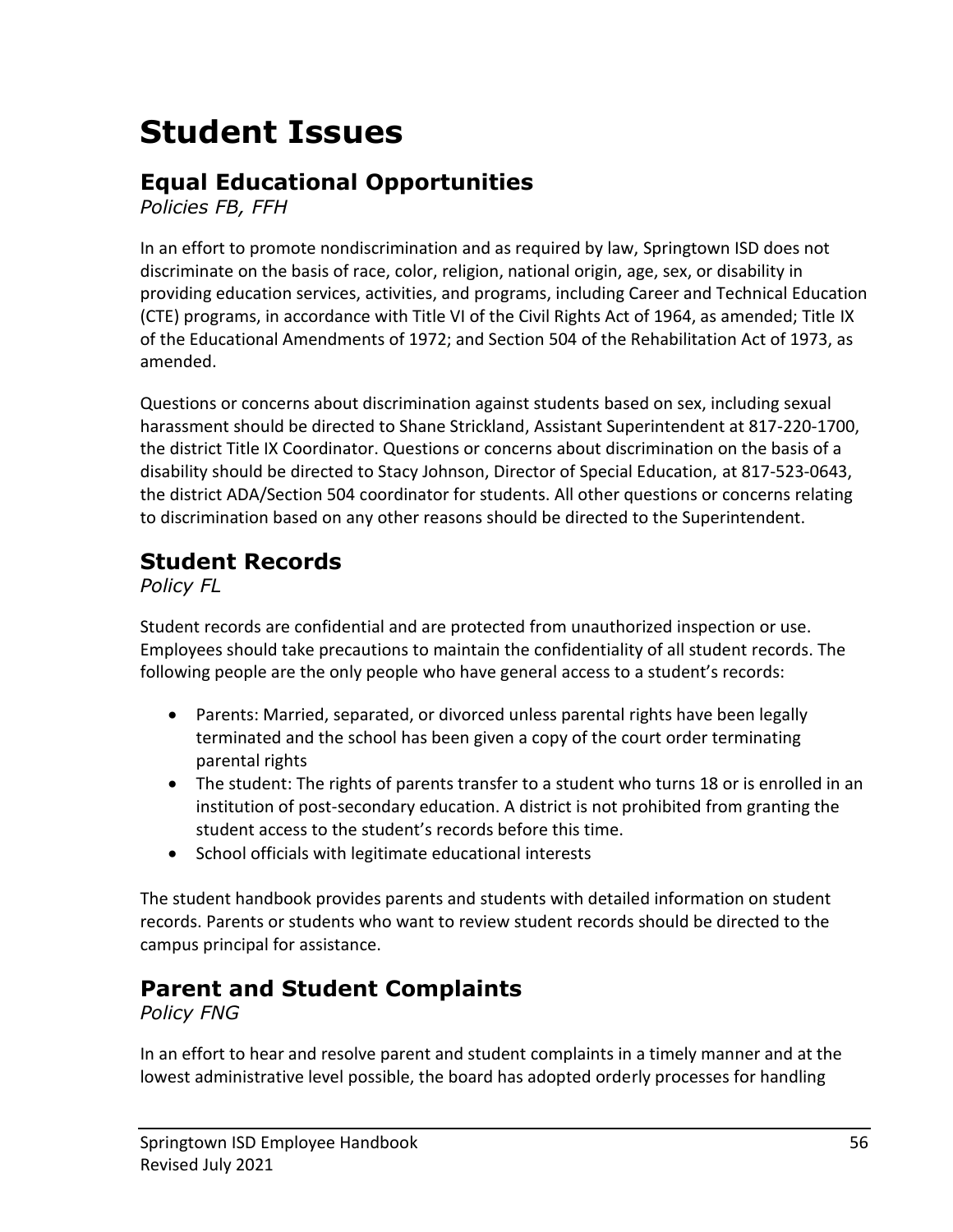complaints on different issues. Any campus office or the superintendent's office can provide parents and students with information on filing a complaint.

Parents are encouraged to discuss problems or complaints with the teacher or the appropriate administrator at any time. Parents and students with complaints that cannot be resolved to their satisfaction should be directed to the campus principal. The formal complaint process provides parents and students with an opportunity to be heard up to the highest level of management if they are dissatisfied with a principal's response.

### **Administering Medication to Students**

*Policy FFAC*

Only designated employees may administer prescription medication, nonprescription medication, and herbal or dietary supplements to students. Exceptions apply to the selfadministration of asthma medication, medication for anaphylaxis (e.g., EpiPen<sup>®</sup>), and medication for diabetes management, if the medication is self-administered in accordance with district policy and procedures. A student who must take any other medication during the school day must bring a written request from his or her parent and the medicine in its original, properly labeled container. Contact the principal or school nurse for information on procedures that must be followed when administering medication to students.

### **Dietary Supplements**

*Policies DH, FFAC*

District employees are prohibited by state law from knowingly selling, marketing, or distributing a dietary supplement that contains performance-enhancing compounds to a student with whom the employee has contact as part of his or her school district duties. In addition, employees may not knowingly endorse or suggest the ingestion, intranasal application, or inhalation of a performance-enhancing dietary supplement to any student.

### **Psychotropic Drugs**

*Policy FFAC*

A psychotropic drug is a substance used in the diagnosis, treatment, or prevention of a disease or as a component of a medication. It is intended to have an altering effect on perception, emotion, or behavior and is commonly described as a mood- or behavior-altering substance.

District employees are prohibited by state law from doing the following:

- Recommending that a student use a psychotropic drug
- Suggesting a particular diagnosis
- Excluding from class or school-related activity a student whose parent refuses to consent to a psychiatric evaluation or to authorize the administration of a psychotropic drug to a student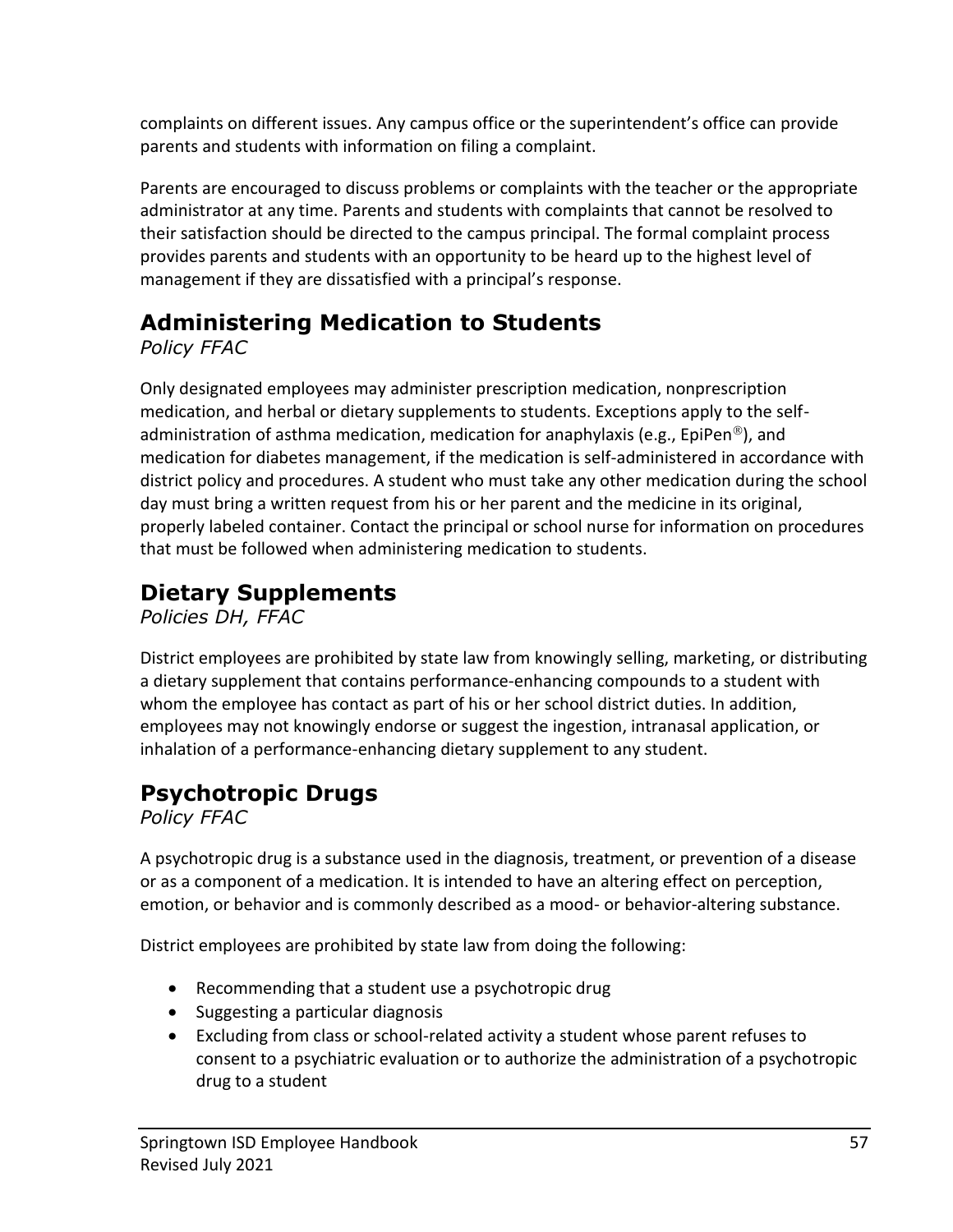### **Student Conduct and Discipline**

*Policies in the FN series and FO series*

Students are expected to follow the classroom rules, campus rules, and rules listed in the Student Handbook and Student Code of Conduct. Teachers and administrators are responsible for taking disciplinary action based on a range of discipline management strategies that have been adopted by the district. Other employees that have concerns about a particular student's conduct should contact the classroom teacher or campus principal.

### **Student Attendance**

*Policy FEB*

The district must submit attendance of its students to Texas Education Agency (TEA) reflecting attendance at a specific time each day.

Official attendance is taken every day during second period.

A student absent for any portion of the day, including at the official attendance-taking time, should follow the procedures below.

*Parent's Note after an Absence.* When returning to school after an absence, in order for the absence to be considered excused, the student must bring a note to the office within 3 school days of the absence. This note must be signed by the parent and include the student's legal name, date of absence, reason for absence, parent/guardian signature, and a telephone number where the parent/guardian can be reached during school hours. A note signed by the student, will not be accepted unless the student is emancipated by court order and/or independently enrolled themselves in school.

*Doctor's Note after an Absence for Illness*. Upon return to school, a student absent for more than 4 consecutive days because of a personal illness must bring a statement from a doctor or health clinic verifying the illness or condition that caused the student's extended absence from school.

Should the student develop a questionable pattern of absences, the principal or attendance committee may require a statement from a doctor or health clinic verifying the illness or condition that caused the student's absence from school. [See policy FEC(LOCAL)]

### **Bullying**

#### *Policy FFI*

Bullying is defined by §TEC 37.0832. All employees are required to report student complaints of bullying, including cyberbullying, to their immediate supervisor. The district's policy includes definitions and procedures for reporting and investigating bullying of students and is reprinted below: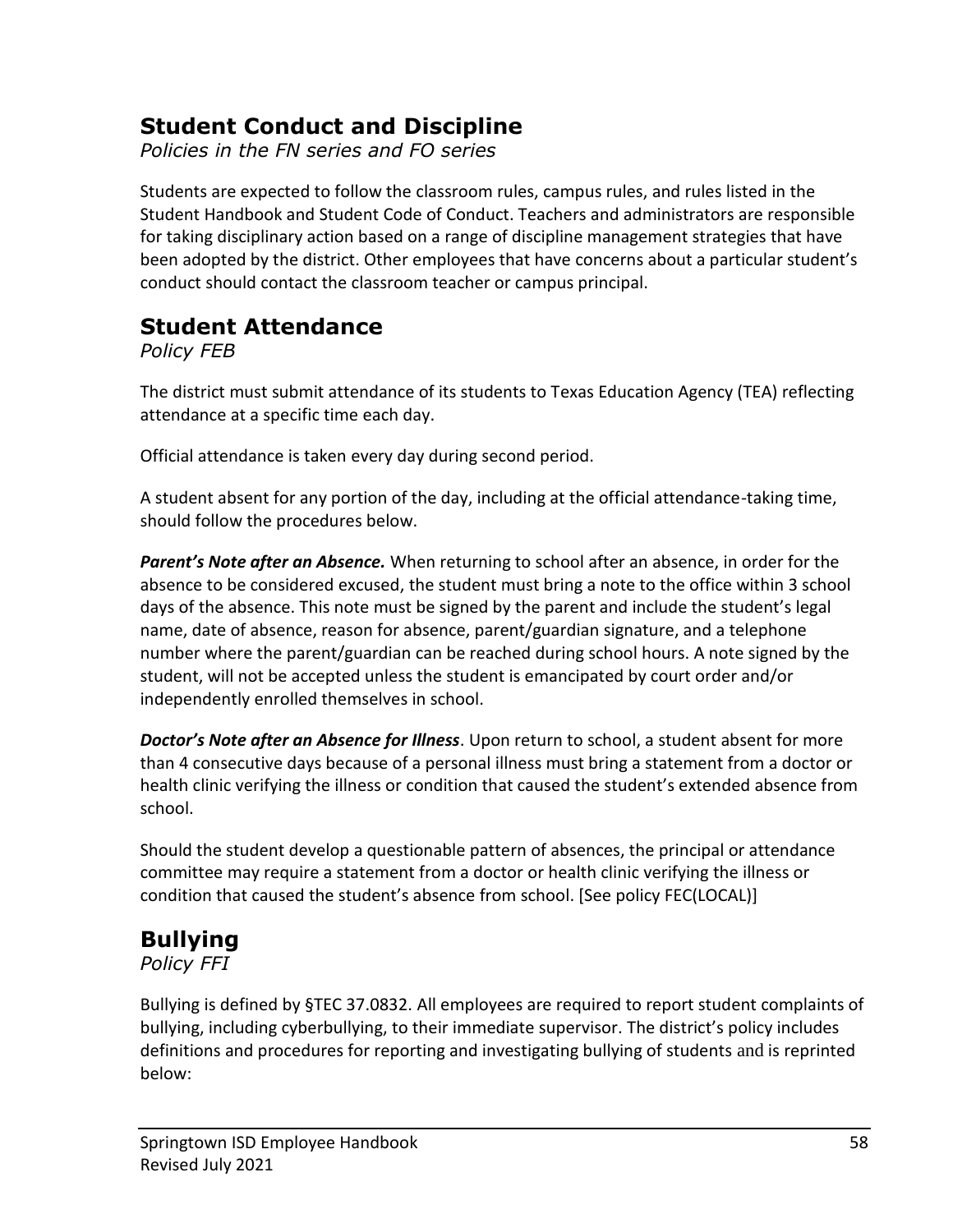The district prohibits bullying as defined by this policy. Retaliation against anyone involved in the complaint process is a violation of District policy.

Bullying occurs when a student or group of students engages in written or verbal expression or physical conduct that:

- 1. Will have the effect of physically harming a student, damaging a student's property, or placing a student in reasonable fear of harm to the student's person or of damage of the student's property; or
- 2. Is sufficiently severe, persistent, or pervasive that the action or threat creates an intimidating, threatening, or abusive educational environment for a student.

Bullying of a student may include hazing, threats, taunting, teasing, confinement, assault, demands for money, destruction of property, theft of valued possessions, name calling, rumor spreading, and ostracism.

Reports of bullying shall be made as soon as possible after the alleged act or knowledge of the alleged act. A failure to promptly report may impair the District's ability to investigate and address the prohibited conduct.

Any student who believes that he or she has experienced bullying or believes that another student has experienced bullying should immediately report the alleged acts to a teacher, counselor, principal, or other District employee. A report may be made orally or in writing.

Any District employee who receives notice that a student has or may have experienced bullying shall immediately notify the campus principal or designee. If a report is made orally, the campus principal or designee shall reduce the report to written form. The campus principal or designee shall determine whether the allegations in the report, if proven, would constitute prohibited conduct as defined by policy FFH, and if so proceed under that policy instead.

The campus principal or designee shall conduct an appropriate investigation based on the allegations in the report. The campus principal or designee shall promptly take interim action calculated to prevent bullying during the course of an investigation, if appropriate. Absent extenuating circumstances, the investigation should be completed within ten District business days from the date of the report; however, the campus principal or designee shall take additional time if necessary to complete a thorough investigation. The campus principal or designee shall prepare a written report of the investigation, including a determination of whether bullying occurred, and send a copy to the Superintendent or designee.

If the results of an investigation indicate that bullying occurred, the District shall promptly respond by taking appropriate disciplinary or corrective action reasonably calculated to address the conduct in accordance with the District's *Student Code of Conduct.* [For information on student transfers due to bullying, see FDB.]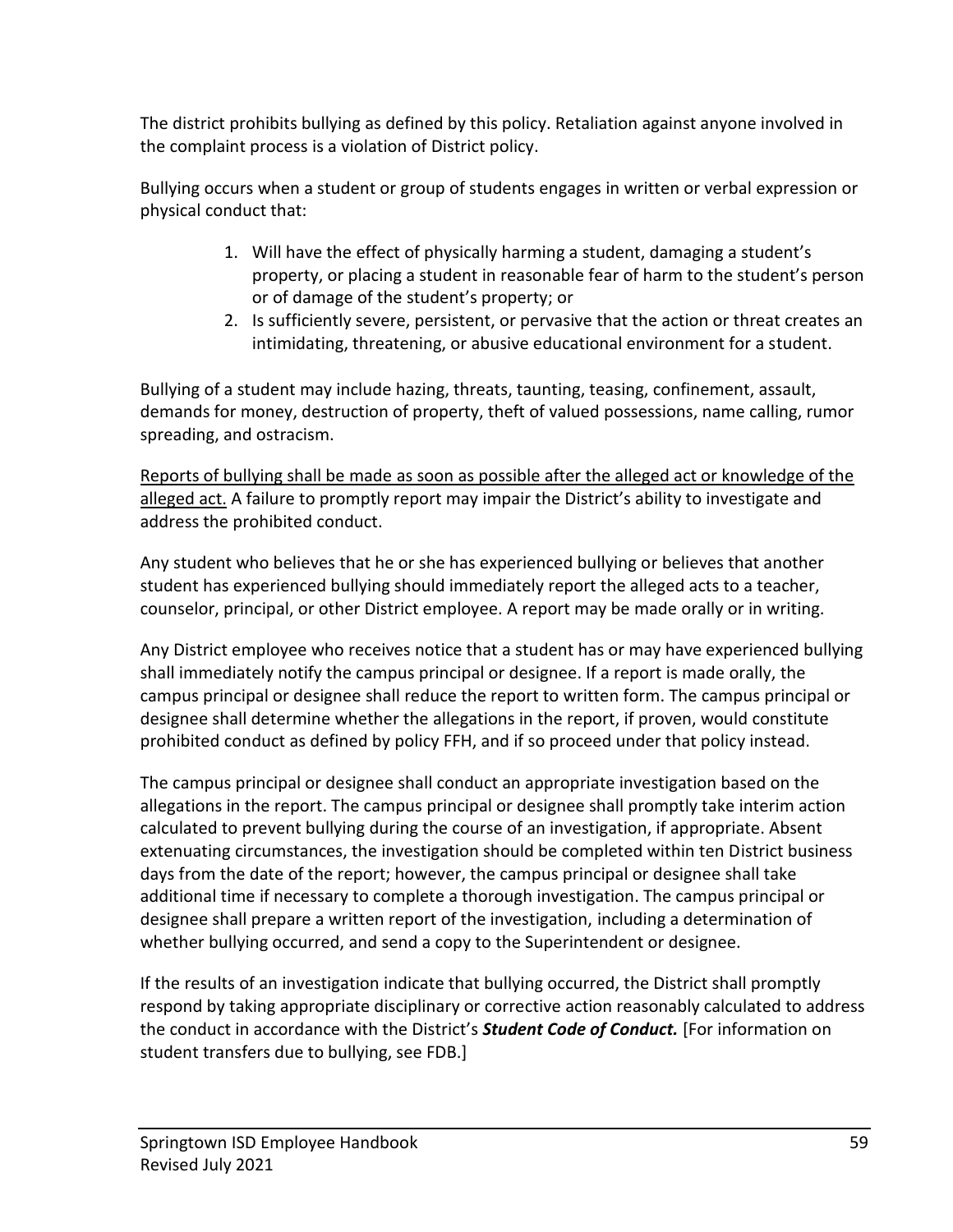The District may take action based on the results of an investigation, even if the District concludes that the conduct did not rise to the level of bullying under this policy.

To the greatest extent possible, the District shall respect the privacy of the complainant, persons against whom a report is filed, and witnesses. Limited disclosures may be necessary in order to conduct a thorough investigation.

A student who is dissatisfied with the outcome of the investigation may appeal through FNG(LOCAL), beginning at the appropriate level. Retention of records shall be in accordance with CPC(LOCAL).

Information regarding this policy shall be distributed annually to District employees and included in the student handbook. Copies of the policy shall be readily available at each campus and the District's administrative offices. The district's policy includes definitions and procedures for reporting and investigating bullying of students. This policy may be found online at, [www.tasb.org/policy/pol/private/184902/index\\_mail.cfm](http://www.tasb.org/policy/pol/private/184902/index_mail.cfm)**.**

### **Hazing**

*Policy FNCC*

Students must have prior approval from the principal or designee for any type of "initiation rites" of a school club or organization. While most initiation rites are permissible, engaging in or permitting "hazing" is a criminal offense. Any teacher, administrator, or employee who observes a student engaged in any form of hazing, who has reason to know or suspect that a student intends to engage in hazing, or has engaged in hazing must report that fact or suspicion to the designated campus administrator.

# **Local Considerations**

### **Dress Code**

Teachers shall dress in a professional manner when in charge of students whether in a classroom or on field trips or other activities outside of the regular classroom. Principals may have specific requirements for their campuses and departments. Exceptions to this teacher dress code will be made in the case of an emergency or where the principal has given prior written approval.

### **Employee Badges**

District Employees shall wear their District-issued identification badges in a clearly visible manner while at any District campus or facility. The badges must not be altered and must remain free of any item or material that covers any part of the front surface of the badge.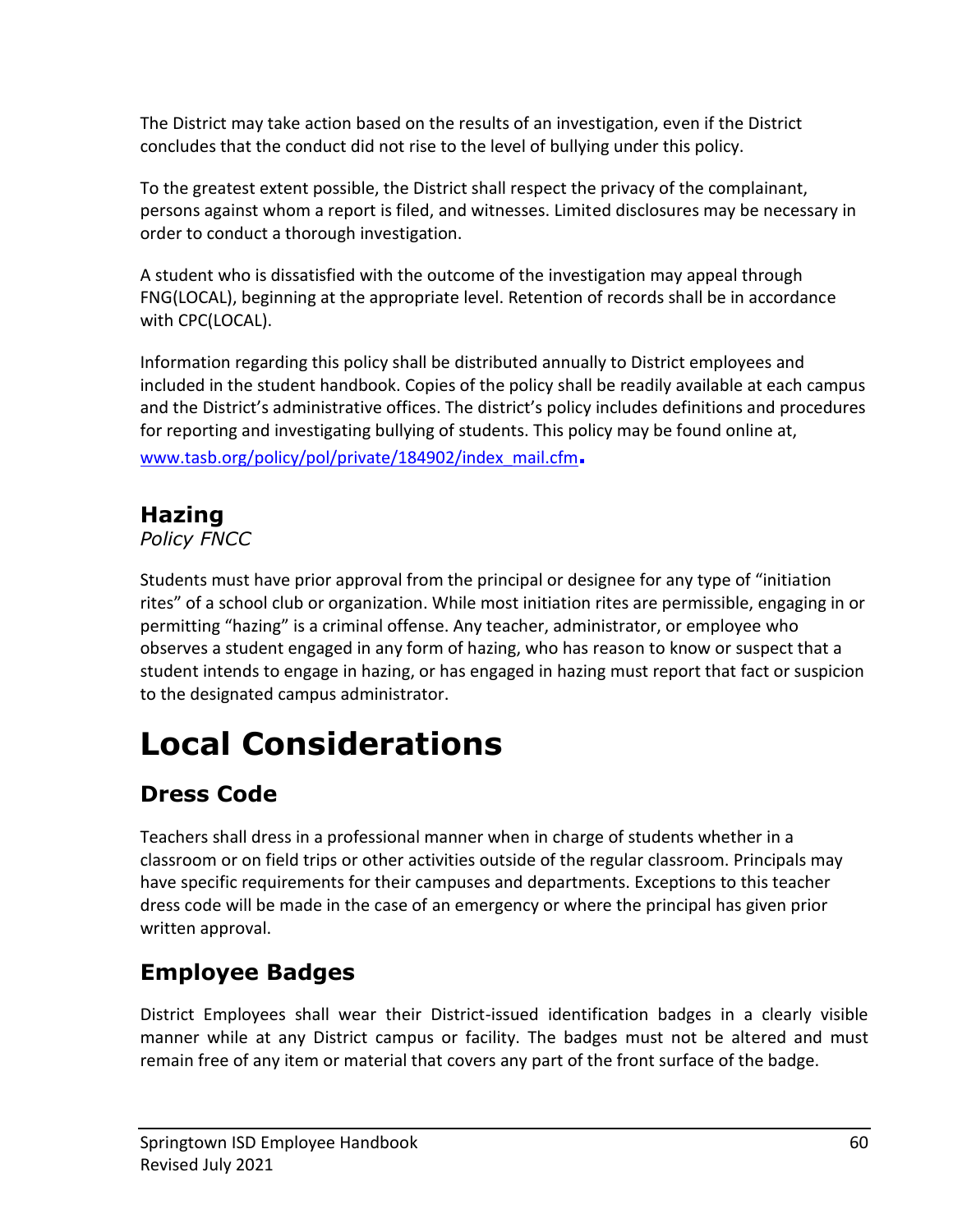### **Extra-Curricular Activities**

Students may participate in extra-curricular activities on or off campus only if they have not received a grade less than 70 on the report card from the previous six weeks. Each campus will publish the special rules that apply to that campus. Students shall not have more than 10 extracurricular absences in any one course or class during the school year.

All activities are to be cleared through the principal's office before they are scheduled. Each teacher should make a final list by October 1 of the dates desired for special activities during the year.

Conflicts will be worked out. No special program is to be scheduled during the last week of the semester. Any activity which is sponsored by the school must have the approval of the principal.

Preferably, activities should not be scheduled at night during the school week, but exceptions may be made by the principal. Arrangements for the use of gymnasiums or any other school facilities should be made before any definite plans are formulated. Unless written approval is given by the administration in advance, no programs, practices or activities shall be held on Wednesday nights or Sundays.

### **Fund Raisers**

The following rules apply to class funds and activity funds:

- All fund-raising activities shall be approved in advance by the principal.
- All class, organization, and club funds shall be deposited through the building principal's office daily. No money will be kept in teachers' classrooms.
- A teacher shall be able to account for all monies received.
- Receipts shall be given to students for money received.
- Each class or organization is limited to one fund-raising activity during the year unless approved in writing by the principal.

### **Field Trips**

All field trips and other activities requiring transportation should be completed by the end of the second week of May unless prior approval has been obtained from the Principal and from the Director of Student Services. Trips requiring school buses must be approved in advance. Requisitions for school buses shall be handled through the principal. Field trips must be scheduled so that all students have returned to the school campus by 2:20 PM. A teacher may take students on school-sponsored trips during the year. The following regulations concern school-sponsored trips: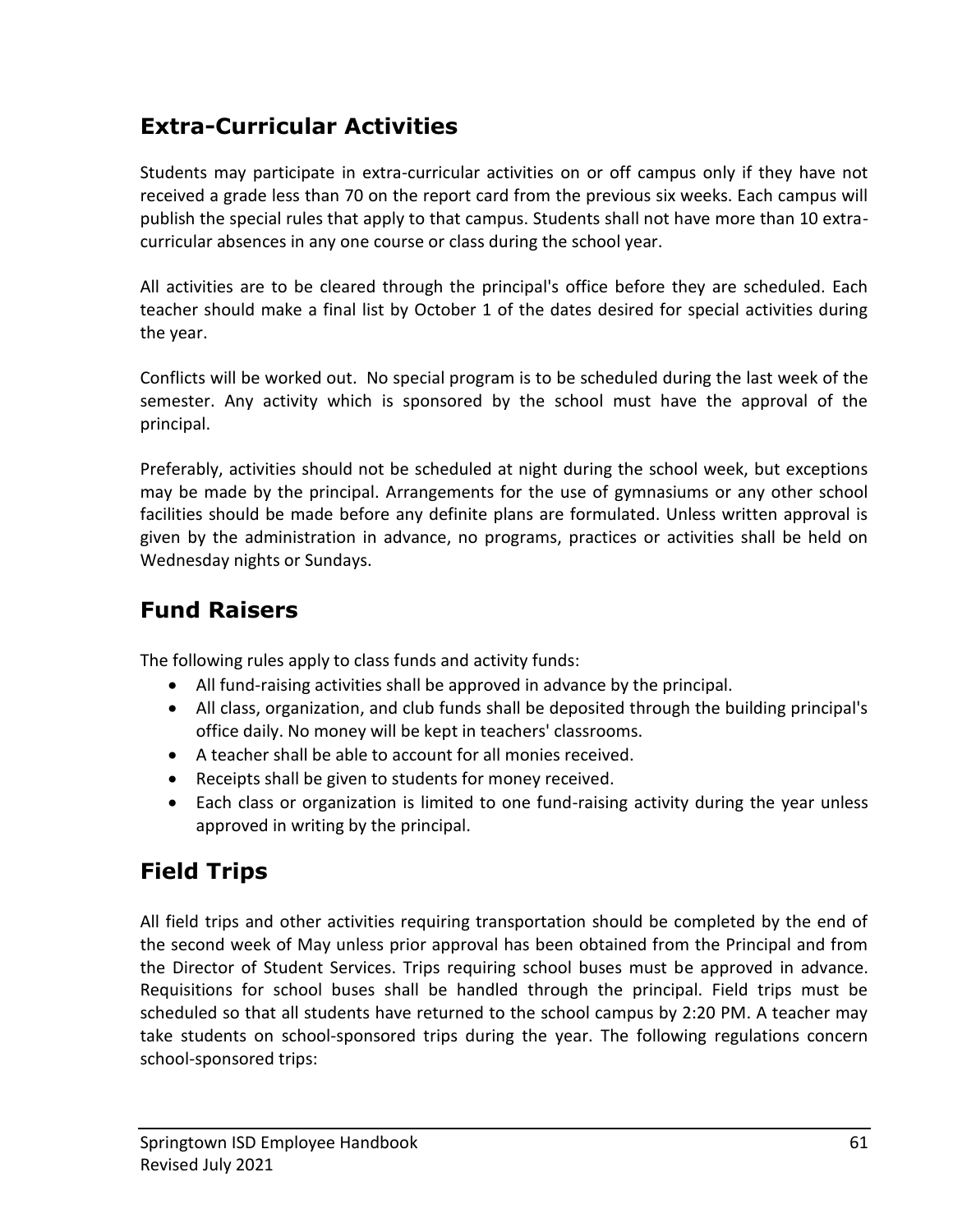- 1. Each student must go in school-approved transportation. (Exceptions to be determined by principal)
- 2. A student must be passing in all courses in order to make a school-sponsored trip.
- 3. Students on school-sponsored trips will not be counted absent, and will be permitted to make up work missed within a period equal to the number of days missed.
- 4. Teachers and parents who serve as sponsors shall require that pupils observe safety precautions while riding in school-approved transportation.
- 5. No children other than students in the group or class are allowed on school sponsored trips without written permission from the principal.
- 6. One teacher or administrator shall be appointed head sponsor.
- 7. Sponsors will not leave until all students are accounted for.
- 8. For students to travel other than on the bus, parents must make arrangements before the activity in person or by submitting a written note to the supervisor.
- 9. Students are to obey posted bus rules.
- 10. There will be no smoking, use of tobacco, use of drugs or use of alcoholic beverages by students or sponsors on school trips. This includes while stopped or eating or in actual attendance at contests.
- 11. NO drinking or eating is allowed in school vehicles unless approved by the Transportation Director.
- 12. All changes and stops should be cleared with the head sponsor.
- 13. Proper conduct in restaurants should be emphasized by all sponsors on each trip.
- 14. The emergency door of the bus is to be used for emergencies only; it is not to be used to enter or depart from the bus unless approved by the Transportation Director.
- 15. At the completion of each trip, students and sponsors are to check the bus to see that books, coats, etc., are claimed.
- 16. The sponsor is to see that students pick up all trash and deposit it in a trash container before leaving the bus. Sponsors will check the bus for vandalism.
- 17. Any student misbehavior should be reported to the campus administrator.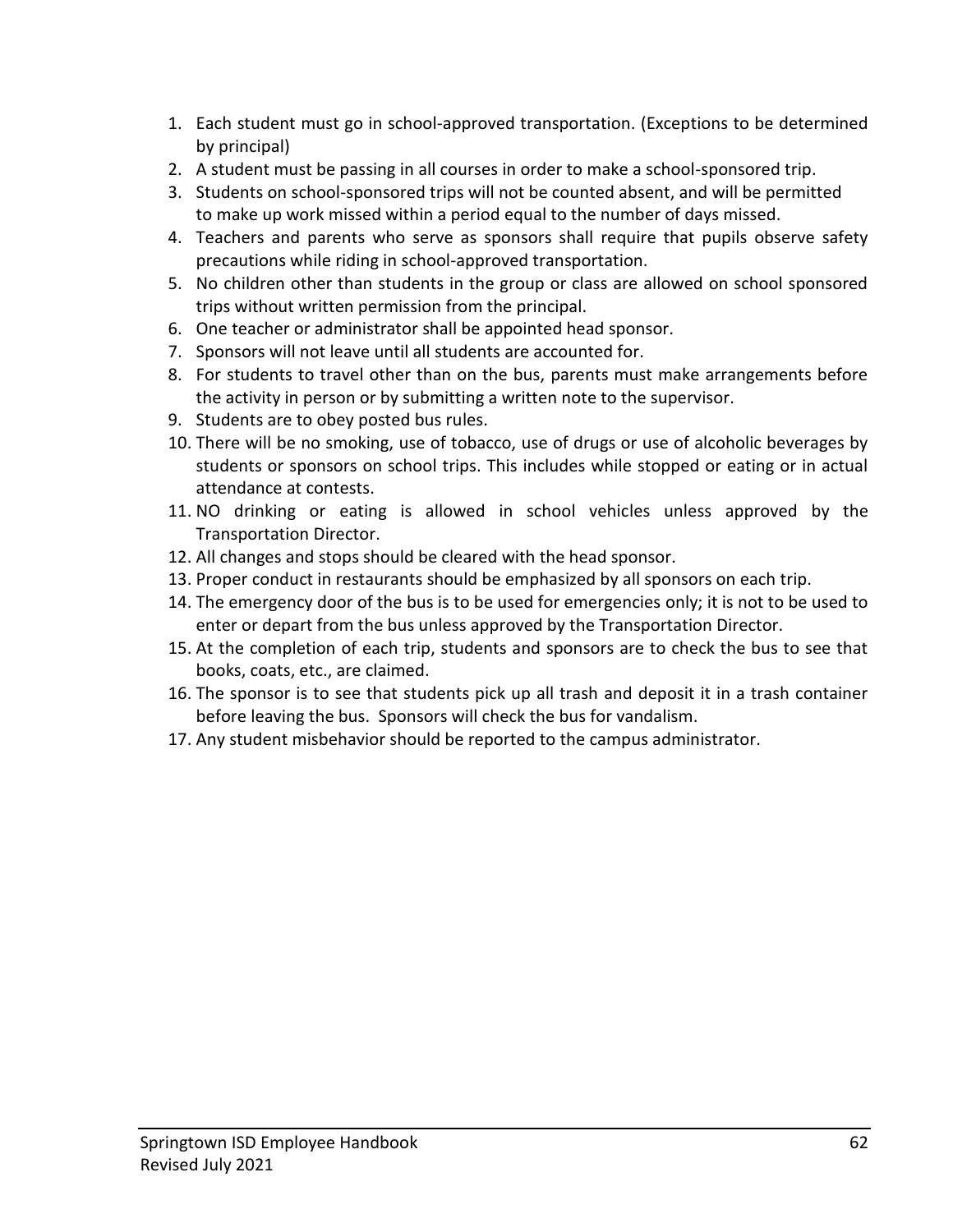# **Index**

Administering medication, 57 Administration, 8 Alcohol and drug abuse prevention, 46 testing, 13 Arrests and convictions, 45 Asbestos management plan, 50 Assault leave, 31 Associations and political activities, 48 At-will employment, 13 Automatic payroll deposits, 19 Background checks, 45 Bad weather closing, 51 Benefits cafeteria plan, 21 health insurance, 21 leave, 23 retirement, 22 supplemental insurance, 21 workers' compensation, 22, 31 Board of Trustees information, 7 members, 7 Breaks, 16 Breast milk, 16 Bullying, 58 Cafeteria plan benefits, 21 Certification health and safety training, 14 maintaining, 13 parent notification, 16 Change of address, 51 Charitable contributions, 48 Child abuse reporting, 39 sexual, 40 Code of ethics, 35 Committees, 17 Compensation, 18 Complaints employee, 33

parent and student, 56 Compliance coordinators, 11, 56 Compliance with a subpoena, 32 Conduct and welfare, 34 Conflict of interest, 47 **Contract** employment, 12 noncertified employees, 12 nonrenewal, 53 Copyright materials, 48 Court appearances, 32 Court-ordered withholding, 55 Crime reporting, 40 Criminal history, 45 Dietary supplements, 57 **Directories** school, 10 Discrimination employee, 38 student, 56 Dismissal contract employees, 53 noncontract employees, 53 District communications, 33 description, 6 information, 6 mission statement, 6 Drug abuse prevention, 46 psychotropic, 57 testing, 13 E-cigarettes, 46 Electronic communications, 41, 42 Emergencies, 51 Employee conduct and welfare, 34 involvement, 17 recognition, 33 Employment after retirement, 12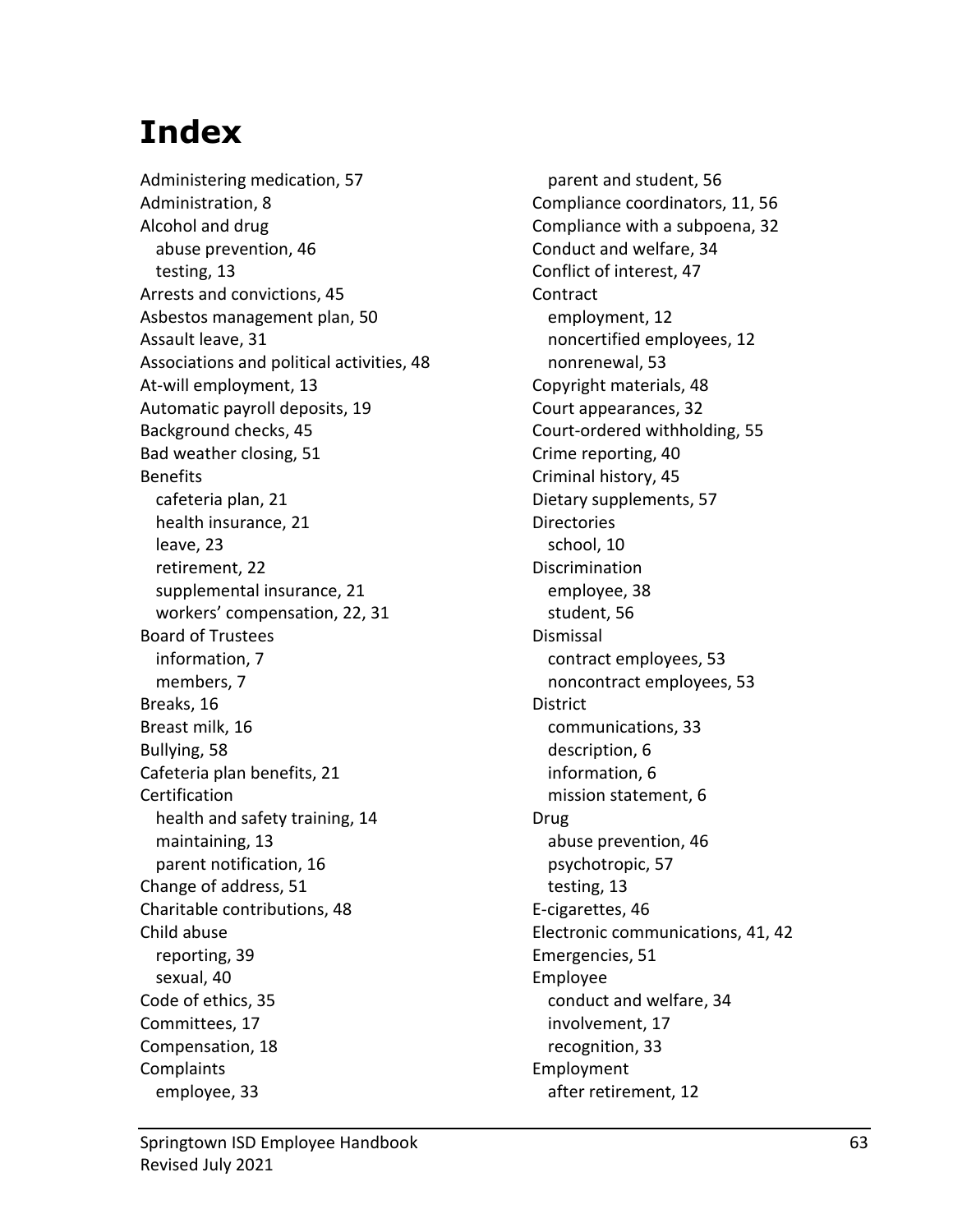at-will, 13 authorization documents, 13 contract, 12 noncontract, 12 outside, 16 Equal opportunity educational, 56 employment, 11 Every Student Suceeds Act, 16 Exit interviews, 54 Facility use, 52 Family and medical leave, 27 Firearms, 49 Form I-9, 13 Fraud, 47 General procedures, 51 Gifts and favors, 48 Grievances, 33 Harassment, 38 Hazing, 60 Health insurance, 21 Health safety training, 14 Insurance health, 21 supplemental, 21 unemployment, 22 Internet use, 41, 42 Job vacancy announcements, 11 Jury duty, 31 Leave assault, 31 bank, 26 court appearance, 32 discretionary, 24 family and medical, 27 jury duty, 31 medical certification, 23 military, 32 nondiscretionary, 24 personal, 24 pool, 26 proration, 25 religious observance, 32 sick, 25

temporary disability, 30 truancy court appearance, 32 workers' compensation, 31 Maltreatment of children, 40 Medications, 57 Military leave, 32 Mission statement, 6 Name and address changes, 51 Nonrenewals, 53 Nursing mothers, 16 Outside employment, 16 Overtime, 20 Parent and student complaints, 56 Parent notification, 16 Paychecks, 19 Payroll automatic deposits, 19 deductions, 19 schedule, 19 Performance evaluation, 16 Personal leave, 24 Personnel records, 52 Pest control treatment, 50 Political activities, 48 Possession of firearms and weapons, 49 Psychotropic drugs, 57 Public information, 45 Purchasing procedures, 51 Qualifying exigency, 29 Reassignments, 15 Religious observance, 32 Resignations, 52 contract employees, 52 noncontract employees, 53 Retaliation, 38 Retirement benefits, 22 employment after, 12 Safety, 49 Salaries, 18 School calendar, 9 closing, 51 directory, 10